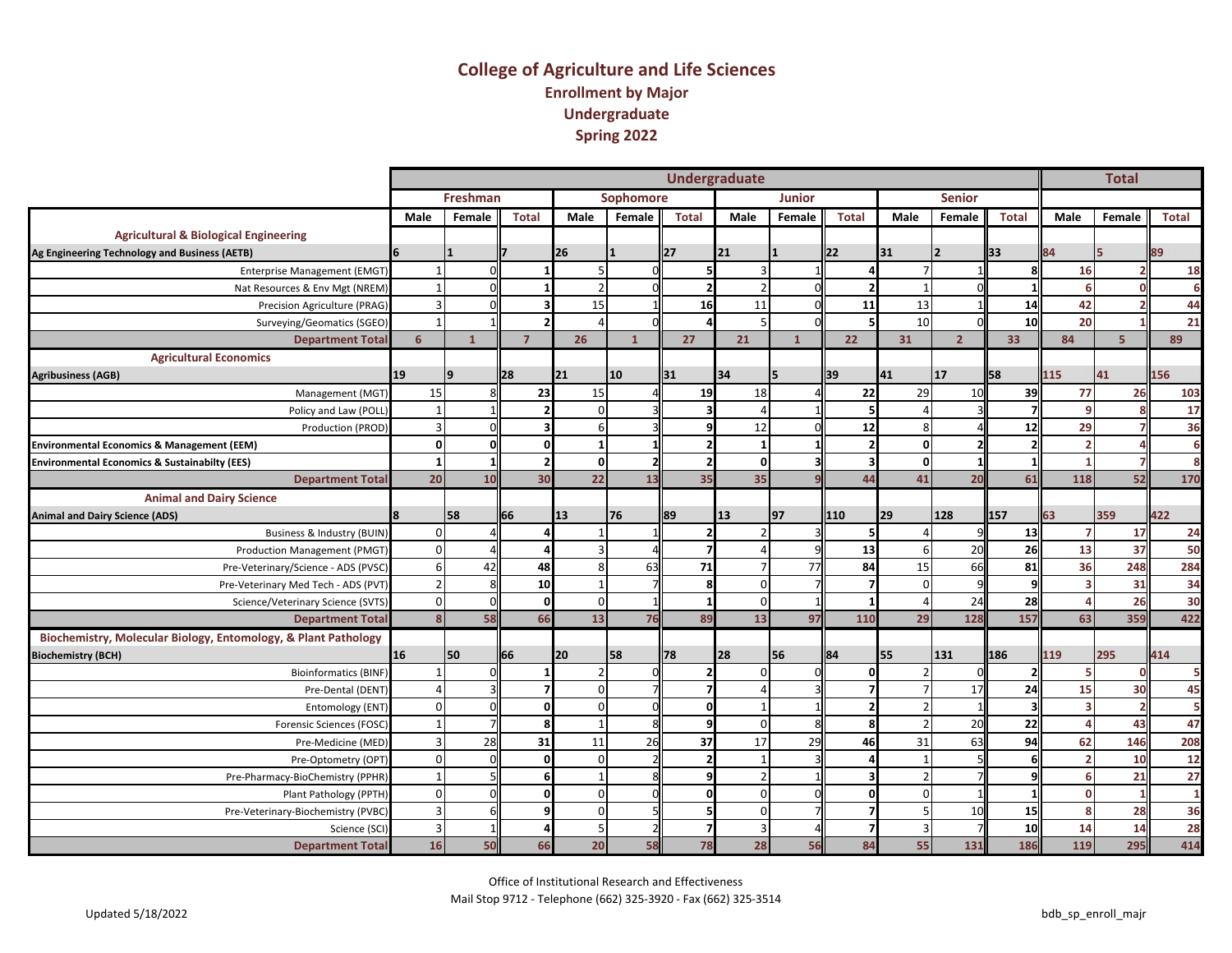#### **College of Agriculture and Life Sciences Enrollment by Major Undergraduate Spring 2022**

|                                                       |                |          |                 |                |           |              | <b>Undergraduate</b> |               |              |                         |               |                |                 | <b>Total</b> |                |
|-------------------------------------------------------|----------------|----------|-----------------|----------------|-----------|--------------|----------------------|---------------|--------------|-------------------------|---------------|----------------|-----------------|--------------|----------------|
|                                                       |                | Freshman |                 |                | Sophomore |              |                      | <b>Junior</b> |              |                         | <b>Senior</b> |                |                 |              |                |
|                                                       | Male           | Female   | <b>Total</b>    | Male           | Female    | <b>Total</b> | Male                 | Female        | <b>Total</b> | Male                    | Female        | <b>Total</b>   | Male            | Female       | Total          |
| <b>Food Science, Nutrition &amp; Health Promotion</b> |                |          |                 |                |           |              |                      |               |              |                         |               |                |                 |              |                |
| <b>Culinology (CULY)</b>                              |                |          |                 |                |           |              |                      |               |              |                         | <u> 2</u>     |                |                 |              | 16             |
| Food Science, Nutrition & Health Promotion (FSNH)     |                | 15       | 16              |                | 16        | 18           |                      | 30            | 34           | a                       | 54            | 63             | 16              | 115          | 131            |
| No Concentration                                      | $\Omega$       |          |                 |                |           |              |                      |               |              |                         |               |                |                 |              | $\overline{2}$ |
| Food Safety (FDS)                                     | $\Omega$       |          |                 |                |           |              |                      |               |              |                         |               |                |                 |              | $\overline{2}$ |
| Food and Nutrition (FN)                               | $\Omega$       | 10       | <b>10</b>       |                | 13        | 14           |                      | 24            | 28           |                         | 46            | 53             | 12              | 93           | 105            |
| Food Science-Science (FSSC)                           |                |          |                 |                |           |              |                      |               |              |                         |               |                |                 |              | 9              |
| Food Science Tech - Processing (FSTP)                 | $\Omega$       |          |                 |                |           |              |                      |               |              |                         |               |                |                 |              | 6              |
| Pre-Health Professions (PHPR)                         | $\Omega$       |          |                 |                |           |              |                      |               |              |                         |               |                |                 |              | $\overline{7}$ |
| <b>Department Total</b>                               |                | 18       | 22              |                | 17        | 24           |                      | 31            | 35           | 10                      | 56            | 66             | 25              | 122          | 147            |
| <b>School of Human Sciences</b>                       |                |          |                 |                |           |              |                      |               |              |                         |               |                |                 |              |                |
| Ag Education, Leadership & Communication (AELC)       |                | I٥       |                 |                | 5         | 10           |                      | 16            | 21           | 10                      | <b>20</b>     | ll30           | 21              | 41           | 62             |
| Agricultural Communication(AGCO)                      | $\mathbf 0$    |          |                 |                |           |              |                      |               |              |                         |               |                |                 | 11           | 15             |
| Agricultural Leadership (AGLD)                        | $\Omega$       |          |                 |                |           |              |                      |               |              |                         |               | 12             | 10              | 15           | 25             |
| Teaching Concentration (Ag Ed) (TC)                   |                |          |                 |                |           |              |                      |               |              |                         |               | 12             |                 | 15           | 22             |
| <b>Agricultural Science (AGS)</b>                     |                |          | 6               | 11             | 11        | l12          | 28                   | 3             | 31           | 28                      | 14            | 132            | 72              | $\mathbf{q}$ | 81             |
| Fashion Design & Merchandising (FDM)                  |                | 24       | $\overline{25}$ |                | <b>26</b> | <b>29</b>    | 6                    | 33            | 39           | $\overline{\mathbf{z}}$ | l55           | <b>S8</b>      | 13 <sup>1</sup> | 138          | 151            |
| Design & Product Development (DPD)                    |                |          |                 |                | 14        | 14           |                      | 11            | 14           |                         | 16            | 16             |                 | 47           | 51             |
| Merchandising (MERC)                                  | $\Omega$       | 18       | 18              |                | 12        | 15           |                      | 22            | 25           |                         | 39            | 42             |                 | 91           | 100            |
| Human Development & Family Sci (HDFS)                 |                |          | 10              |                | 18        | l20          | In                   | 44            | 44           |                         | 71            | 78             | 12              | 140          | 152            |
| No Concentration                                      | $\Omega$       |          |                 |                |           |              |                      |               |              |                         |               |                |                 |              | $\overline{2}$ |
| Child Development (CHDV)                              | $\mathbf 0$    |          |                 | $\Omega$       | 10        | 10           |                      | 28            | 28           |                         | 45            | 47             |                 | 84           | 86             |
| Child Life (CL)                                       | $\mathbf 0$    |          |                 | ŋ              |           |              |                      | 10            | 10           |                         | 12            | 14             |                 | 34           | 36             |
| Family Science (FAMS)                                 | $\mathbf 0$    |          |                 | U              |           |              |                      |               |              |                         |               |                |                 |              | $\overline{7}$ |
| Fam & Consumer Sci Teacher Ed (FCSE)                  | $\mathbf 0$    |          |                 | $\Omega$       |           |              |                      |               |              |                         |               |                |                 |              | 5              |
| Youth Development (YD)                                | $\overline{3}$ |          |                 | $\overline{2}$ |           |              | $\Omega$             |               |              |                         |               |                |                 |              | 16             |
| <b>Department Total</b>                               | 10             | 32       | 42              | 21             | 50        | 71           | 39                   | 96            | 135          | 48                      | 150           | 198            | 118             | 328          | 446            |
| <b>Landscape Architecture</b>                         |                |          |                 |                |           |              |                      |               |              |                         |               |                |                 |              |                |
| Landscape Architecture (LA)                           |                | I5       |                 |                |           |              | 15                   |               | 19           | 20                      | 19            | $\mathsf{I}29$ | 44              | 20           | 64             |
| <b>Landscape Contracting (LAC)</b>                    |                | I٥       |                 |                |           |              | 6                    | n             |              | 16                      |               | 17             | 30              |              | 32             |
| <b>Department Total</b>                               |                |          | 10              | 12             |           | 15           | 21                   |               | 25           | 36                      | 10            | 46             | 74              | 22           | 96             |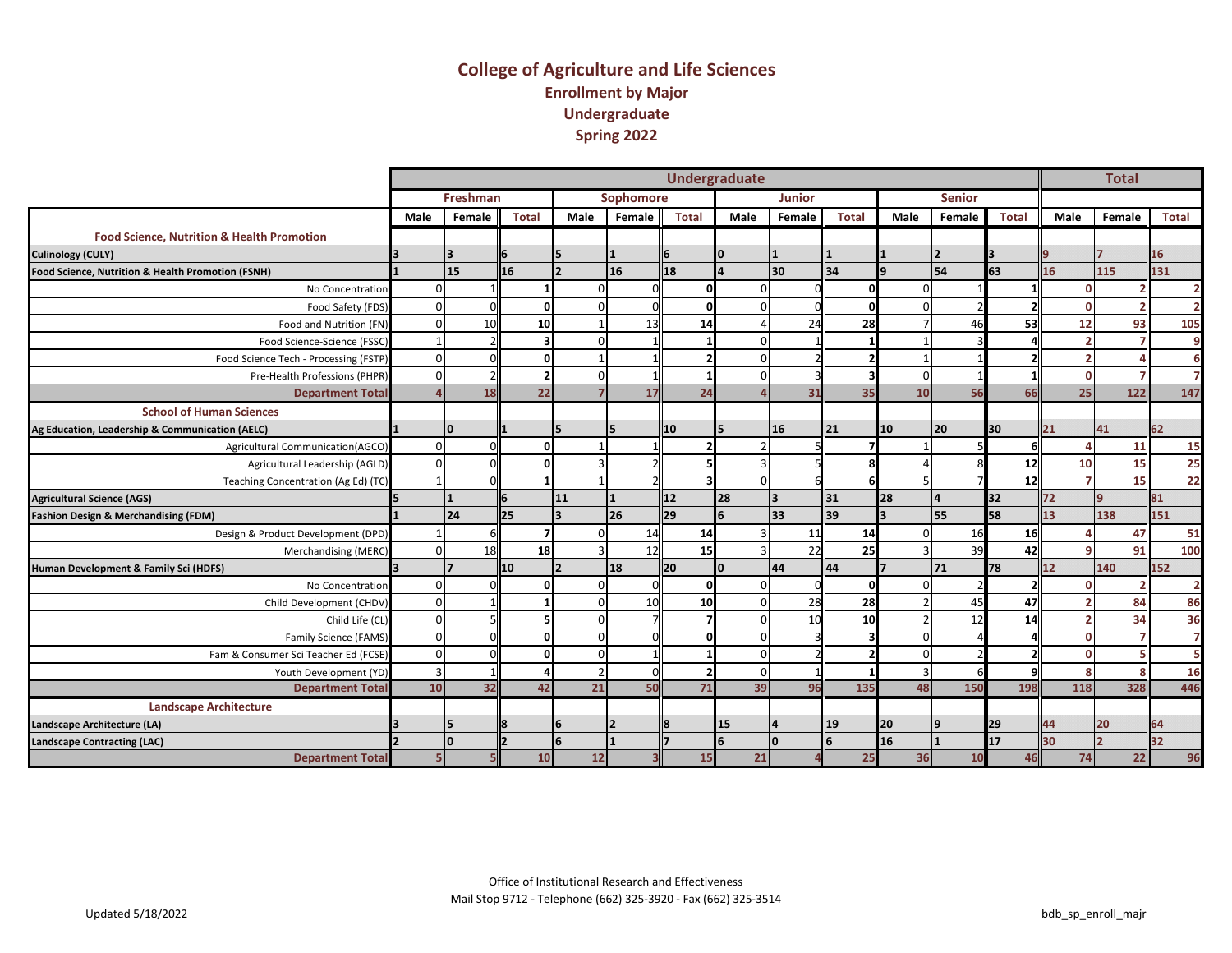#### **College of Agriculture and Life Sciences Enrollment by Major Undergraduate Spring 2022**

|                                                  |                         |          |                |          |           |                | <b>Undergraduate</b> |               |              |      |               |                  |      | <b>Total</b> |           |
|--------------------------------------------------|-------------------------|----------|----------------|----------|-----------|----------------|----------------------|---------------|--------------|------|---------------|------------------|------|--------------|-----------|
|                                                  |                         | Freshman |                |          | Sophomore |                |                      | <b>Junior</b> |              |      | <b>Senior</b> |                  |      |              |           |
|                                                  | Male                    | Female   | <b>Total</b>   | Male     | Female    | <b>Total</b>   | Male                 | Female        | <b>Total</b> | Male | Female        | <b>Total</b>     | Male | Female       | Total     |
| <b>Plant and Soil Sciences</b>                   |                         |          |                |          |           |                |                      |               |              |      |               |                  |      |              |           |
| <b>Agronomy (AGN)</b>                            |                         | 10       |                |          |           | $\mathbf{I}10$ | 24                   |               | <b>28</b>    | 39   |               | II42             | 78   | 10           | 88        |
| Golf & Sports Turf Mgt (GSTM)                    |                         |          |                |          |           |                |                      |               |              | 13   |               | 13               | 21   |              | 23        |
| Integrated Crop Mgt (ICM)                        | 6                       |          |                |          |           |                | 11                   |               | 13           | 13   |               | 15               | 35   |              | 41        |
| Integrated Pest Management (IPM)                 | $\Omega$                |          |                |          |           |                |                      |               |              | 13   |               | 13               | 22   |              | 23        |
| Soil Science (SOSI)                              | $\Omega$                |          |                | $\Omega$ |           |                |                      |               |              |      |               |                  |      |              |           |
| <b>Environmental Science in Ag System (ESAS)</b> |                         |          |                |          |           |                |                      | I٥            |              |      |               |                  |      |              |           |
| Horticulture (HO)                                |                         | 13       | $\mathsf{I}22$ |          |           |                |                      |               | 11           |      | 16            | ll20             | 16   | 43           | <b>59</b> |
| No Concentration                                 | $\mathbf{q}$            | 10       | 19             | $\Omega$ |           |                |                      |               |              |      |               |                  |      | 10           | 19        |
| Floral Management (FLMG)                         | $\Omega$                |          |                | $\Omega$ |           |                |                      |               |              |      |               |                  |      | 17           | 17        |
| Floriculture & Ornamental (FLOR)                 | $\Omega$                |          |                |          |           |                |                      |               |              |      |               |                  |      | 14           | 18        |
| Fruit & Vegetable Production (FRVP)              | $\mathbf 0$             |          |                | $\Omega$ |           |                |                      |               |              |      |               |                  |      |              |           |
| <b>Department Total</b>                          | 17                      | 15       | 32             | 8        |           | 17             | 26                   | 13            | 39           | 47   | 19            | 66               | 98   | 56           | 154       |
| <b>Poultry Science</b>                           |                         |          |                |          |           |                |                      |               |              |      |               |                  |      |              |           |
| <b>Poultry Science (PO)</b>                      |                         |          |                |          |           |                |                      |               |              | 13   | 11            | II <sub>24</sub> | 122  | 117          | 39        |
| No Concentration                                 | $\Omega$                |          |                |          |           |                |                      |               |              |      |               |                  |      |              |           |
| Applied Poultry Management (APOM)                |                         |          |                |          |           |                |                      |               |              | 10   |               | 11               | 14   |              | 16        |
| Poultry Business Management (POBM)               | $\Omega$                |          |                | $\Omega$ |           |                |                      |               |              |      |               |                  |      |              |           |
| Pre-Veterinary-Poul Sc (PVSP)                    | $\Omega$                |          |                | $\Omega$ |           |                |                      |               |              |      |               |                  |      |              |           |
| Poultry-Science & Pre Vet Sci (SPVS)             |                         |          |                | $\Omega$ |           |                |                      |               |              |      |               | 12               |      | 14           | 20        |
| <b>Department Total</b>                          | $\overline{\mathbf{z}}$ |          |                |          |           |                |                      |               |              | 13   | 11            | 24               | 22   | 17           | 39        |
|                                                  |                         |          |                |          |           |                |                      |               |              |      |               |                  |      |              |           |
| <b>Total Undergraduate Enrollment</b>            | 89                      | 191      | 280            | 131      | 229       | 360            | 191                  | 309           | 500          | 310  | 527           | 837              | 721  | 1,256        | 1,977     |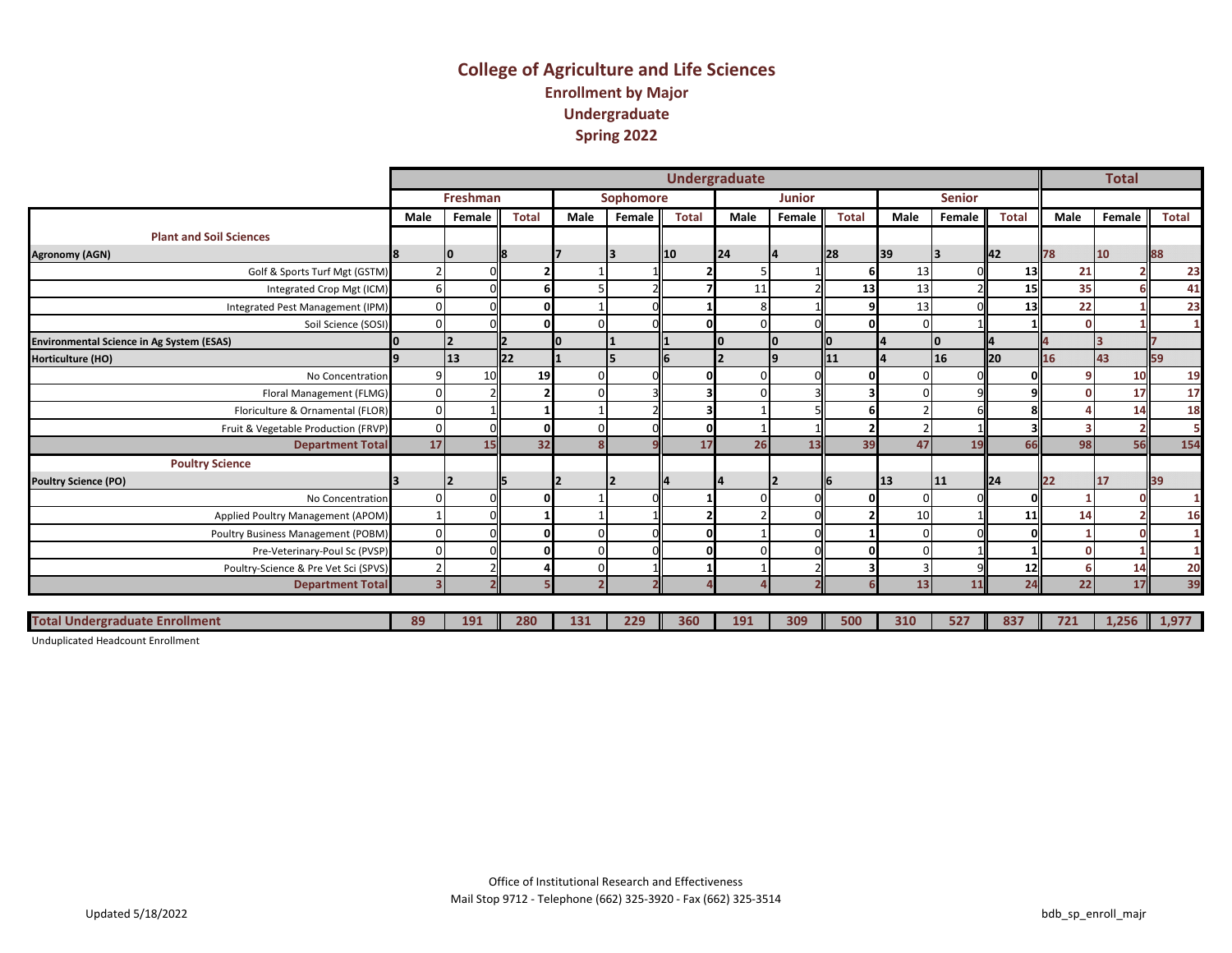#### **College of Agriculture and Life Sciences Enrollment by Major Graduate Spring 2022**

|                                           |                 |                |    |               |     | Graduate        |                         |                         |    |                 |    |              |                |                 |    | <b>Total</b> |    |                |
|-------------------------------------------|-----------------|----------------|----|---------------|-----|-----------------|-------------------------|-------------------------|----|-----------------|----|--------------|----------------|-----------------|----|--------------|----|----------------|
|                                           |                 |                |    | <b>Master</b> |     |                 |                         |                         |    | <b>Doctoral</b> |    |              |                |                 |    |              |    |                |
|                                           | Male            |                |    | Female        |     | <b>Total</b>    |                         | Male                    |    | Female          |    | <b>Total</b> |                | Male            |    | Female       |    | <b>Total</b>   |
| <b>Dean's Office</b>                      |                 |                |    |               |     |                 |                         |                         |    |                 |    |              |                |                 |    |              |    |                |
| <b>Agriculture (AGR)</b>                  | 19              |                | 29 |               | 48  |                 |                         |                         | 10 |                 |    |              | 19             |                 | 29 |              | 48 |                |
| Agricultural Economics (AEC)              |                 | Δ              |    |               |     | 11              |                         | $\overline{0}$          |    |                 |    | ΩI           |                |                 |    |              |    | 11             |
| Animal Science (ASC)                      |                 |                |    | 12            |     | 16              |                         | $\mathbf 0$             |    |                 |    | ŋ            |                |                 |    | 12           |    | 16             |
| Engineering Technology (ENGT)             |                 | 6              |    |               |     | 8               |                         | $\overline{0}$          |    |                 |    |              |                |                 |    |              |    | 8              |
| Poultry Science (PO)                      |                 |                |    |               |     | 13              |                         | $\Omega$                |    |                 |    |              |                |                 |    |              |    | 13             |
| <b>Agriculture (AGRI)</b>                 | 5               |                | 12 |               | 17  |                 | O                       |                         | I٥ |                 | IО |              |                |                 | 12 |              | 17 |                |
| Animal Dairy Science (ADS)                |                 |                |    | 11            |     | 12              |                         | $\mathbf{0}$            |    |                 |    | 0            |                |                 |    | 11           |    | 12             |
| Entomology (ENT)                          |                 |                |    |               |     |                 |                         | $\mathbf 0$             |    |                 |    |              |                |                 |    |              |    |                |
| Plant Pathology (PP)                      |                 | $\mathbf{0}$   |    |               |     |                 |                         | οI                      |    |                 |    | O            |                | n               |    |              |    |                |
| <b>Agricultural Science (AGS)</b>         | O.              |                | Iо |               | O   |                 | 8                       |                         | l9 |                 | 17 |              | 8              |                 | 9  |              | 17 |                |
| Animal Dairy Science (ADS)                |                 | $\mathsf{O}$   |    | $\Omega$      |     | οI              |                         | $\overline{3}$          |    |                 |    | q            |                |                 |    |              |    | 9              |
| Entomology (ENT)                          |                 | $\mathsf{o}$   |    |               |     | $\mathbf{0}$    |                         |                         |    |                 |    |              |                |                 |    |              |    |                |
| Plant Pathology (PP)                      |                 | $\mathsf{o}$   |    |               |     | $\Omega$        |                         |                         |    |                 |    | 61           |                |                 |    |              |    | 6              |
| <b>Agricultural Life Sciences (ALSC)</b>  | O.              |                | 3  |               | l3  |                 | O                       |                         | I٥ |                 | IО |              | n              |                 |    |              |    |                |
| Genetics (GNS)                            |                 | $\mathbf{0}$   |    |               |     |                 |                         | οI                      |    |                 |    | 0l           |                | $\mathbf{0}$    |    |              |    |                |
| Animal Physiology (PHY)                   |                 | $\Omega$       |    |               |     |                 |                         | $\Omega$                |    |                 |    | 0            |                | n               |    |              |    | $\overline{2}$ |
| Life Sciences (LFSC)                      | $\Omega$        |                | I٥ |               | IO. |                 |                         |                         |    |                 |    |              |                |                 |    |              |    |                |
| Animal Physiology (PHY)                   |                 | $\mathsf{o}$   |    | ΩI            |     | οI              |                         |                         |    |                 |    | 2            |                |                 |    |              |    | $\overline{2}$ |
| <b>Department Total</b>                   |                 | 24             |    | 44            |     | 68              |                         |                         |    | 10              |    | 19           |                | 33              |    | 54           |    | 87             |
| <b>Agricultural Economics</b>             |                 |                |    |               |     |                 |                         |                         |    |                 |    |              |                |                 |    |              |    |                |
| <b>Agribusiness Management (AGBM)</b>     | 23              |                | 14 |               | 37  |                 |                         |                         | 0  |                 |    |              | 23             |                 | 14 |              | 37 |                |
| <b>Department Total</b>                   | $\overline{23}$ |                |    | 14            |     | $\overline{37}$ |                         | $\mathbf{0}$            |    | $\mathbf{0}$    |    | $\mathbf{0}$ |                | $\overline{23}$ |    | 14           |    | 37             |
| Biochem, Molecular Bio, Ent, & Plant Path |                 |                |    |               |     |                 |                         |                         |    |                 |    |              |                |                 |    |              |    |                |
| <b>Agricultural Life Sciences (ALSC)</b>  | 11              |                | 18 |               | 19  |                 | o                       |                         | 10 |                 | n  |              | 11             |                 | 8  |              | 19 |                |
| <b>Biochemistry (BCH)</b>                 |                 | $\overline{2}$ |    |               |     | 6               |                         | $\Omega$                |    |                 |    | ΩI           |                |                 |    |              |    | 6              |
| Entomology (ENT)                          |                 | 8              |    |               |     | 12              |                         | $\mathbf{0}$            |    |                 |    | 0l           |                |                 |    |              |    | 12             |
| Plant Pathology (PP)                      |                 |                |    |               |     |                 |                         | $\Omega$                |    |                 |    | 0l           |                |                 |    |              |    | $\mathbf{1}$   |
| Life Sciences (LFSC)                      | lo.             |                | I٥ |               | l0  |                 | $\overline{\mathbf{z}}$ |                         | 11 |                 | 13 |              | $\overline{2}$ |                 | 11 |              | 13 |                |
| <b>Biochemistry (BCH)</b>                 |                 | $\mathsf{o}$   |    | ΩI            |     | $\mathbf{0}$    |                         |                         |    |                 |    | 8            |                |                 |    |              |    | 8              |
| Entomology (ENT)                          |                 | $\mathsf{o}$   |    |               |     | $\Omega$        |                         | $\Omega$                |    |                 |    |              |                | n               |    |              |    |                |
| Plant Pathology (PP)                      |                 | $\Omega$       |    |               |     | $\Omega$        |                         |                         |    |                 |    |              |                |                 |    |              |    |                |
| <b>Molecular Biology (MOLB)</b>           | O               |                | I٥ |               | O   |                 |                         |                         |    |                 |    |              |                |                 |    |              |    |                |
| <b>Department Total</b>                   | <b>11</b>       |                |    | 8             |     | 19              |                         | $\overline{\mathbf{3}}$ |    | 12              |    | 15           |                | 14              |    | 20           |    | 34             |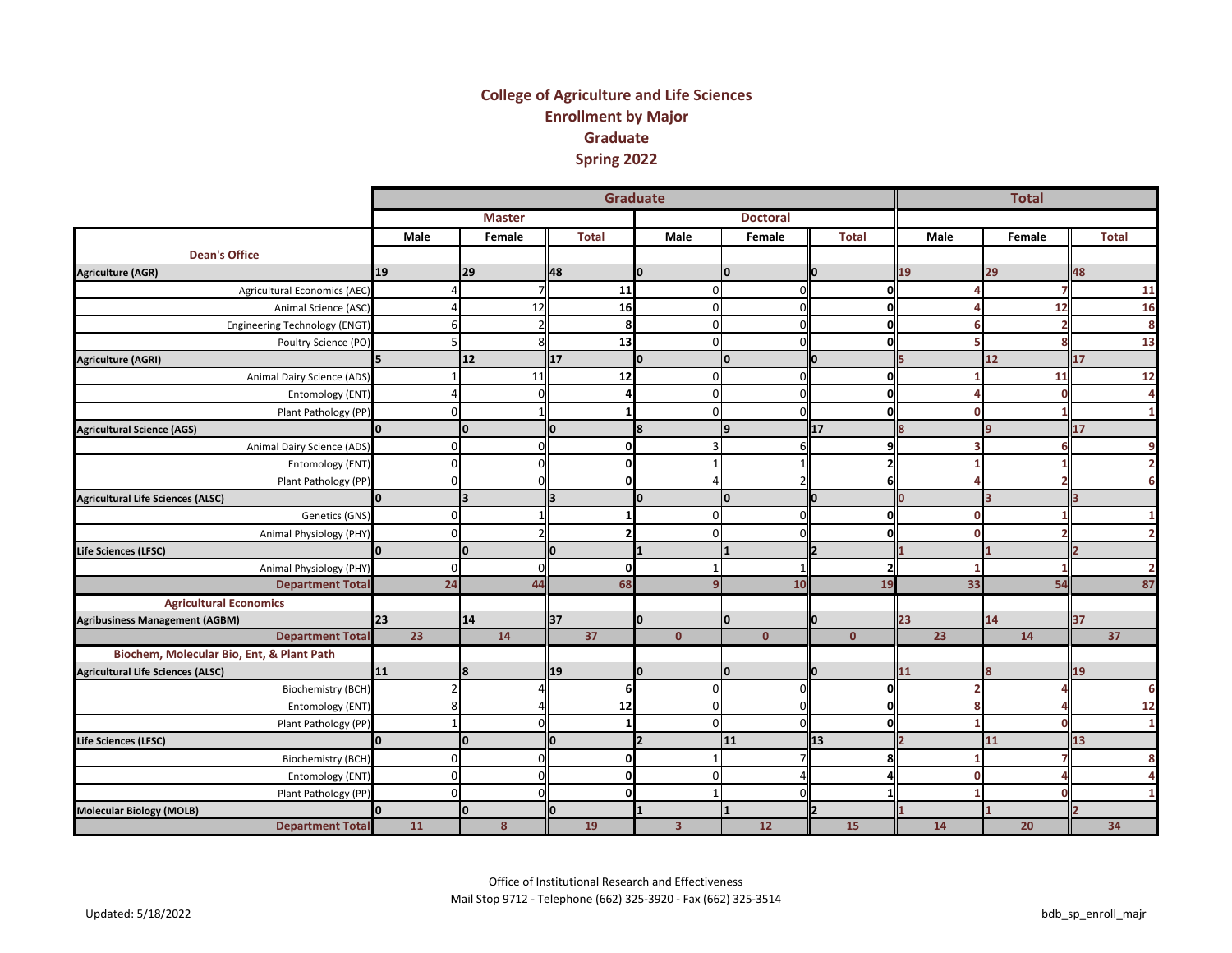#### **College of Agriculture and Life Sciences Enrollment by Major Graduate Spring 2022**

|                                                       |                                                         |                |               |     | <b>Graduate</b> |    |                |              |                 |           |                |    |             |    | <b>Total</b> |    |              |
|-------------------------------------------------------|---------------------------------------------------------|----------------|---------------|-----|-----------------|----|----------------|--------------|-----------------|-----------|----------------|----|-------------|----|--------------|----|--------------|
|                                                       |                                                         |                | <b>Master</b> |     |                 |    |                |              | <b>Doctoral</b> |           |                |    |             |    |              |    |              |
|                                                       | Male                                                    |                | Female        |     | <b>Total</b>    |    | Male           |              | Female          |           | <b>Total</b>   |    | <b>Male</b> |    | Female       |    | <b>Total</b> |
| <b>Food Science, Nutrition &amp; Health Promotion</b> |                                                         |                |               |     |                 |    |                |              |                 |           |                |    |             |    |              |    |              |
| Food Sci, Nutr, Health Promotions (NFSH)              | 14                                                      | 53             |               | 67  |                 | 15 |                | 10           |                 | 15        |                | 19 |             | 63 |              | 82 |              |
| Functional Foods (FF)                                 |                                                         | $\Omega$       | $\Omega$      |     | <sub>0</sub>    |    |                |              |                 |           | $\overline{2}$ |    | 1           |    |              |    |              |
| Food Science & Technology (FST                        |                                                         |                |               |     | 13              |    | $\overline{2}$ |              |                 |           |                |    | 6           |    | 12           |    | 18           |
| Health Promotion (HLPR)                               |                                                         | 8              | 34            |     | 42              |    | $\overline{0}$ |              |                 |           | $\Omega$       |    | 8           |    | 34           |    | 42           |
| Nutrition (NTR)                                       |                                                         |                | 10            |     | 12              |    | $\overline{2}$ |              |                 |           | s              |    | Δ           |    | 16           |    | 20           |
| <b>Department Total</b>                               | 14                                                      |                | 53            |     | 67              |    |                |              | 10              |           | 15             |    | 19          |    | 63           |    | 82           |
| <b>School of Human Sciences</b>                       |                                                         |                |               |     |                 |    |                |              |                 |           |                |    |             |    |              |    |              |
| <b>Ag Extension Education (AEE)</b>                   |                                                         | 20             |               | 29  |                 | 10 |                | 0            |                 |           |                |    |             | 20 |              | 29 |              |
| Ag & Ext Educ-Commu & Ext Educ (AEEC)                 |                                                         |                |               |     | 5               |    | $\mathbf 0$    |              | $\Omega$        |           | 0              |    | n           |    |              |    |              |
| Ag & Ext Educ-Teach & Learning (AEEG)                 |                                                         |                |               |     |                 |    | $\Omega$       |              |                 |           | $\Omega$       |    |             |    |              |    |              |
| Ag & Ext Education-Leadership (AEEL)                  |                                                         |                | 13            |     | 18              |    | $\overline{0}$ |              |                 |           | $\Omega$       |    |             |    | 13           |    | 18           |
| Ag & Ext Education-Teaching (AEET)                    |                                                         |                |               |     |                 |    | $\Omega$       |              |                 |           | n              |    |             |    |              |    |              |
| <b>Agricultural Science (AGS)</b>                     | ln.                                                     | I٥             |               | lo  |                 | 4  |                | 16           |                 | <b>20</b> |                |    |             | 16 |              | 20 |              |
| Ag & Ext Education (AEE)                              |                                                         | $\Omega$       |               |     | $\Omega$        |    |                |              | 16              |           | 20             |    |             |    | 16           |    | 20           |
| Early Intervention (EI)                               |                                                         | 23             |               | 23  |                 | I٥ |                | $\mathbf{0}$ |                 | n         |                |    |             | 23 |              | 23 |              |
| Fashion Design & Merchandising (FDM)                  |                                                         | $\overline{a}$ |               | ls. |                 | I٥ |                | $\mathbf{0}$ |                 | n         |                |    |             |    |              |    |              |
| Design & Product Development (DPD)                    |                                                         | n              |               |     |                 |    | $\Omega$       |              |                 |           | $\Omega$       |    | $\Omega$    |    |              |    |              |
| Merchandising (MERC)                                  |                                                         |                |               |     |                 |    | $\Omega$       |              |                 |           |                |    |             |    |              |    |              |
| Human Development & Family Studies (HDFS)             |                                                         | 9              |               | 10  |                 | Δ  |                | 15           |                 | 19        |                |    |             | 24 |              | 29 |              |
| <b>Department Total</b>                               | 11                                                      |                | 56            |     | 67              |    | 8              |              | 31              |           | 39             |    | 19          |    | 87           |    | 106          |
| <b>Landscape Architecture</b>                         |                                                         |                |               |     |                 |    |                |              |                 |           |                |    |             |    |              |    |              |
| Landscape Architecture (LA)                           |                                                         | 5              |               |     |                 |    |                | O            |                 |           |                |    |             |    |              |    |              |
| <b>Department Total</b>                               |                                                         |                |               |     |                 |    | $\Omega$       |              |                 |           | r              |    |             |    |              |    |              |
| <b>Plant and Soil Sciences</b>                        |                                                         |                |               |     |                 |    |                |              |                 |           |                |    |             |    |              |    |              |
| <b>Plant and Soil Sciences (PSS)</b>                  | 40                                                      | 15             |               | 55  |                 | 17 |                | 11           |                 | 28        |                | 57 |             | 26 |              | 83 |              |
| Agronomy (AGN)                                        | 27                                                      |                | $\lambda$     |     | 31              |    | 10             |              |                 |           | 15             |    | 37          |    |              |    | 46           |
| Horticulture (HO)                                     | $\Delta$                                                |                |               |     | 9               |    | $\overline{3}$ |              |                 |           |                |    | 7           |    |              |    | 14           |
| Weed Science (WS)                                     |                                                         | q              |               |     | 15              |    | $\overline{a}$ |              |                 |           | 8              |    | 13          |    | 10           |    | 23           |
| <b>Department Total</b>                               | 40                                                      |                | 15            |     | 55              |    | 17             |              | 11              |           | 28             |    | 57          |    | 26           |    | 83           |
|                                                       |                                                         |                |               |     |                 |    |                |              |                 |           |                |    |             |    |              |    |              |
| <b>Total Graduate Enrollment</b>                      | 127                                                     |                | 195           |     | 322             |    | 42             |              | 74              |           | 116            |    | 169         |    | 269          |    | 438          |
|                                                       | Total College of Agriculture & Life Sciences Enrollment |                |               |     |                 |    |                |              |                 |           |                |    | 890         |    | 1,525        |    | 2,415        |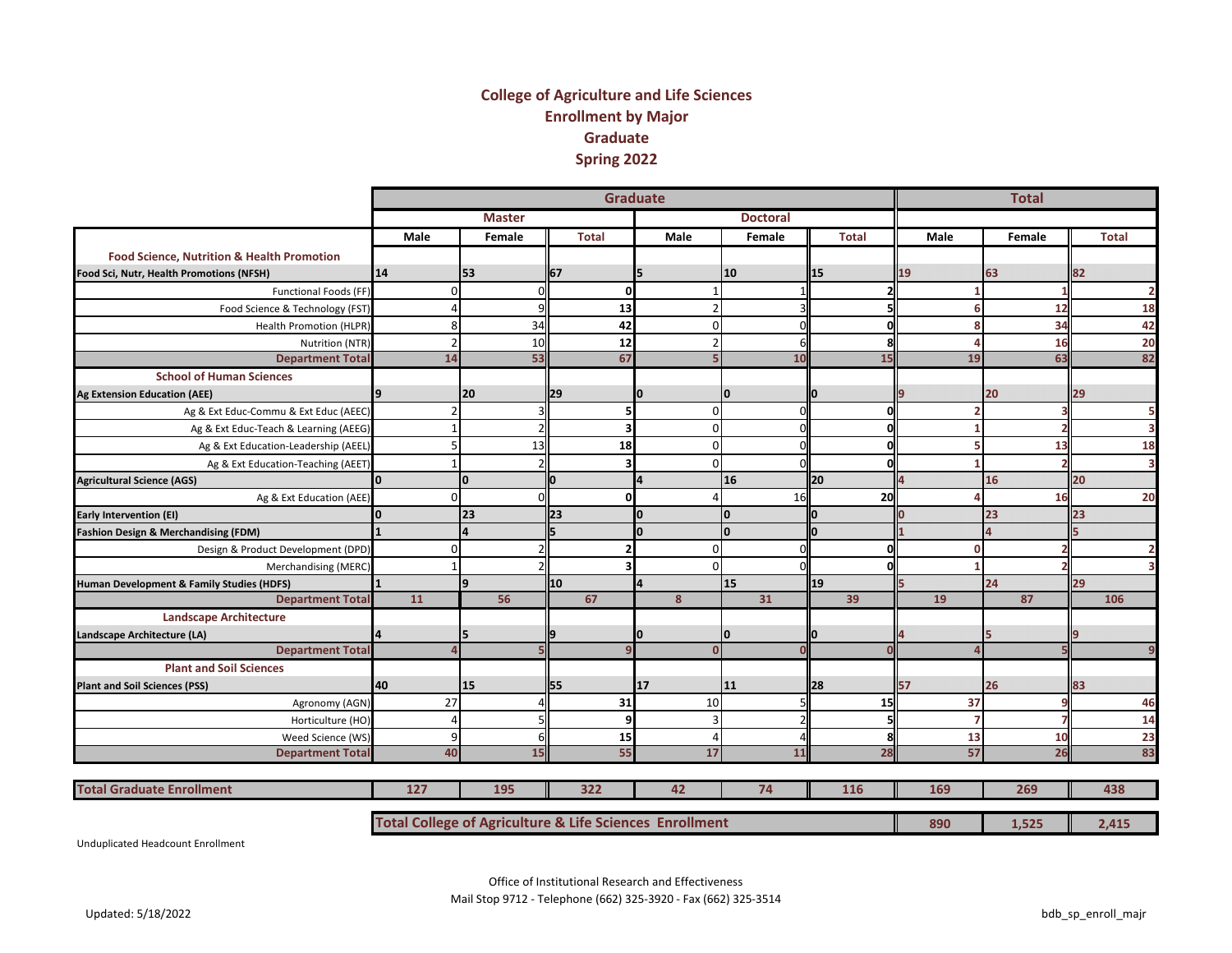## **College of Architecture, Art & Design Enrollment by Major Undergraduate Spring 2022**

|                                            |             |                                                                  |              |      |                  |                         | Undergraduate |               |                |           |               |              |             | <b>Total</b> |                |
|--------------------------------------------|-------------|------------------------------------------------------------------|--------------|------|------------------|-------------------------|---------------|---------------|----------------|-----------|---------------|--------------|-------------|--------------|----------------|
|                                            |             | <b>Freshman</b>                                                  |              |      | <b>Sophomore</b> |                         |               | <b>Junior</b> |                |           | <b>Senior</b> |              |             |              |                |
|                                            | <b>Male</b> | Female                                                           | <b>Total</b> | Male | Female           | <b>Total</b>            | <b>Male</b>   | Female        | <b>Total</b>   | Male      | Female        | <b>Total</b> | <b>Male</b> | Female       | <b>Total</b>   |
| <b>Dean's Office</b>                       |             |                                                                  |              |      |                  |                         |               |               |                |           |               |              |             |              |                |
| <b>Undeclared ART (UART)</b>               |             | <b>17</b>                                                        | <b>23</b>    | 16.  | 23               | $\mathsf{I}29$          | 10            | 11            | $\mathsf{I}21$ |           | 10            | ll17         | 29          | 61           | 90             |
| <b>Department Total</b>                    | 6           | 17                                                               | 23           | 6    | 23               | 29                      | 10            | 11            | 21             |           | 10            | 17           | 29          | 61           | 90             |
| <b>School of Architecture</b>              |             |                                                                  |              |      |                  |                         |               |               |                |           |               |              |             |              |                |
| <b>Architecture (ARC)</b>                  |             | 15                                                               | 24           | 19   | 18               | <b>127</b>              | <b>22</b>     | 21            | ll43           | 69        | 54            | $\vert$ 123  | 109         | 108          | 217            |
| <b>Department Total</b>                    | 9.          | 15                                                               | 24           | 9    | 18               | 27                      | 22            | 21            | 43             | 69        | 54            | 123          | 109         | 108          | 217            |
| Art - AAD                                  |             |                                                                  |              |      |                  |                         |               |               |                |           |               |              |             |              |                |
| Art (ART)                                  |             | I۵                                                               |              |      | 6                |                         | 18            | <b>13</b>     | 121            | <b>26</b> | 55            | <b>181</b>   | 35          | 74           | 109            |
| Drawing (DRAW)                             | n           |                                                                  | O            | 0    |                  | $\mathbf{0}$            | $\Omega$      |               |                |           |               |              |             |              | 1              |
| Fine Art (FINE)                            | $\Omega$    |                                                                  | $\mathbf{0}$ | 0    |                  | $\Omega$                |               |               |                |           | 16            | 24           |             | 17           | 26             |
| Art-Graphic Design (GRPH)                  |             |                                                                  | 0            |      |                  |                         |               | 10            | 17             | 15        | 36            | 51           | 23          | 52           | 75             |
| Photography (PHOT)                         |             |                                                                  | 0            | 0    |                  | $\mathbf{0}$            | $\Omega$      |               |                |           |               |              |             |              | $\overline{7}$ |
| <b>Department Total</b>                    | U           |                                                                  |              |      |                  |                         |               | 13            | 21             | 26        | 55            | 81           | 35          | 74           | 109            |
| <b>Building Construction Science</b>       |             |                                                                  |              |      |                  |                         |               |               |                |           |               |              |             |              |                |
| <b>Building Construction Science (BCS)</b> | 34          |                                                                  | 141          | 44   |                  | <b>148</b>              | <b>143</b>    | 13            | ll46           | <b>71</b> | 14            | l75          | 192         | 18           | 210            |
| <b>Department Total</b>                    | 34          |                                                                  | 41           | 44   |                  | 48                      | 43            |               | 46             | 71        |               | 75           | 192         | 18           | 210            |
| <b>Interior Design</b>                     |             |                                                                  |              |      |                  |                         |               |               |                |           |               |              |             |              |                |
| <b>Interior Design (ID)</b>                |             | 25                                                               | 26           |      | <b>31</b>        | <b>I</b> B <sub>2</sub> |               | <b>32</b>     | <b>I</b> 32    | 5         | 56            | ll61         |             | 144          | 151            |
| <b>Department Total</b>                    |             | 25                                                               | 26           |      | 31               | 32                      |               | 32            | 32             |           | 56            | 61           |             | 144          | 151            |
|                                            |             |                                                                  |              |      |                  |                         |               |               |                |           |               |              |             |              |                |
| <b>Total Undergraduate Enrollment</b>      | 50          | 64                                                               | 114          | 61   | 82               | 143                     | 83            | 80            | 163            | 178       | 179           | 357          | 372         | 405          | 777            |
| Unduplicated Headcount Enrollment          |             |                                                                  |              |      |                  |                         |               |               |                |           |               |              |             |              |                |
|                                            |             | <b>Total College of Architecture Art &amp; Design Enrollment</b> |              |      |                  |                         |               |               |                |           |               |              | 372         | 405          | 777            |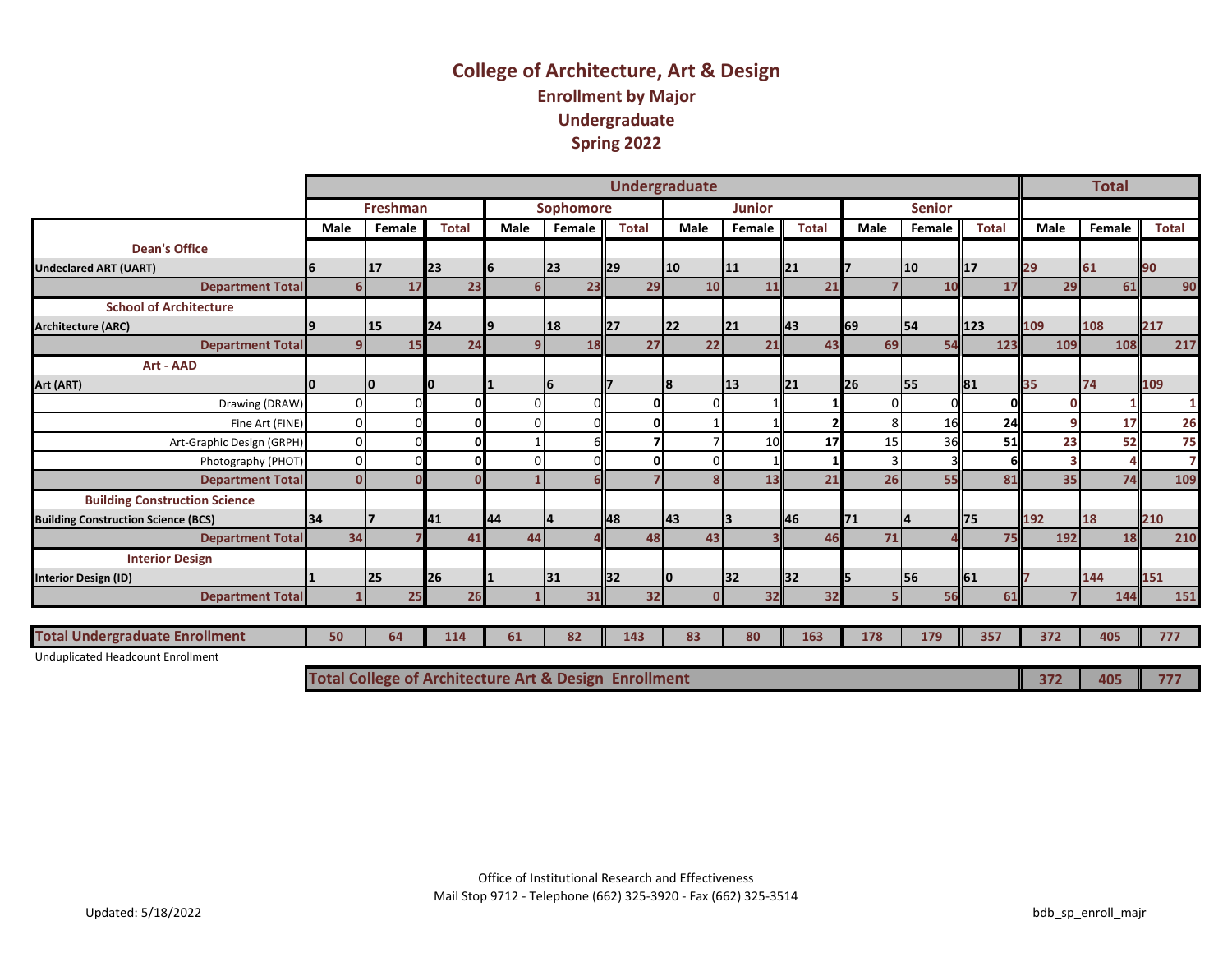## **College of Architecture, Art & Design Enrollment by Major and Concentration Graduate Spring 2022**

|                                     |                                                                  |               |              | Graduate |                 |              |      | <b>Total</b> |              |
|-------------------------------------|------------------------------------------------------------------|---------------|--------------|----------|-----------------|--------------|------|--------------|--------------|
|                                     |                                                                  | <b>Master</b> |              |          | <b>Doctoral</b> |              |      |              |              |
|                                     | Male                                                             | Female        | <b>Total</b> | Male     | Female          | <b>Total</b> | Male | Female       | <b>Total</b> |
| <b>Interior Design</b>              |                                                                  |               |              |          |                 |              |      |              |              |
| <b>Interior Design (ID)</b>         |                                                                  |               |              |          |                 |              |      |              |              |
| <b>Historic Preservation (HIPR)</b> |                                                                  |               |              |          |                 |              |      |              |              |
| <b>Department Total</b>             |                                                                  |               |              |          |                 |              |      |              |              |
|                                     |                                                                  |               |              |          |                 |              |      |              |              |
| <b>Total Graduate Enrollment</b>    |                                                                  |               |              |          |                 |              |      |              |              |
|                                     |                                                                  |               |              |          |                 |              |      |              |              |
|                                     | <b>Total College of Architecture Art &amp; Design Enrollment</b> |               |              |          |                 |              | 372  | O            | 829          |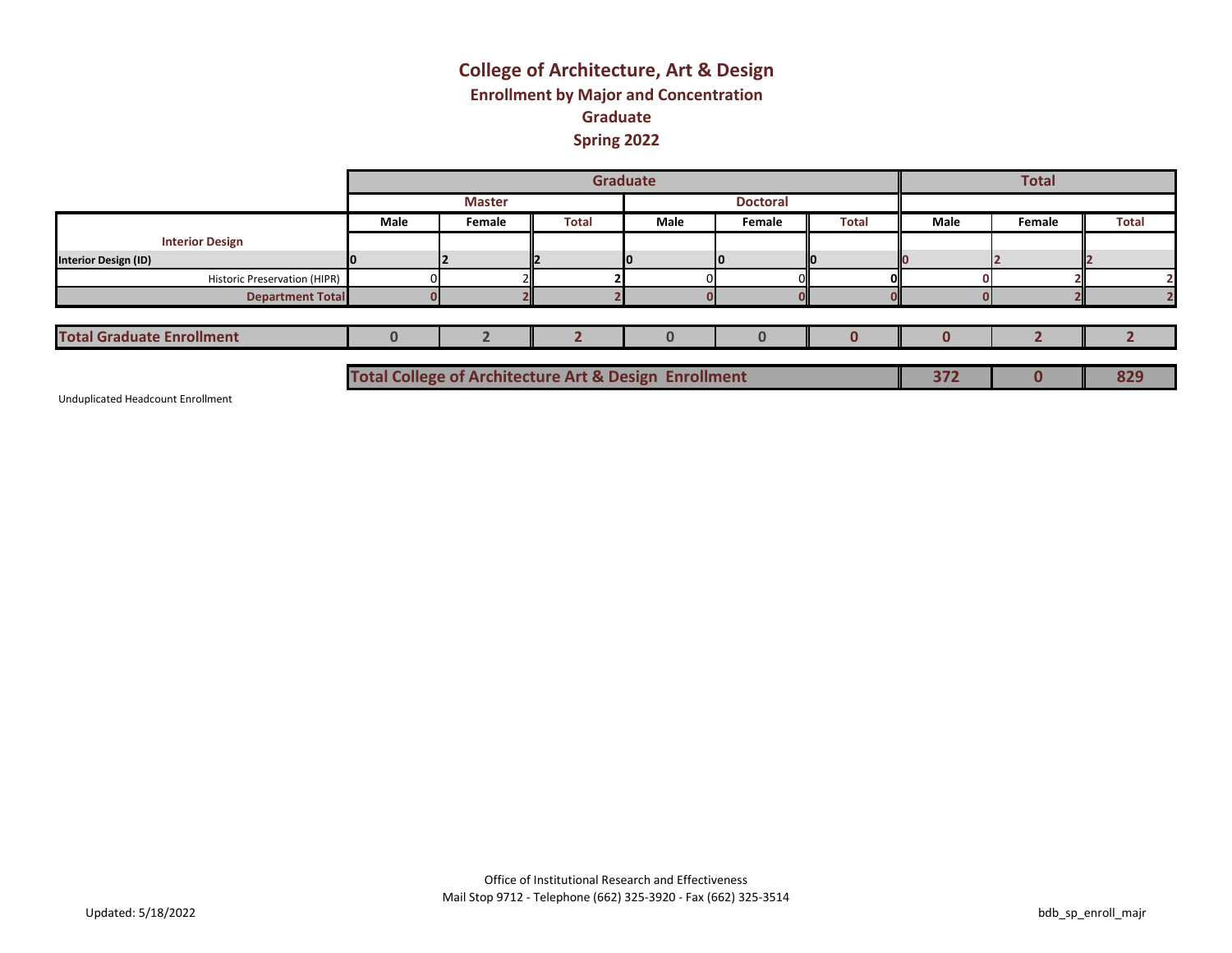#### **College of Arts and Sciences Enrollment by Major Undergraduate Spring 2022**

|                                                   |                |                 |              |                         |                  |                          | <b>Undergraduate</b> |               |              |                 |                         |              |                 | <b>Total</b>   |                |
|---------------------------------------------------|----------------|-----------------|--------------|-------------------------|------------------|--------------------------|----------------------|---------------|--------------|-----------------|-------------------------|--------------|-----------------|----------------|----------------|
|                                                   |                | <b>Freshman</b> |              |                         | <b>Sophomore</b> |                          |                      | <b>Junior</b> |              |                 | <b>Senior</b>           |              |                 |                |                |
|                                                   | Male           | Female          | <b>Total</b> | Male                    | Female           | <b>Total</b>             | Male                 | Female        | <b>Total</b> | Male            | Female                  | <b>Total</b> | Male            | Female         | <b>Total</b>   |
| <b>Dean's Office</b>                              |                |                 |              |                         |                  |                          |                      |               |              |                 |                         |              |                 |                |                |
| <b>Interdisciplinary Studies (BSIS)</b>           |                |                 |              |                         | 8                |                          | 23                   | 31            | 54           | 101             | 109                     | 210          | 125             | 150            | 275            |
| <b>Economics (ECAS)</b>                           | I٥             | I٥              | lo           |                         |                  |                          | 10                   | 4             | 14           | 11              | 6                       | 17           | 22              | 11             | 33             |
| <b>General Science (GSC)</b>                      |                | I٥              |              |                         |                  |                          |                      | <sup>0</sup>  |              |                 | $\overline{\mathbf{3}}$ |              |                 |                |                |
| Music (MU)                                        |                |                 | l8           |                         |                  |                          |                      |               |              |                 | $\overline{\mathbf{3}}$ |              | 15              | 14             | 29             |
| <b>Pre-Interdisciplinary Studies (PRIS)</b>       |                |                 | I2           |                         | 5                | 10                       | 17                   | 28            | 45           | 15              | 15                      | 30           | 37              | 50             | 87             |
| <b>Department Total</b>                           | Λ              |                 | 13           | 11                      | 17               | 28                       | 55                   | 67            | 122          | 132             | 136                     | 268          | 202             | 229            | 431            |
| <b>Anthropology &amp; Middle Eastern Cultures</b> |                |                 |              |                         |                  |                          |                      |               |              |                 |                         |              |                 |                |                |
| Anthropology (AN)                                 |                |                 |              |                         | 9                | 12                       |                      | 6             | 15           | 13              | 14                      | 27           | 27              | 31             | 58             |
| <b>Department Total</b>                           | $\overline{ }$ |                 |              |                         |                  | 12                       | $\mathbf{q}$         |               | 15           | 13              | 14                      | 27           | 27              | 31             | 58             |
| <b>Biological Sciences</b>                        |                |                 |              |                         |                  |                          |                      |               |              |                 |                         |              |                 |                |                |
| <b>Biological Sciences (BIO)</b>                  | 39             | 137             | 176          | 29                      | 113              | 142                      | 50                   | 131           | 181          | 63              | 183                     | 246          | 181             | 564            | 745            |
| No Concentration                                  |                | 19              | 26           |                         | 13               | 17                       | 12                   | 20            | 32           | 16              | 28                      | 44           | 39              | 80             | 119            |
| <b>Bio-Sci Nursing (BION)</b>                     |                | 36              | 38           |                         | 32               | 35                       | 5                    | 19            | 24           |                 |                         |              | 11              | 92             | 103            |
| Pre-Optometry (BIOO)                              | $\mathbf 1$    |                 |              |                         | 6                |                          | $\mathbf{1}$         |               |              |                 |                         |              |                 | 13             | 17             |
| Bio-Sci Phys Therapy (BIOP)                       | $\Omega$       |                 |              |                         |                  | з                        | $\overline{2}$       |               |              |                 |                         |              |                 | 12             | 17             |
| <b>Bio-Occupational Therapy (BIOT)</b>            | $\Omega$       |                 |              | $\Omega$                | $\Omega$         | $\mathbf 0$              | $\mathbf 0$          | ΩI            | 0            | $\Omega$        |                         |              | n               | $\overline{2}$ | $\overline{2}$ |
| Botany (BSB)                                      | $\Omega$       |                 |              | $\Omega$                | $\Omega$         | $\mathbf 0$              | $\mathbf 0$          |               | $\Omega$     | $\Omega$        |                         |              | n               | $\overline{2}$ | $\overline{2}$ |
| Zoology (BSZ)                                     | $\mathbf{1}$   |                 | 8            |                         | $\overline{3}$   | 5                        | $\overline{2}$       |               | 8            | ς               |                         |              | s               | 20             | 28             |
| Pre-Dental (DENT)                                 | $\Delta$       | 11              | 15           | $\overline{\mathbf{a}}$ | 9                | 12                       | $\overline{2}$       | 17            | 19           | 9               | 21                      | 30           | 18              | 58             | 76             |
| Pre-Medicine (MED)                                | 18             | 46              | 64           | 10                      | 37               | 47                       | 22                   | 40            | 62           | 24              | 66                      | 90           | 74              | 189            | 263            |
| Pre-Veterinary-Bio.Science (PVSB)                 | 6              | 14              | 20           |                         | 12               | <b>16</b>                | $\overline{\Lambda}$ | 23            | 27           | 8               | 47                      | 55           | 22              | 96             | 118            |
| <b>Medical Technology (MEDT)</b>                  | I٥             | 12              |              |                         | 6                |                          |                      | 13            | 15           | ΙA.             | 14                      | 18           |                 | 35             | 42             |
| <b>Microbiology (MIC)</b>                         |                | l૨              | l5.          |                         | 14               | 17                       |                      | 12            | 18           | 15              | 38                      | 53           | 26 <sup>°</sup> | 67             | 93             |
| No Concentration                                  | $\overline{2}$ |                 |              | $\overline{3}$          | 11               | 14                       | 6                    | 11            | 17           | 14              | 36                      | 50           | 25              | 61             | 86             |
| Poultry-Science & Pre Vet Sci (PVSM)              | $\Omega$       | r               | O            | $\Omega$                | $\mathbf{a}$     | ર                        | $\Omega$             |               |              |                 |                         |              |                 | 6              | $\overline{7}$ |
| <b>Department Total</b>                           | 41             | 142             | 183          | 33                      | 133              | 166                      | 58                   | 156           | 214          | 82              | 235                     | 317          | 214             | 666            | 880            |
| Chemistry                                         |                |                 |              |                         |                  |                          |                      |               |              |                 |                         |              |                 |                |                |
| <b>Chemistry (CH)</b>                             |                | 15              | 10           |                         | $\mathbf q$      | 12                       |                      | 15            |              | <b>12</b>       | 19                      | 31           | 24              | 38             | 62             |
| No Concentration                                  | $\Delta$       |                 |              |                         |                  |                          | $\overline{3}$       |               |              | 10 <sup>1</sup> | 13                      | 23           | 18              | 22             | 40             |
| Am Chemical Society Conc (ACS)                    | $\Omega$       |                 |              |                         | $\mathcal{P}$    | Δ                        | $\mathbf{1}$         |               |              |                 |                         |              |                 | 7              | 11             |
| Pre-Pharmacy-Chemistry (CHPH)                     | $\mathbf{1}$   |                 |              | $\Omega$                | $\mathcal{P}$    | $\overline{\phantom{a}}$ | $\mathbf 0$          | ΩI            | $\Omega$     |                 |                         |              |                 |                | 6              |
| Pre-Med-Chemistry (PMED)                          | $\mathbf{0}$   |                 |              | $\Omega$                |                  | $1\vert$                 | $\mathbf 0$          |               |              | $\mathbf 0$     |                         |              | n               |                | 5              |
| <b>Department Total</b>                           | 5 <sub>5</sub> |                 | 10           |                         |                  | 12                       |                      |               |              | 12              | 19                      | 31           | 24              | 38             | 62             |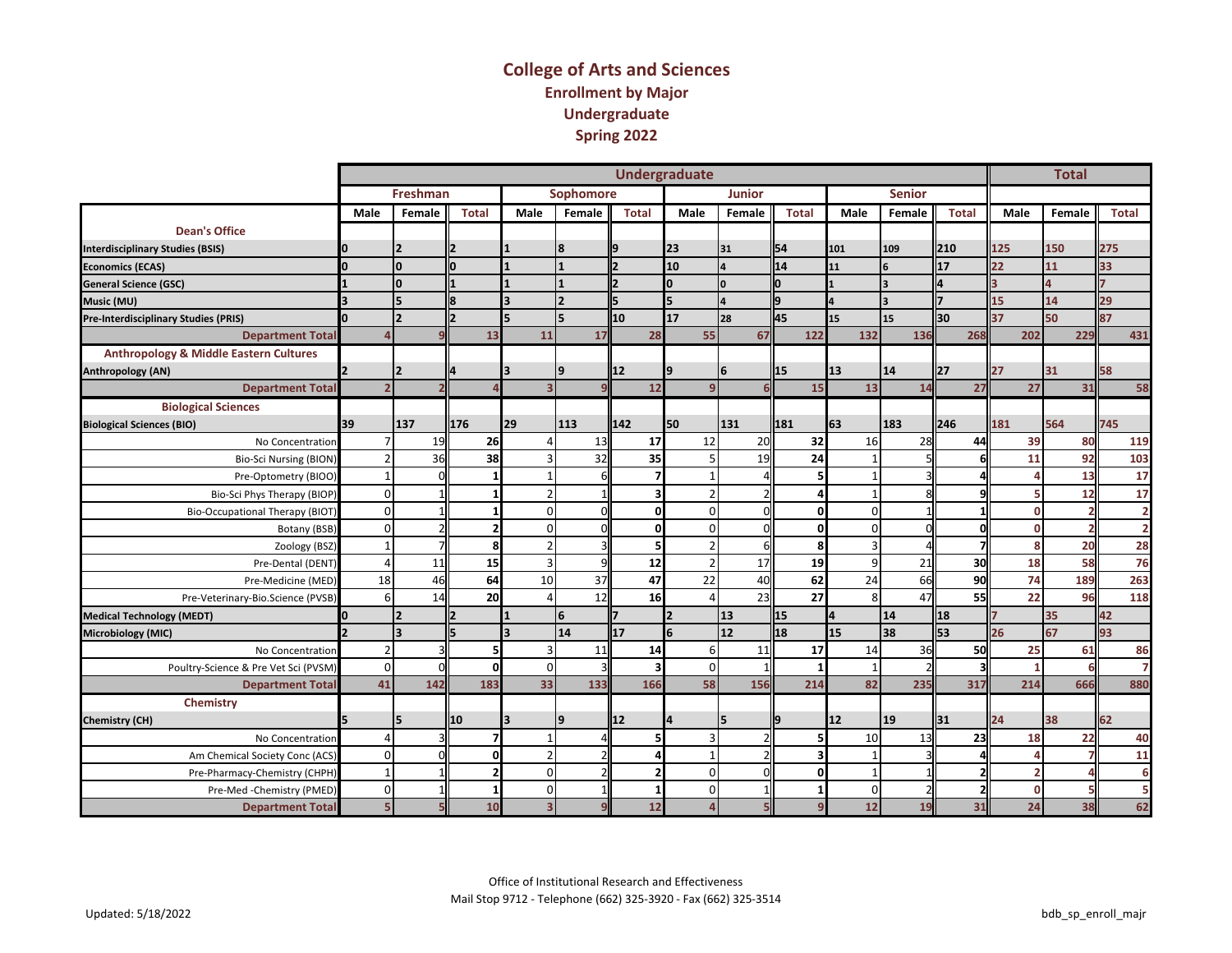#### **College of Arts and Sciences Enrollment by Major Undergraduate Spring 2022**

|                                                           |                |                 |              |                         |                          |                | <b>Undergraduate</b> |               |              |                 |               |              |      | <b>Total</b>   |                |
|-----------------------------------------------------------|----------------|-----------------|--------------|-------------------------|--------------------------|----------------|----------------------|---------------|--------------|-----------------|---------------|--------------|------|----------------|----------------|
|                                                           |                | <b>Freshman</b> |              |                         | Sophomore                |                |                      | <b>Junior</b> |              |                 | <b>Senior</b> |              |      |                |                |
|                                                           | Male           | Female          | <b>Total</b> | Male                    | Female                   | <b>Total</b>   | Male                 | Female        | <b>Total</b> | <b>Male</b>     | Female        | <b>Total</b> | Male | Female         | <b>Total</b>   |
| <b>Classical &amp; Modern Languages &amp; Literatures</b> |                |                 |              |                         |                          |                |                      |               |              |                 |               |              |      |                |                |
| <b>Foreign Languages (FL)</b>                             |                |                 |              |                         | ₹                        |                |                      |               |              | 14              | 17            | 11           |      | 18             | 27             |
| Asian Studies (ASIA)                                      | $\mathfrak{p}$ |                 |              | $\Omega$                | $\overline{\phantom{a}}$ |                |                      |               |              |                 |               |              |      | 6              | 10             |
| French (FRN)                                              | $\Omega$       |                 |              | $\Omega$                | $\mathbf 0$              | $\Omega$       |                      |               |              | $\Omega$        |               |              |      | $\Omega$       | 1              |
| German (GR)                                               | $\Omega$       |                 |              | $\Omega$                | $\mathbf{1}$             |                | $\Omega$             |               |              | $\mathfrak{p}$  |               |              |      | $\overline{2}$ | $\overline{a}$ |
| Spanish (SP)                                              | $\Omega$       |                 |              | $\mathbf{1}$            | $\Omega$                 | $\mathbf{1}$   | $\mathbf 0$          |               |              |                 |               |              |      | 10             | 12             |
| <b>Department Total</b>                                   | $\overline{2}$ |                 |              |                         |                          |                | $\overline{2}$       |               |              |                 |               | 11           |      | 18             | 27             |
| <b>Communication</b>                                      |                |                 |              |                         |                          |                |                      |               |              |                 |               |              |      |                |                |
| <b>Communication (CO)</b>                                 | 18             | 26              | 44           | 27                      | 71                       | 98             | 53                   | 92            | 145          | 66              | 150           | 216          | 164  | 339            | 503            |
| <b>Broadcasting (BCST)</b>                                | $\Omega$       |                 |              | $\Omega$                | $\Omega$                 | 0              | $\Omega$             |               | $\mathbf{0}$ | 10 <sup>1</sup> |               | 16           | 10   | 6              | 16             |
| Broadcast & Digital Journalism (BDJ)                      | 8              | 10              | 18           | 16                      | 13                       | 29             | 24                   | 15            | 39           | 19              | 12            | 31           | 67   | 50             | 117            |
| <b>Communication Management (CMGT)</b>                    | $\Omega$       |                 | ŋ            |                         | 5                        | 6              |                      |               | 13           | 13              | 27            | 40           | 18   | 41             | 59             |
| Communication & Media Studies (CMST)                      |                |                 |              |                         | 3                        | 5              |                      |               |              |                 |               |              |      | 14             | 19             |
| Journalism (JOUR)                                         | $\Omega$       |                 |              | $\Omega$                | $\Omega$                 | $\Omega$       | $\Omega$             |               | $\Omega$     |                 |               |              |      | $\overline{2}$ | 6              |
| Print & Digital Journalism (PDJ)                          |                |                 |              |                         |                          | 8              |                      |               | 10           |                 |               | 10           | 11   | 23             | 34             |
| <b>Public Relations (PREL)</b>                            | 5              |                 | 10           |                         | 46                       | 49             | 11                   | 53            | 64           | 15              | 88            | 103          | 34   | 192            | 226            |
| Theatre (THEA)                                            | 3              |                 |              | $\overline{\mathbf{1}}$ | $\Omega$                 | $\mathbf{1}$   | 9                    |               | 14           | $\overline{2}$  |               |              | 15   | 11             | 26             |
| <b>Department Total</b>                                   | 18             | 26              | 44           | 27                      | 71                       | 98             | 53                   | 92            | 145          | 66              | 150           | 216          | 164  | 339            | 503            |
| <b>English</b>                                            |                |                 |              |                         |                          |                |                      |               |              |                 |               |              |      |                |                |
| English (EN)                                              |                |                 | 10           |                         | 12                       | 13             |                      | <b>12</b>     | 14           | 15              | 30            | 45           | 21   | 61             | 82             |
| <b>Department Total</b>                                   |                |                 | 10           |                         | 12                       | 13             | $\overline{2}$       | 12            | 14           | 15              | 30            | 45           | 21   | 61             | 82             |
| <b>Geosciences</b>                                        |                |                 |              |                         |                          |                |                      |               |              |                 |               |              |      |                |                |
| <b>Geosciences (GG)</b>                                   | <b>22</b>      | 117             | 39           | 32                      | 14                       | 46             | 41                   | <b>28</b>     | 69           | 138             | 118           | 256          | 233  | 177            | 410            |
| No Concentration                                          | $\Omega$       |                 |              | $\Omega$                |                          | 1              | $\Omega$             |               |              | $\overline{2}$  |               |              | -2   | $\Lambda$      | 6              |
| <b>Broadcast Meteorology (BMP)</b>                        | $\overline{2}$ |                 |              | $\mathbf{1}$            | $\mathbf{1}$             | $\overline{2}$ | 5                    |               | 9            | 5 <sub>l</sub>  | 12            | 17           | 13   | 21             | 34             |
| <b>Broadcast &amp; Operational Meteorology (BOPM)</b>     | 8              |                 | 11           | 11                      | $\mathbf{1}$             | 12             | 10                   | 11            | 21           | 93              | 81            | 174          | 122  | 96             | 218            |
| <b>Environmental Geoscience (ENGS)</b>                    | $\overline{2}$ |                 |              | $\Omega$                | $\mathbf{1}$             | $\mathbf{1}$   | 5                    |               | 8            | 9               |               | 13           | 16   | 10             | 26             |
| Professional Geology (GGP)                                |                |                 |              |                         | $\overline{\phantom{a}}$ | 3              | $\mathbf 1$          |               |              |                 |               |              |      | q              | 17             |
| Geographic Information Systems (GIS)                      | $\mathbf{0}$   |                 |              | 3                       | 1                        |                | 5                    |               |              | 6               |               |              | 14   | $\overline{2}$ | 16             |
| Geography (GPHY)                                          | $\mathbf{0}$   |                 |              | $\mathcal{P}$           | $\mathbf 0$              | $\overline{2}$ | $\overline{2}$       |               |              | $\Omega$        |               |              |      |                | 5              |
| Operational Meteorology (OMP)                             | $\mathbf 0$    |                 | O            | $\Omega$                | $\mathbf 0$              | <sub>0</sub>   | $\Omega$             |               | $\mathbf 0$  |                 |               |              |      | $\Omega$       | $\mathbf{1}$   |
| Professional Meteorology (PMET)                           | 9              |                 | 14           | 14                      | $\overline{7}$           | 21             | 13                   |               | 20           | 17              | 15            | 32           | 53   | 34             | 87             |
| <b>Department Total</b>                                   | 22             | 17              | 39           | 32                      | 14                       | 46             | 41                   | 28            | 69           | 138             | 118           | 256          | 233  | 177            | 410            |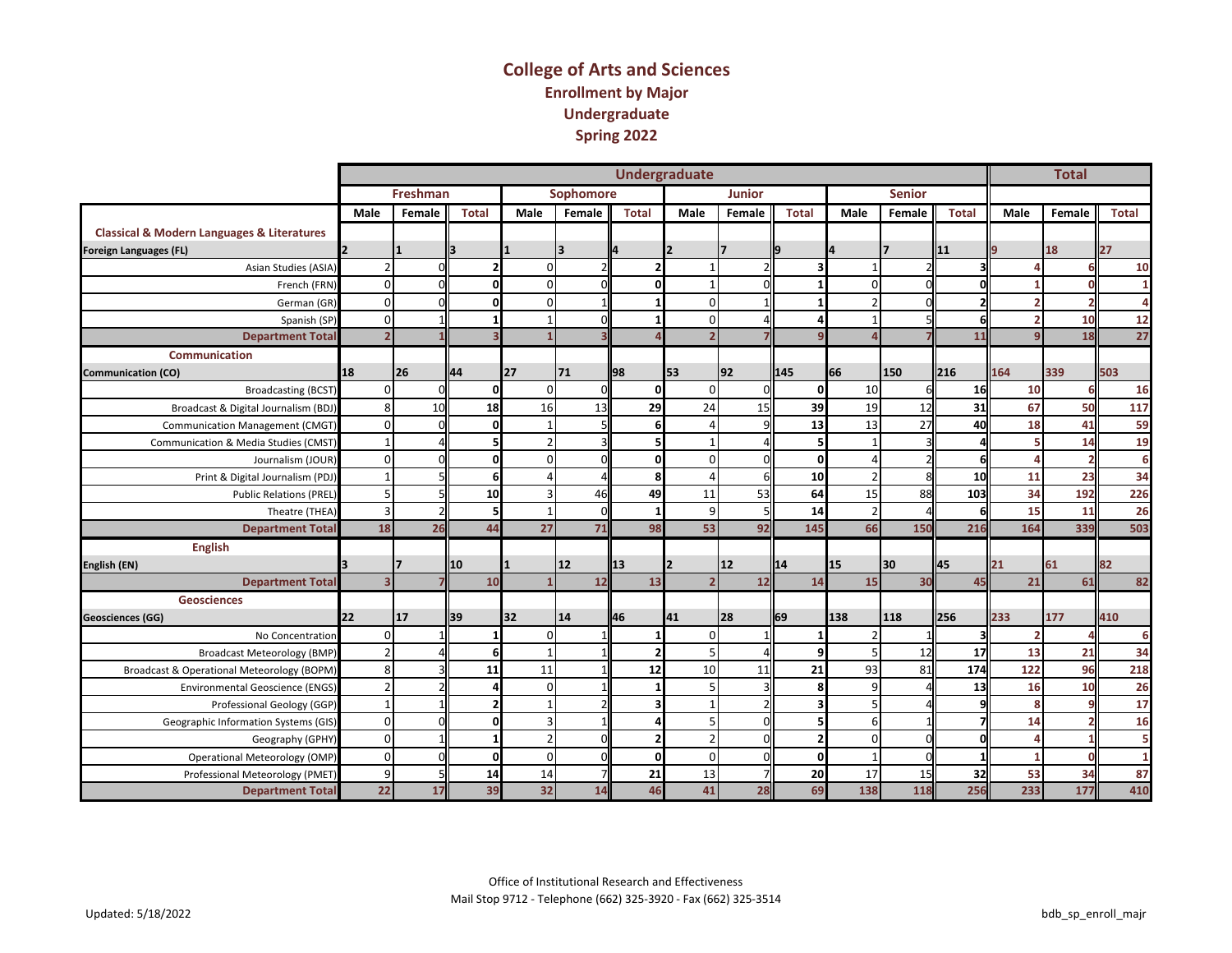#### **College of Arts and Sciences Enrollment by Major Undergraduate Spring 2022**

|                                                      |                          |                 |              |          |                  |              | <b>Undergraduate</b> |               |              |                          |               |              |       | <b>Total</b> |       |
|------------------------------------------------------|--------------------------|-----------------|--------------|----------|------------------|--------------|----------------------|---------------|--------------|--------------------------|---------------|--------------|-------|--------------|-------|
|                                                      |                          | <b>Freshman</b> |              |          | <b>Sophomore</b> |              |                      | <b>Junior</b> |              |                          | <b>Senior</b> |              |       |              |       |
|                                                      | Male                     | Female          | <b>Total</b> | Male     | Female           | <b>Total</b> | Male                 | Female        | <b>Total</b> | Male                     | Female        | <b>Total</b> | Male  | Female       | Total |
| <b>History</b>                                       |                          |                 |              |          |                  |              |                      |               |              |                          |               |              |       |              |       |
| <b>History (HI)</b>                                  |                          |                 | 5            |          |                  |              | 21                   | <b>12</b>     | 33           | 21                       | <b>18</b>     | 39           | 51    | 34           | 85    |
| <b>Department Total</b>                              |                          |                 |              |          |                  |              | 21                   | 12            | 33           | 21                       | 18            | 39           | 51    | 34           | 85    |
| <b>Mathematics and Statistics</b>                    |                          |                 |              |          |                  |              |                      |               |              |                          |               |              |       |              |       |
| <b>Mathematics (MA)</b>                              |                          |                 | 15           |          |                  |              | 11                   |               | 18           | <b>29</b>                | <b>26</b>     | 55           | 47    | 40           | 87    |
| <b>Department Total</b>                              | $\overline{\mathbf{3}}$  |                 |              |          |                  |              | 11                   |               | 18           | 29                       | 26            | 55           | 47    | 40           | 87    |
| <b>Philosophy and Religion</b>                       |                          |                 |              |          |                  |              |                      |               |              |                          |               |              |       |              |       |
| <b>Philosophy (PR)</b>                               |                          | IО              | l3           | I٥       |                  |              |                      | I٥            |              | 15                       | 14            | 9            |       | 6            | 14    |
| No Concentration                                     | $\overline{\phantom{a}}$ |                 |              | n        |                  |              | $\Omega$             |               | $\Omega$     | $\overline{\phantom{a}}$ |               |              |       |              | 9     |
| Religion (REL)                                       |                          |                 |              | $\Omega$ |                  |              | $\mathbf 0$          |               | $\Omega$     |                          |               |              |       |              |       |
| <b>Department Total</b>                              | $\overline{\mathbf{3}}$  |                 |              |          |                  |              | $\Omega$             |               |              |                          |               |              |       |              | 14    |
| <b>Physics and Astronomy</b>                         |                          |                 |              |          |                  |              |                      |               |              |                          |               |              |       |              |       |
| <b>Physics (PH)</b>                                  |                          | IО              | 15           |          |                  |              | 6                    |               |              | 6                        |               |              | 20    |              | 24    |
| <b>Department Total</b>                              | 5                        |                 |              |          |                  |              | 6                    |               |              | 6                        |               |              | 20    |              | 24    |
| <b>Political Science &amp; Public Administration</b> |                          |                 |              |          |                  |              |                      |               |              |                          |               |              |       |              |       |
| <b>Political Science (PS)</b>                        | 8                        | <b>18</b>       | ll26         | 19       | 26               | <b>145</b>   | 20                   | <b>22</b>     | 42           | <b>33</b>                | <b>53</b>     | 86           | 80    | 119          | 199   |
| No Concentration                                     | 8                        | 18              | 26           | 19       | 26               | 45           | 20                   | 21            | 41           | 33                       | 53            | 86           | 80    | 118          | 198   |
| Pre-Law (LAW)                                        | $\Omega$                 |                 | ŋ            | $\Omega$ | $\Omega$         |              | $\mathbf 0$          |               |              | $\Omega$                 |               |              | c     |              |       |
| <b>Department Total</b>                              | 8                        | 18              | 26           | 19       | 26               | 45           | 20                   | 22            | 42           | 33                       | 53            | 86           | 80    | 119          | 199   |
| Psychology                                           |                          |                 |              |          |                  |              |                      |               |              |                          |               |              |       |              |       |
| <b>Psychology (PSY)</b>                              | 19                       | 87              | 106          | 42       | 112              | <b>154</b>   | 53                   | 225           | <b>278</b>   | <b>50</b>                | 259           | 309          | 164   | 683          | 847   |
| <b>Department Total</b>                              | 19                       | 87              | 106          | 42       | 112              | 154          | 53                   | 225           | 278          | 50                       | 259           | 309          | 164   | 683          | 847   |
| Sociology                                            |                          |                 |              |          |                  |              |                      |               |              |                          |               |              |       |              |       |
| <b>Criminology (CRIM)</b>                            | 13                       | 39              | 52           | 8        | 27               | <b>1</b> 35  | 26                   | 33            | ll59         | <b>23</b>                | 39            | 62           | 70    | 138          | 208   |
| Sociology (SO)                                       | l0.                      |                 |              |          |                  |              |                      | Is.           |              |                          | 10            | 12           |       | 18           | 23    |
| Social Work (SW)                                     | I٥                       | l6              | 6            |          | 13               | 15           |                      | 30            | 32           |                          | l43           | 44           |       | 92           | 97    |
| <b>Department Total</b>                              | 13                       | 46              | 59           | 12       | 42               | 54           | 29                   | 68            | 97           | 26                       | 92            | 118          | 80    | 248          | 328   |
|                                                      |                          |                 |              |          |                  |              |                      |               |              |                          |               |              |       |              |       |
| <b>Total Undergraduate Enrollment</b>                | 152                      | 363             | 515          | 196      | 459              | 655          | 364                  | 709           | 1,073        | 632                      | 1,162         | 1,794        | 1,344 | 2,693        | 4,037 |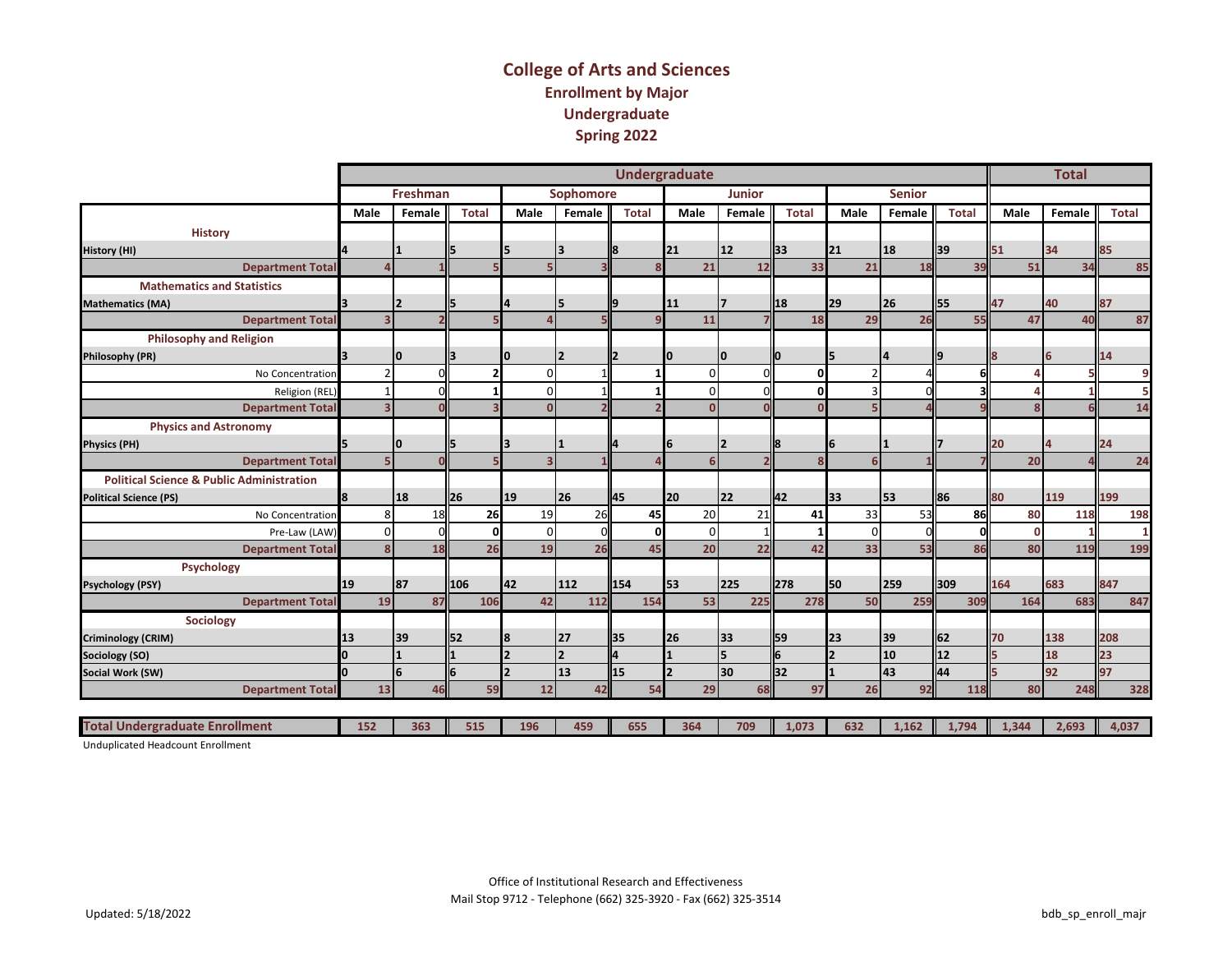#### **College of Arts and Sciences Enrollment by Major Graduate Spring 2022**

|                                                           |          |               |                         | <b>Graduate</b> |                 |              |                | <b>Total</b> |                |
|-----------------------------------------------------------|----------|---------------|-------------------------|-----------------|-----------------|--------------|----------------|--------------|----------------|
|                                                           |          | <b>Master</b> |                         |                 | <b>Doctoral</b> |              |                |              |                |
|                                                           | Male     | Female        | <b>Total</b>            | <b>Male</b>     | Female          | <b>Total</b> | Male           | Female       | <b>Total</b>   |
| <b>Anthropology &amp; Middle Eastern Cultures</b>         |          |               |                         |                 |                 |              |                |              |                |
| <b>Applied Anthropology (APAN)</b>                        | 19       | 23            | l32                     | 10              | <sup>0</sup>    |              |                | 23           | 32             |
| <b>Department Total</b>                                   |          | 23            | 32                      | $\Omega$        |                 |              | $\mathbf{q}$   | 23           | 32             |
| <b>Biological Sciences</b>                                |          |               |                         |                 |                 |              |                |              |                |
| <b>Biological Sciences (BIO)</b>                          |          | 12            | <b>17</b>               | 16              | 8               | 24           | 21             | 20           | 41             |
| No Concentration                                          |          | 61            | 11                      | 16              |                 | 24           | 21             | 14           | 35             |
| Microbiology (MIC)                                        | $\Omega$ |               | 6                       | $\Omega$        |                 |              | $\Omega$       |              | 6              |
| <b>General Biology (GBIO)</b>                             |          | 15            | 22                      | n               | I٥              | IО           |                | 15           | 22             |
| <b>Department Total</b>                                   | 12       | 27            | 39                      | 16              |                 | 24           | 28             | 35           | 63             |
| Chemistry                                                 |          |               |                         |                 |                 |              |                |              |                |
| <b>Chemistry (CH)</b>                                     |          |               |                         | 50              | 30              | 80           | 55             | 31           | 86             |
| <b>Department Total</b>                                   |          |               |                         | 50              | 30              | 80           | 55             | 31           | 86             |
| <b>Classical &amp; Modern Languages &amp; Literatures</b> |          |               |                         |                 |                 |              |                |              |                |
| Foreign Languages (FL)                                    |          |               | 12                      |                 | 10              |              |                |              | 12             |
| <b>Department Total</b>                                   |          |               | 12                      | $\Omega$        |                 |              |                |              | $12$           |
| <b>Communication</b>                                      |          |               |                         |                 |                 |              |                |              |                |
| <b>Communication (COM)</b>                                |          |               |                         | o               | 10              | IО           |                |              |                |
| <b>Department Total</b>                                   |          |               |                         | $\Omega$        |                 |              |                |              |                |
| English                                                   |          |               |                         |                 |                 |              |                |              |                |
| English (EN)                                              |          | 12            | 19                      | IΟ              | I٥              | n            |                | 12           | 19             |
| <b>Department Total</b>                                   |          | 12            | 19                      | $\Omega$        |                 |              | 7              | 12           | 19             |
| <b>Geosciences</b>                                        |          |               |                         |                 |                 |              |                |              |                |
| Earth & Atmospheric Sciences (EASC)                       |          | 0             |                         | 19              | 10              | 29           | 19             | 10           | 29             |
| <b>Geosciences (GG)</b>                                   | 106      | 103           | 209                     | $\Omega$        | I٥              | lo           | 106            | 103          | 209            |
| Applied Meteorology (APMT)                                | 50       | 34            | 84                      | $\Omega$        |                 | ŋ            | 50             | 34           | 84             |
| <b>Broadcast Meteorology (BMP)</b>                        |          |               | $\overline{\mathbf{3}}$ | $\mathbf 0$     |                 | ŋ            | 1              |              | 3              |
| <b>Environmental Geoscience (ENGS)</b>                    | 38       | 51            | 89                      | $\Omega$        | r               | O            | 38             | 51           | 89             |
| Geology (GEOL)                                            | 8        |               | 11                      | $\mathbf 0$     | r               | 0            | 8              |              | 11             |
| <b>Geospatial Sciences (GESP)</b>                         |          | ΩI            | $\overline{2}$          | $\Omega$        |                 | O            | $\overline{2}$ |              | $\overline{2}$ |
| Geography (GPHY)                                          | $\Omega$ |               | 1                       | $\Omega$        | n               | ΩI           | $\mathbf{0}$   |              | 1              |
| Professional Met/Climatology (PMCL)                       |          | 10            | 14                      | $\Omega$        | $\cap$          | ΩI           | $\Lambda$      | 10           | 14             |
| Teachers in Geoscience (TIG)                              |          |               | 5                       | $\Omega$        |                 | n            |                |              |                |
| <b>Department Total</b>                                   | 106      | 103           | 209                     | 19              | 10              | 29           | 125            | 113          | 238            |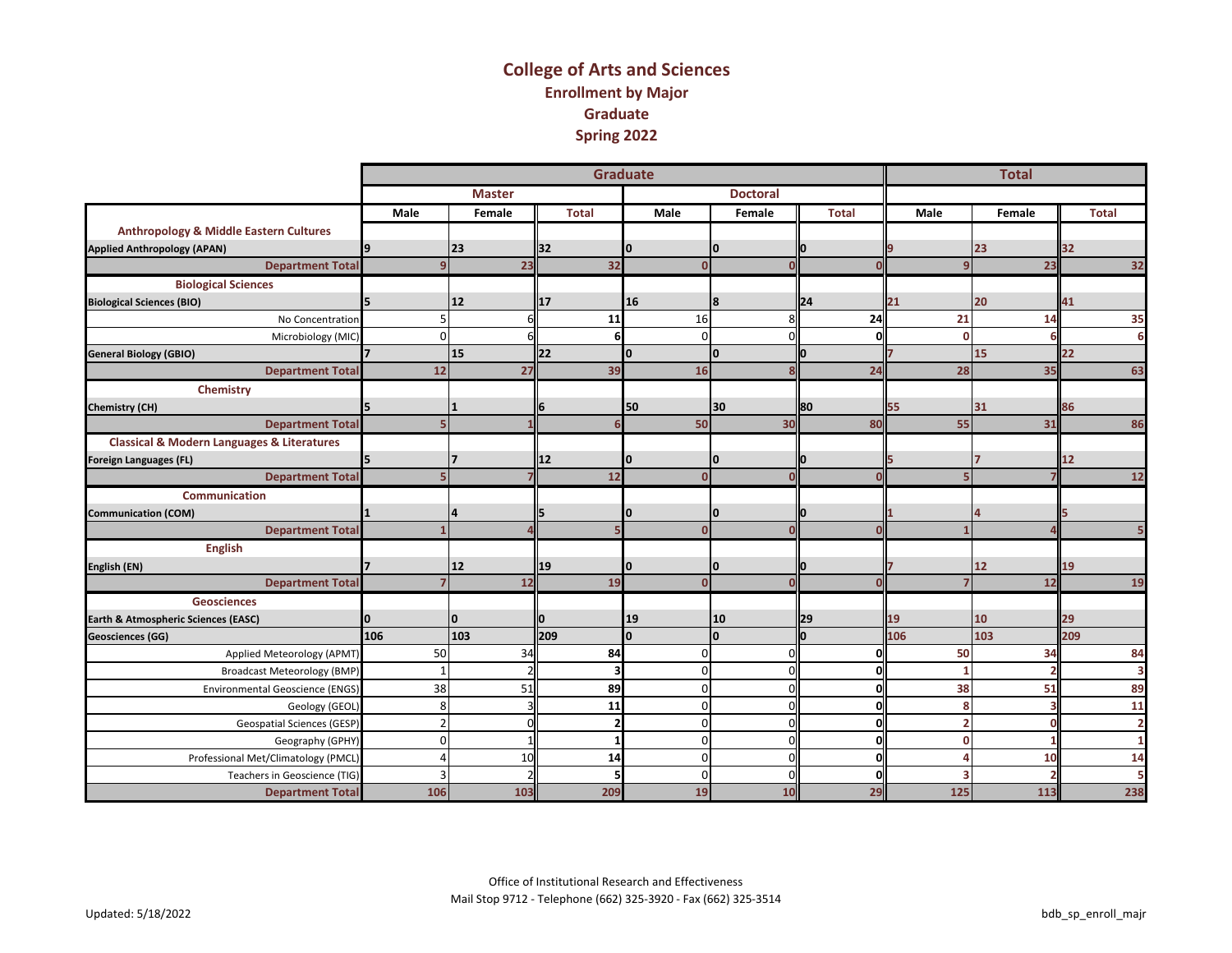#### **College of Arts and Sciences Enrollment by Major Graduate Spring 2022**

|                                                      |          |               |              | <b>Graduate</b> |                 |              |      | <b>Total</b> |              |
|------------------------------------------------------|----------|---------------|--------------|-----------------|-----------------|--------------|------|--------------|--------------|
|                                                      |          | <b>Master</b> |              |                 | <b>Doctoral</b> |              |      |              |              |
|                                                      | Male     | Female        | <b>Total</b> | Male            | Female          | <b>Total</b> | Male | Female       | <b>Total</b> |
| <b>History</b>                                       |          |               |              |                 |                 |              |      |              |              |
| <b>History (HI)</b>                                  | 11       |               | 15           | 24              | 13              | 37           | 35   | 17           | 52           |
| No Concentration                                     | 11       |               | 15           | 21              | 13              | 34           | 32   | 17           | 49           |
| U.S. & European History (USEH)                       | $\Omega$ |               | O            | 3               |                 |              |      |              | 3            |
| <b>Department Total</b>                              | 11       |               | 15           | 24              | 13              | 37           | 35   | 17           | 52           |
| <b>Mathematics and Statistics</b>                    |          |               |              |                 |                 |              |      |              |              |
| <b>Mathematics (MA)</b>                              |          |               | <b>110</b>   | 10              | 10              |              |      |              | 10           |
| <b>Mathematical Sciences (MASC)</b>                  |          | O             |              | 17              | 6               | 23           | 17   |              | 23           |
| <b>Statistics (ST)</b>                               |          |               |              |                 | I٥              |              |      |              |              |
| <b>Department Total</b>                              |          |               | 12           | 17              |                 | 23           | 24   | 11           | 35           |
| <b>Physics and Astronomy</b>                         |          |               |              |                 |                 |              |      |              |              |
| <b>Physics (PH)</b>                                  |          | 10            |              | 18              | 19              | 27           | 23   |              | 32           |
| <b>Department Total</b>                              |          |               |              | 18              |                 | 27           | 23   |              | 32           |
| <b>Political Science &amp; Public Administration</b> |          |               |              |                 |                 |              |      |              |              |
| <b>Public Policy and Admin (PPA)</b>                 | 10       | 17            | ll27         | 10              | 10              |              | 10   | 17           | 27           |
| <b>Political Science (PS)</b>                        |          |               |              | l0              | I٥              | l0           |      |              |              |
| Public Policy and Admin-PhD (PSPA)                   |          | O             |              | 18              | 19              | 37           | 18   | 19           | 37           |
| <b>Department Total</b>                              | 14       | 18            | 32           | 18              | 19              | 37           | 32   | 37           | 69           |
| Psychology                                           |          |               |              |                 |                 |              |      |              |              |
| <b>Applied Psychology (APSY)</b>                     |          | 0             |              | 10              | 35              | 45           | 10   | 35           | 45           |
| Cognitive Science (ACSC)                             | $\Omega$ |               | ŋ            |                 |                 | <b>11</b>    |      |              | 11           |
| Clinical Psychology (CLPS)                           | $\Omega$ |               | ŋ            | 6               | 28              | 34           | հ    | 28           | 34           |
| <b>Department Total</b>                              |          |               |              | 10              | 35              | 45           | 10   | 35           | 45           |
| Sociology                                            |          |               |              |                 |                 |              |      |              |              |
| Sociology (SO)                                       |          |               |              |                 | 13              | 16           |      | 20           | 25           |
| <b>Department Total</b>                              |          |               |              |                 | 13              | 16           |      | 20           | 25           |
|                                                      |          |               |              |                 |                 |              |      |              |              |
| <b>Total Graduate Enrollment</b>                     | 184      | 211           | 395          | 175             | 143             | 318          | 359  | 354          | 713          |

**Total College of Arts and Sciences Enrollment 1,703 3,047 4,750**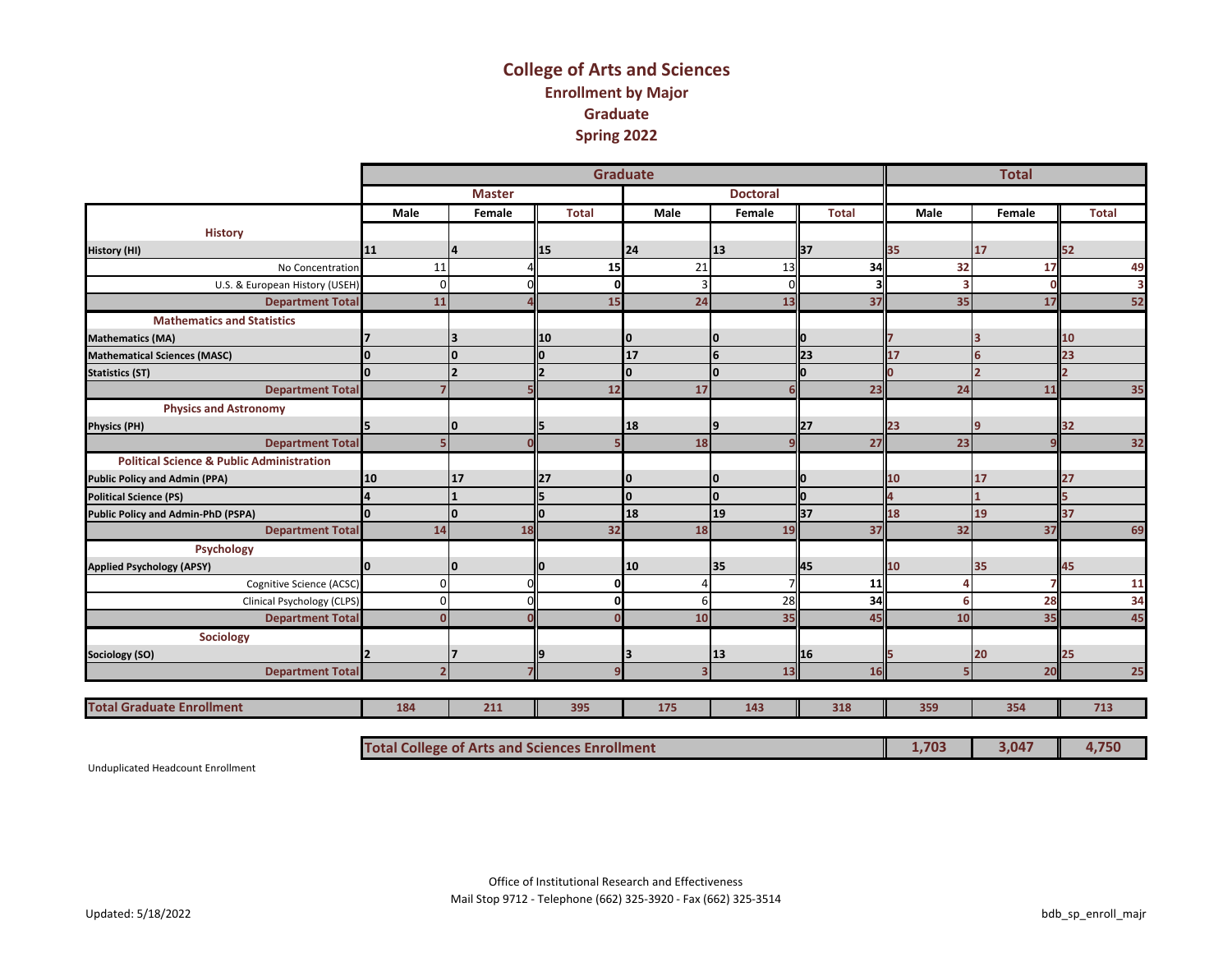#### **College of Business Enrollment by Major Undergraduate Spring 2022**

|                                              |      |                         |                          |              |      |                          |                          |              |                         | <b>Undergraduate</b>    |                |              |                          |                         |                |          |              |      |                 | <b>Total</b> |                         |
|----------------------------------------------|------|-------------------------|--------------------------|--------------|------|--------------------------|--------------------------|--------------|-------------------------|-------------------------|----------------|--------------|--------------------------|-------------------------|----------------|----------|--------------|------|-----------------|--------------|-------------------------|
|                                              |      |                         | Freshman                 |              |      |                          | Sophomore                |              |                         |                         | <b>Junior</b>  |              |                          |                         | <b>Senior</b>  |          |              |      |                 |              |                         |
|                                              | Male |                         | Female                   | <b>Total</b> | Male |                          | Female                   | <b>Total</b> |                         | Male                    | Female         |              | <b>Total</b>             | Male                    | Female         |          | <b>Total</b> | Male |                 | Female       | <b>Total</b>            |
| <b>Dean's Office</b>                         |      |                         |                          |              |      |                          |                          |              |                         |                         |                |              |                          |                         |                |          |              |      |                 |              |                         |
| <b>Business Administration - (BUAD)</b>      | 100  | 70                      |                          | 170          | 133  |                          | 75                       | 208          |                         | 193                     | 127            |              | 320                      | 222                     | 167            | 389      |              | 648  |                 | 439          | 1,087                   |
| No Concentration                             |      | 96                      | 67                       | 163          |      | 130                      | 72                       |              | 202                     | 189                     |                | 125          | 314                      | 221                     | 154            |          | 375          |      | 636             | 418          | 1,054                   |
| <b>International Business (IB)</b>           |      | $\Lambda$               |                          | 7            |      |                          |                          |              | 6                       | $\Lambda$               |                |              | 6                        |                         | 13             |          | 14           |      | 12              | 21           | 33                      |
| <b>Business Administration - MR - (BUSI)</b> |      | O                       |                          |              |      |                          | $\Omega$                 |              |                         |                         |                |              |                          |                         |                |          |              |      |                 |              |                         |
| <b>Business Administration (BA</b>           |      | $\Omega$                |                          | $\mathbf{0}$ |      | $\Omega$                 |                          |              | $\Omega$                |                         |                |              |                          | $\overline{\mathbf{z}}$ |                |          |              |      | $\Delta$        |              | 6                       |
| <b>Healthcare Administration (HA</b>         |      | $\Omega$                | $\Omega$                 | <sub>0</sub> |      | $\Omega$                 |                          |              | $\Omega$                | $\Omega$                |                | $\Omega$     | n                        | $\Omega$                |                |          |              |      | $\Omega$        |              | $\mathbf{1}$            |
| <b>Department Total</b>                      | 100  |                         | 70                       | 170          |      | 133                      | 75                       |              | 208                     | 194                     |                | 128          | 322                      | 225                     | 169            |          | 394          |      | 652             | 442          | 1094                    |
| <b>School of Accountancy</b>                 |      |                         |                          |              |      |                          |                          |              |                         |                         |                |              |                          |                         |                |          |              |      |                 |              |                         |
| <b>Accounting (ACC)</b>                      | 17   | 18                      |                          | 35           | 31   |                          | 39                       | 70           |                         | 56                      | 62             |              | 118                      | 72                      | 76             | 148      |              | 176  |                 | 195          | 371                     |
| No Concentration                             |      | 17                      | 18                       | 35           |      | 31                       | 37                       |              | 68                      | 55                      |                | 61           | 116                      | 72                      | 76             |          | 148          |      | 175             | 192          | 367                     |
| <b>International Business (IB</b>            |      | $\mathbf 0$             | $\mathbf 0$              | οl           |      | $\mathbf 0$              |                          |              |                         | $\overline{1}$          |                | $\mathbf{1}$ | $\overline{2}$           | $\mathbf 0$             |                |          | $\Omega$     |      | $\mathbf{1}$    |              | 4                       |
| <b>Department Total</b>                      |      | 17                      | 18                       | 35           |      | 31                       | 39                       |              | 70                      | 56                      |                | 62           | 118                      | 72                      | 76             |          | 148          |      | 176             | 195          | 371                     |
| <b>Finance and Economics</b>                 |      |                         |                          |              |      |                          |                          |              |                         |                         |                |              |                          |                         |                |          |              |      |                 |              |                         |
| <b>Business Economics (ECO)</b>              | 17   |                         |                          | 19           | 13   |                          | $\overline{\phantom{a}}$ | 15           |                         | 10                      | $\overline{2}$ |              | 12                       | 20                      | <b>2</b>       | 22       |              | 60   | 8               |              | 68                      |
| No Concentration                             |      | 16                      |                          | 18           |      | 12                       |                          |              | 12                      |                         |                |              | $\mathbf{R}$             | 17                      |                |          | 19           |      | 52              |              | 57                      |
| <b>International Business (IB</b>            |      | $\overline{1}$          |                          |              |      |                          |                          |              |                         | $\overline{\mathbf{a}}$ |                |              |                          | $\overline{\mathbf{a}}$ |                |          |              |      | 8               |              | 11                      |
| <b>Finance (FINA)</b>                        | 35   |                         |                          | 40           | 69   |                          | 11                       | 80           |                         | 85                      | 20             |              | 105                      | 105                     | 40             | 145      |              | 294  |                 | 76           | 370                     |
| No Concentration                             |      | 29                      |                          | 33           |      | 57                       |                          |              | 66                      | 67                      |                | 15           | 82                       | 86                      | 30             |          | 116          |      | 239             | 58           | 297                     |
| International Business (IB)                  |      | $\Omega$                | $\Omega$                 | 0            |      | 5                        |                          |              |                         | $\Omega$                |                | $\Omega$     | 0                        |                         |                |          |              |      | 8               |              | 9                       |
| Risk Management and Insurance (RMI           |      | 6                       |                          | 7            |      | $\overline{7}$           |                          |              | q                       | 18                      |                | 5            | 23                       | 16                      |                |          | 25           |      | 47              | 17           | 64                      |
| <b>Department Total</b>                      |      | 52                      |                          | 59           |      | 82                       | 13                       |              | 95                      | 95                      |                | 22           | 117                      | 125                     | 42             |          | 167          |      | 354             | 84           | 438                     |
| <b>Management &amp; Information Systems</b>  |      |                         |                          |              |      |                          |                          |              |                         |                         |                |              |                          |                         |                |          |              |      |                 |              |                         |
| <b>Business Information Systems (BIS)</b>    |      |                         |                          | 10           | 13   |                          | 3                        | 16           |                         | 46                      |                |              | 53                       | 46                      | Ι9             | 55       |              | 114  |                 | 20           | 134                     |
| No Concentration                             |      | $\mathsf{\mathsf{R}}$   |                          | 9            |      | 12                       |                          |              | 15                      | 46                      |                | 6            | 52                       | 46                      |                |          | 55           |      | 112             | 19           | 131                     |
| International Business (IB)                  |      |                         |                          |              |      |                          |                          |              |                         | $\Omega$                |                |              |                          | $\Omega$                |                |          |              |      | $\overline{2}$  |              | $\overline{\mathbf{3}}$ |
| <b>Management (MGT)</b>                      |      | $\mathbf{8}$            |                          | 15           | 12   |                          | 9                        | 21           |                         | 19                      | 17             |              | 36                       | 25                      | 25             | 50       |              | 63   |                 | 59           | 122                     |
| No Concentration                             |      | $\overline{7}$          |                          | 15           |      | 11                       |                          |              | 18                      | 18                      |                | 16           | 34                       | 25                      | 25             |          | 50           |      | 61              | 56           | 117                     |
| <b>International Business (IB</b>            |      | $\Omega$                | $\Omega$                 | o            |      |                          |                          |              | $\overline{\mathbf{a}}$ | $\overline{1}$          |                | $\mathbf{1}$ | $\overline{\phantom{a}}$ | $\Omega$                |                |          |              |      | $\overline{2}$  |              | 5                       |
| <b>Department Tota</b>                       |      | 16                      |                          | 25           |      | 25                       | 12                       |              | 37                      | 65                      |                | 24           | 89                       | 71                      | 34             |          | 105          |      | 177             | 79           | 256                     |
| <b>Marketing, Quantitative</b>               |      |                         |                          |              |      |                          |                          |              |                         |                         |                |              |                          |                         |                |          |              |      |                 |              |                         |
| <b>Analysis, and Business Law</b>            |      |                         |                          |              |      |                          |                          |              |                         |                         |                |              |                          |                         |                |          |              |      |                 |              |                         |
| <b>Marketing (MKT)</b>                       | 38   | 52                      |                          | 90           | 40   |                          | 77                       | 117          |                         | 70                      | 90             |              | 160                      | 94                      | 125            | 219      |              | 242  |                 | 344          | 586                     |
| No Concentration                             |      | 14                      | 39                       | 53           |      | 23                       | 56                       |              | 79                      | 50                      |                | 58           | 108                      | 50                      | 63             |          | 113          |      | 137             | 216          | 353                     |
| International Business (IB)                  |      | $\overline{1}$          |                          | 3            |      |                          |                          |              |                         | $\Omega$                |                |              |                          |                         | 13             |          | 15           |      | $\overline{a}$  | 21           | 25                      |
| Integrated Digital Marketing (IDM            |      | $\overline{7}$          | 8                        | 15           |      | $\overline{\phantom{a}}$ | 15                       |              | 17                      | $\overline{3}$          |                | 25           | 28                       | 10                      | 42             |          | 52           |      | 22              | 90           | 112                     |
| PGA Golf Management (PGM                     |      | 13                      | $\overline{\phantom{0}}$ | 15           |      | 10                       | 1                        |              | 11                      | 14                      |                | $\mathbf{1}$ | 15                       | 21                      |                |          | 23           |      | 58              | 6            | 64                      |
| Supply Chain Management (SCM)                |      | $\overline{\mathbf{3}}$ |                          | Δ            |      |                          |                          |              |                         | $\overline{3}$          |                |              | 5.                       | 11                      |                |          | 16           |      | $\overline{21}$ | 11           | 32                      |
| <b>Supply Chain Logistics (SCLO)</b>         |      |                         |                          |              |      |                          |                          |              |                         | 14                      | 6              |              | l20                      | 20                      | $\overline{2}$ | $22^{2}$ |              | 44   |                 | 10           | 54                      |
| <b>Department Tota</b>                       |      | 40                      | 53                       | 93           |      | 48                       | 78                       |              | 126                     | 84                      |                | 96           | 180                      | 114                     | 127            |          | 241          |      | 286             | 354          | 640                     |

| <b>Total Undergraduate Enrollment</b> | 2つち | 157 | 382 | <b>319</b> | 217 | 536 | 494 | .32 | 826 | 607 | 448 | Ш<br>05 | .645 | 151<br>. | 2.700 |
|---------------------------------------|-----|-----|-----|------------|-----|-----|-----|-----|-----|-----|-----|---------|------|----------|-------|
| .<br>.<br>.                           |     |     |     |            |     |     |     |     |     |     |     |         |      |          |       |

Unduplicated Headcount Enrollment

Office of Institutional Research and Effectiveness Mail Stop 9712 - Telephone (662) 325-3920 - Fax (662) 325-3514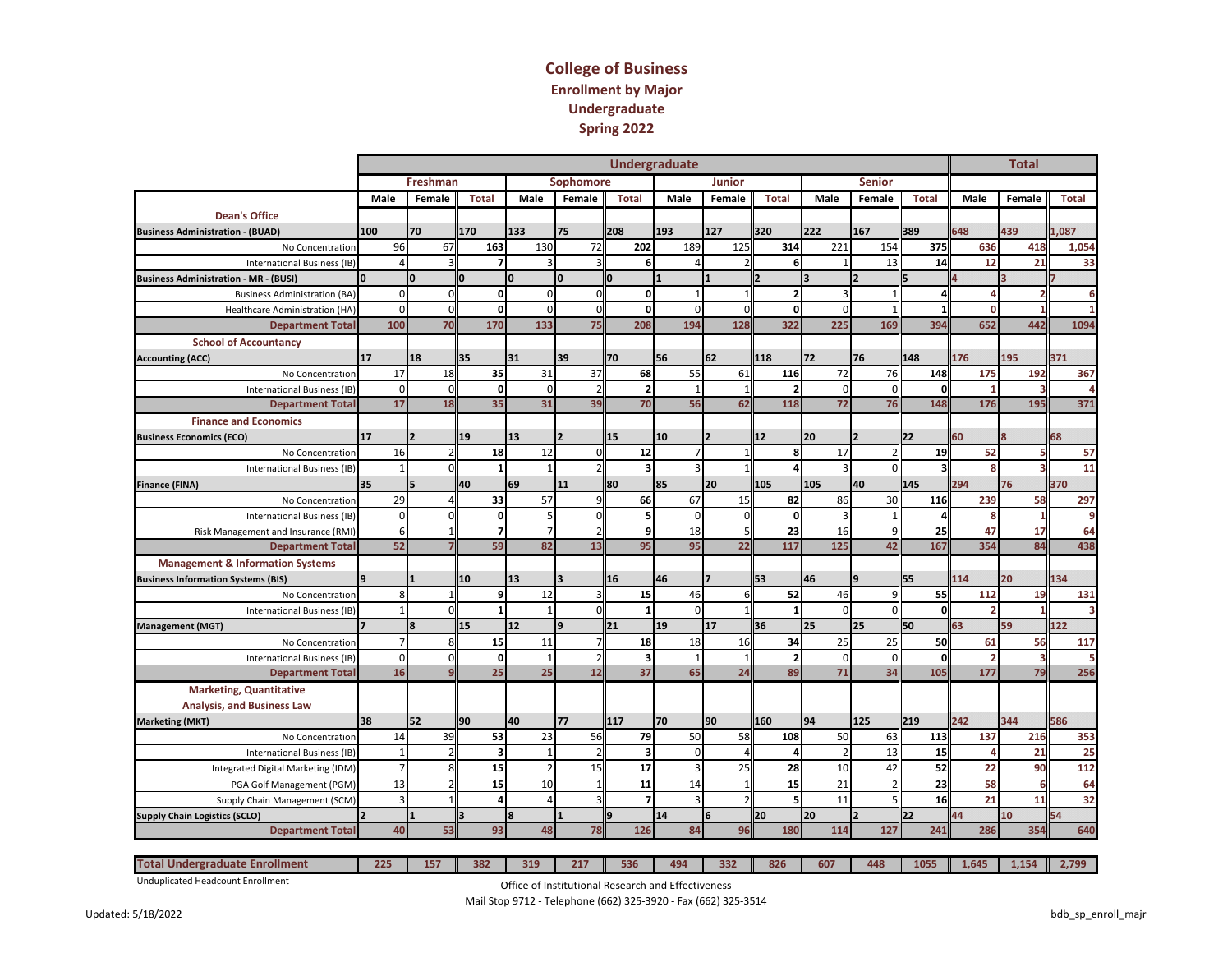## **College of Business Enrollment by Major Graduate Spring 2022**

|                                           |      |                                             |              | <b>Graduate</b> |                 |              |              | <b>Total</b> |              |
|-------------------------------------------|------|---------------------------------------------|--------------|-----------------|-----------------|--------------|--------------|--------------|--------------|
|                                           |      | <b>Master</b>                               |              |                 | <b>Doctoral</b> |              |              |              |              |
|                                           | Male | Female                                      | <b>Total</b> | Male            | Female          | <b>Total</b> | Male         | Female       | <b>Total</b> |
| <b>Dean's Office</b>                      |      |                                             |              |                 |                 |              |              |              |              |
| <b>Business Administration (BA)</b>       | 226  | 182                                         | 408          | 17              | 19              | II26         | 243          | 191          | 434          |
| No Concentration                          | 226  | 182                                         | 408          |                 |                 | 01           | 226          | 182          | 408          |
| <b>Business Information Systems (BIS)</b> |      |                                             | 0            |                 |                 | 71           |              |              | 7            |
| Finance (FIN)                             |      |                                             | O            |                 |                 | 9l           |              |              | 9            |
| Management (MGT)                          |      |                                             | 0            |                 |                 | <b>6</b>     |              |              | 6            |
| Marketing (MKT)                           |      |                                             | O            |                 |                 | $\Delta$     |              |              | 4            |
| <b>Information Systems (INFS)</b>         | 39   | 11                                          | lso          |                 | 0               |              | 39           | 11           | 50           |
| <b>Project Management (PM)</b>            | 59   | 33                                          | 92           |                 |                 |              | 59           | 33           |              |
| <b>Department Total</b>                   | 324  | 226                                         | 550          | 17              |                 | 26           | 341          | 235          | 576          |
| <b>School of Accountancy</b>              |      |                                             |              |                 |                 |              |              |              |              |
| <b>Accounting (ACC)</b>                   | 14   | 29                                          | ll43         | Ю               | 10              |              | 14           | 29           | 43           |
| No Concentration                          | 14   | 28                                          | 42           | $\Omega$        |                 | 0l           | 14           | 28           | 42           |
| Systems (SYS)                             |      |                                             |              | $\Omega$        |                 | $\Omega$     | $\mathbf{O}$ |              | 1            |
| <b>Taxation (TAX)</b>                     |      | 10                                          | 12           |                 | I٥              |              |              | 10           | 12           |
| <b>Department Total</b>                   | 16   | 39                                          | 55           |                 |                 | $\Omega$     | 16           | 39           | 55           |
|                                           |      |                                             |              |                 |                 |              |              |              |              |
| <b>Total Graduate Enrollment</b>          | 340  | 265                                         | 605          | 17              | 9               | 26           | 357          | 274          | 631          |
|                                           |      | <b>Total College of Business Enrollment</b> |              |                 |                 |              | 2,002        | 1,428        | 3,430        |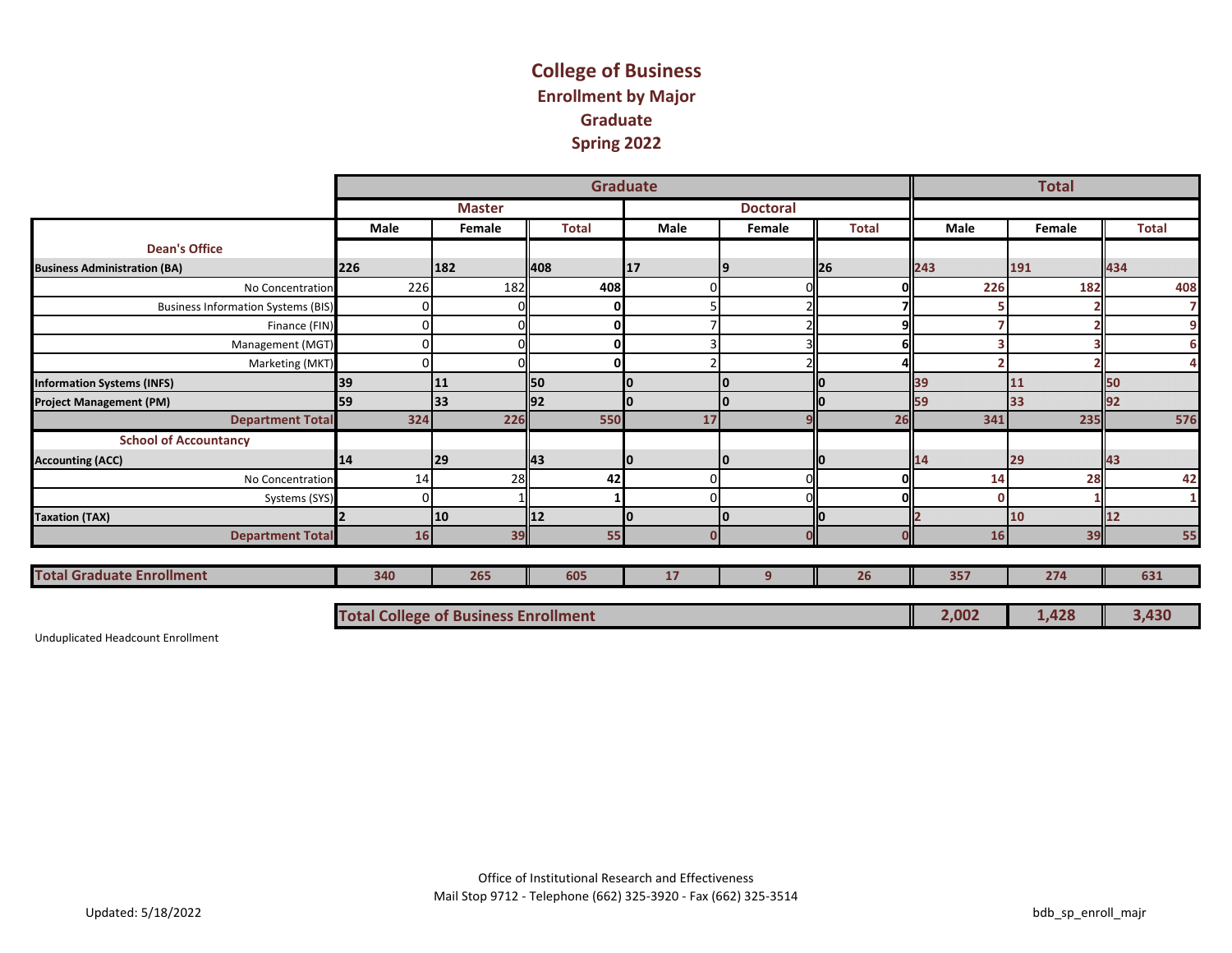#### **College of Education Enrollment by Major Undergraduate Spring 2022**

|                                                             |      |                               |              |                  |                |              | <b>Undergraduate</b> |              |                |                |                         |                          |                | <b>Total</b>   |                |
|-------------------------------------------------------------|------|-------------------------------|--------------|------------------|----------------|--------------|----------------------|--------------|----------------|----------------|-------------------------|--------------------------|----------------|----------------|----------------|
|                                                             |      | Freshman                      |              |                  | Sophomore      |              |                      | Junior       |                |                | <b>Senior</b>           |                          |                |                |                |
|                                                             | Male | Female                        | <b>Total</b> | Male             | Female         | <b>Total</b> | Male                 | Female       | <b>Total</b>   | Male           | Female                  | <b>Total</b>             | Male           | Female         | <b>Total</b>   |
| <b>Counseling, Educational Psychology &amp; Foundations</b> |      |                               |              |                  |                |              |                      |              |                |                |                         |                          |                |                |                |
| <b>Educational Psychology (EPY)</b>                         |      |                               | 10           |                  | 28             | 29           |                      | 60           | 64             |                | 85                      | 90                       | 11             | 182            | 193            |
| <b>Department Total</b>                                     |      |                               | 10           |                  | 28             | 29           | $\Delta$             | 60           | 64             | E,             | 85                      | 90                       | 11             | 182            | 193            |
| <b>Curriculum, Instruction &amp; Special Education</b>      |      |                               |              |                  |                |              |                      |              |                |                |                         |                          |                |                |                |
| <b>Elementary Education (ELED)</b>                          |      | 50                            | 50           |                  | 63             | 67           | 11                   | 172          | 183            |                | 284                     | 293                      | 24             | 569            | 593            |
| No Concentration                                            |      | $\mathbf 0$<br>$\mathbf{1}$   |              | $\Omega$         | $\Omega$       | οl           | $\mathbf 0$          | $\Omega$     | $\mathbf{0}$   | $\Omega$       | $\Omega$                | o                        | $\Omega$       | $\overline{1}$ |                |
| Early Childhood (ECHD)                                      |      | $\mathbf{0}$<br>22            | 22           | $\mathbf{0}$     | 19             | 19           | $\pmb{0}$            | 23           | 23             | $\overline{0}$ | 29                      | 29                       | 0              | 93             | 93             |
| Middle School (MDSC)                                        |      | $\mathbf{0}$<br>27            | 27           | Δ                | 44             | 48           | 11                   | 149          | 160            | $\mathbf{q}$   | 255                     | 264                      | 24             | 475            | 499            |
| <b>Special Education (EXED)</b>                             |      |                               | 6            |                  | 8              | q            | 6                    | 28           | 34             |                | 23                      | 29                       | 14             | 64             | 78             |
| <b>Secondary Education (SEED)</b>                           |      | 21                            | 29           |                  | 20             | 28           | 16                   | 33           | 49             | 39             | 62                      | 101                      | 71             | 136            | 207            |
| <b>Biology Education (BIED)</b>                             |      | 0                             |              | $\mathbf{1}$     | $\overline{a}$ | 5            | $\mathbf{1}$         |              | 6              | $\mathbf{1}$   | 12                      | 13                       | 3              | 23             | 26             |
| Chemistry Education (CHED)                                  |      | $\Omega$                      |              | $\Omega$         | $\Omega$       | O            | $\mathbf 0$          |              |                | $\Omega$       | $\Omega$                | $\mathbf{o}$             |                | $\overline{1}$ | $\overline{2}$ |
| <b>English Education (ENED)</b>                             |      | 8                             |              |                  | 6              |              | $\overline{2}$       | 13           | 15             | $\overline{2}$ | 22                      | 24                       | 6              | 49             | 55             |
| Mathematics Education (MAED)                                |      |                               |              | $\mathbf{1}$     |                |              | 3                    |              | 8              | 12             | 13                      | 25                       | 18             | 32             | 50             |
| Physics Education (PHED)                                    |      | $\Omega$<br>-1                |              | $\Omega$         | $\Omega$       | Û            | $\mathbf 0$          | $\Omega$     | $\mathbf{0}$   | $\Omega$       |                         | $\mathbf{1}$             | $\Omega$       | $\overline{2}$ | $\overline{2}$ |
| Social Studies Education (SSED)                             |      | 3<br>4                        | 7            | 5                | $\overline{3}$ | 8            | 10                   |              | 19             | 24             | 14                      | 38                       | 43             | 29             | 72             |
| <b>Department Total</b>                                     |      | 76<br>$\overline{9}$          | 85           | 13               | 91             | 104          | 33                   | 233          | 266            | 54             | 369                     | 423                      | 109            | 769            | 878            |
| <b>Instructional Systems &amp; Workforce Development</b>    |      |                               |              |                  |                |              |                      |              |                |                |                         |                          |                |                |                |
| <b>Industrial Technology (INDT)</b>                         | 12   | $\overline{2}$                | 14           | 26               |                | 27           | 50                   |              | 52             | 95             | $\overline{\mathbf{a}}$ | 98                       | 183            |                | 191            |
| No Concentration                                            |      | $\mathbf{1}$<br>$\mathbf 0$   |              | $\overline{z}$   | $\Omega$       |              |                      |              |                | $\mathbf{0}$   | $\Omega$                | $\Omega$                 |                | $\Omega$       |                |
| Industrial Automation (IAUT)                                |      | $\overline{2}$                |              | 3                | $\Omega$       |              | 24                   |              | 25             | 28             |                         | 29                       | 57             | $\Delta$       | 61             |
| Industrial Distribution (IDIS)                              |      | $\mathbf{1}$<br>$\Omega$      |              | $\overline{2}$   | $\Omega$       |              | $\overline{2}$       |              |                | $\overline{a}$ |                         | 4                        |                | $\mathbf{0}$   |                |
| Manufacturing & Maintenance (MFMA)                          |      | 8<br>$\Omega$                 |              | 19               |                | 20           | 23                   |              | 24             | 63             |                         | 65                       | 113            | $\Delta$       | 117            |
| nformation Tech Services (ITS)                              |      |                               |              | 9                | $\mathbf{0}$   | q            | 21                   |              | 23             | 24             | 6                       | 30                       | 58             | 9              | 67             |
| <b>Department Total</b>                                     |      | 16                            | 19           | 35               |                | 36           | 71                   |              | 75             | 119            |                         | 128                      | 241            | 17             | 258            |
| Kinesiology                                                 |      |                               |              |                  |                |              |                      |              |                |                |                         |                          |                |                |                |
| Kinesiology (KINE)                                          | 67   | 67                            | 134          | 82               | 114            | 196          | 141                  | 151          | 292            | 210            | 245                     | 455                      | 500            | 577            | 1,077          |
| Clinical Exercise Physiology (CLEP)                         |      | 14<br>34                      | 48           | 18               | 42             | 60           | 29                   | 49           | 78             | 38             | 91                      | 129                      | 99             | 216            | 315            |
| <b>Health Fitness Studies (HFS)</b>                         |      | $\mathbf 0$<br>$\Omega$       | $\mathbf{o}$ | $\Omega$         | $\Omega$       | $\mathbf 0$  | $\Omega$             | $\Omega$     | $\mathbf{0}$   | $\mathbf{1}$   | $\Omega$                | $\mathbf{1}$             | $\overline{1}$ | $\mathbf{0}$   |                |
| Neuromechanics (NM)                                         |      | 15<br>21                      | 36           | 10               | 50             | 60           | 32                   | 74           | 106            | 49             | 103                     | 152                      | 106            | 248            | 354            |
| Physical Education & Coaching(PECO)                         |      | 10                            | 11           | 6                | $\overline{2}$ | 8            | 14                   |              | 17             | 36             | 10                      | 46                       | 66             | 16             | 82             |
| Performance Fitness (PF)                                    |      | 9<br>$\overline{\phantom{0}}$ | 11           | 12               | 8              | 20           | 25                   | 10           | 35             | 27             | 8                       | 35                       | 73             | 28             | 101            |
| Sports Administration (SPAD)                                |      | 19<br>9                       | 28           | 36               | 12             | 48           | 39                   | 15           | 54             | 59             | 31                      | 90                       | 153            | 67             | 220            |
| Sport Studies (SS)                                          |      | $\mathbf 0$<br>$\mathbf 0$    | 0            | $\mathbf 0$      | $\Omega$       | O            | $\overline{2}$       | $\sqrt{ }$   |                | $\mathbf 0$    |                         | $\overline{2}$           | $\overline{z}$ | $\overline{2}$ |                |
| <b>Department Total</b>                                     |      | 67<br>67                      | 134          | 82               | 114            | 196          | 141                  | 151          | 292            | 210            | 245                     | 455                      | 500            | 577            | 1,077          |
| <b>Music</b>                                                |      |                               |              |                  |                |              |                      |              |                |                |                         |                          |                |                |                |
| <b>Music Education (MUED)</b>                               | 11   |                               | 16           | 13               | 12             | 25           |                      | $\mathbf{q}$ | 15             | 27             | 25                      | 52                       | 57             | 51             | 108            |
| No Concentration                                            |      | $\mathbf 0$<br>$\Omega$       | 0            | $\mathbf 0$      | $\mathbf{0}$   | οl           | $\mathbf 0$          |              | $\mathbf 0$    | $\mathbf{0}$   |                         | $\overline{\phantom{a}}$ | $\Omega$       | ,              |                |
| Guitar (GUIT)                                               |      | $\mathbf{0}$<br>$\Omega$      | O            | $\mathbf{0}$     | $\mathbf 0$    | ٥l           | $\mathbf 0$          |              | $\mathbf 0$    | $\mathbf{1}$   | $\Omega$                | $\mathbf{1}$             | 1              | $\mathbf 0$    |                |
| Instrumental (MUI)                                          |      | 5                             | 8            | $6 \overline{6}$ | $\overline{4}$ | 10           | $\overline{3}$       |              | 8              | 15             | 14                      | 29                       | 29             | 26             | 55             |
| Piano (MUP)                                                 |      | $\mathbf{0}$<br>$\mathbf 0$   | 0            | $\mathbf{0}$     | $\mathbf{1}$   | $\mathbf{1}$ | $\mathbf 0$          | $\Omega$     | $\mathbf 0$    | $\overline{0}$ | $\overline{0}$          | $\mathbf 0$              | $\mathbf 0$    | $\mathbf{1}$   | $\mathbf{1}$   |
| Vocal (MUV                                                  |      | 6                             | 8            | $\overline{7}$   | $\overline{7}$ | 14           | 3                    | $\Delta$     | $\overline{7}$ | 11             | 9                       | 20                       | 27             | 22             | 49             |
| <b>Department Total</b>                                     |      | 11                            | 16           | 13               | 12             | 25           | 6                    |              | 15             | 27             | 25                      | 52                       | 57             | 51             | 108            |
|                                                             |      |                               |              |                  |                |              |                      |              |                |                |                         |                          |                |                |                |
| <b>Total Undergraduate Enrollment</b>                       | 104  | 160                           | 264          | 144              | 246            | 390          | 255                  | 457          | 712            | 415            | 733                     | 1,148                    | 918            | 1,596          | 2,514          |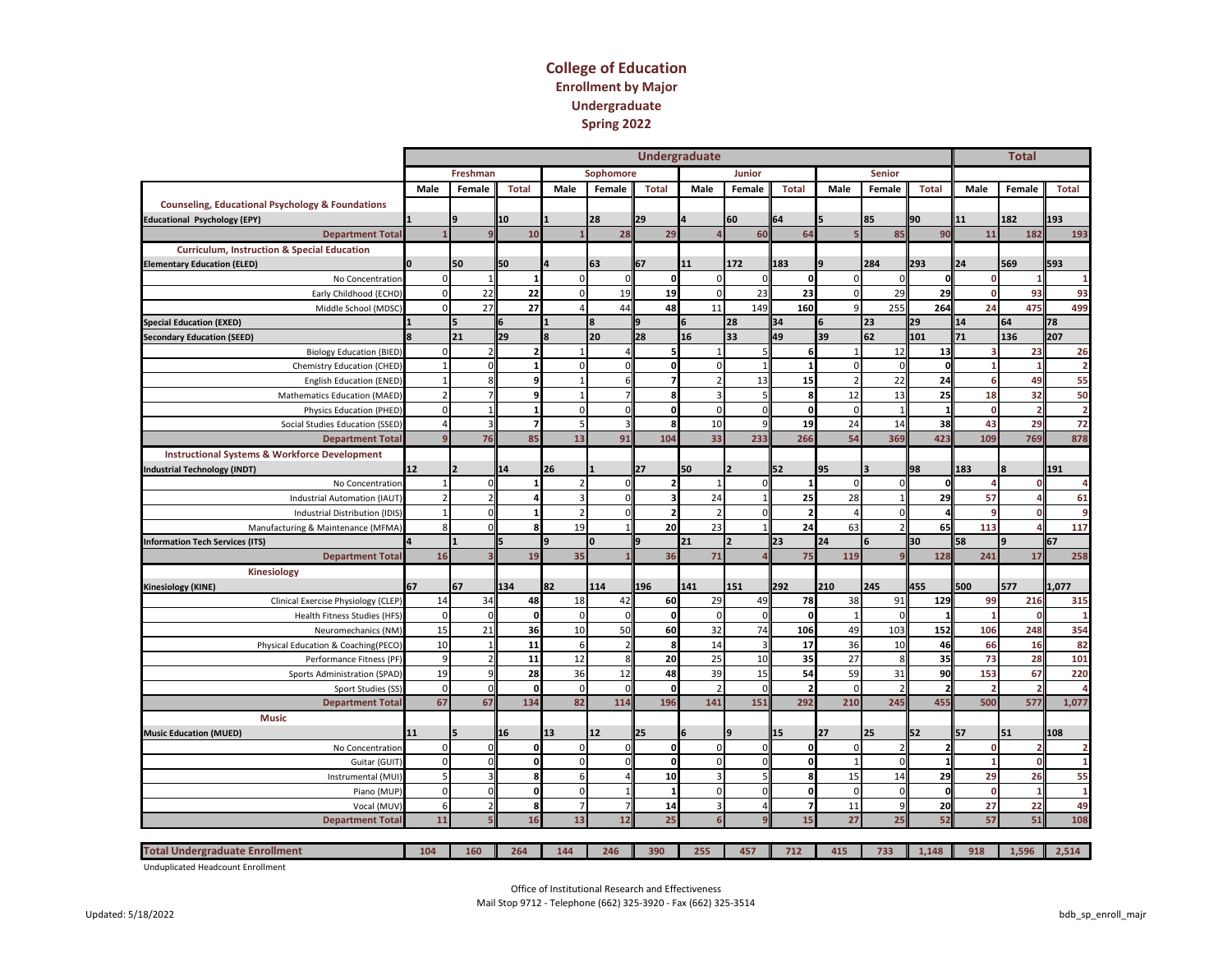#### **College of Education Enrollment by Major Graduate Spring 2022**

|                                                             |          |                         |              |                | <b>Graduate</b>   |              |                |                 |              |          | <b>Total</b>            |                |
|-------------------------------------------------------------|----------|-------------------------|--------------|----------------|-------------------|--------------|----------------|-----------------|--------------|----------|-------------------------|----------------|
|                                                             |          | <b>Master</b>           |              |                | <b>Specialist</b> |              |                | <b>Doctoral</b> |              |          |                         |                |
|                                                             | Male     | Female                  | <b>Total</b> | Male           | Female            | <b>Total</b> | Male           | Female          | <b>Total</b> | Male     | Female                  | <b>Total</b>   |
| <b>Dean's Office</b>                                        |          |                         |              |                |                   |              |                |                 |              |          |                         |                |
| <b>Education (EDUC)</b>                                     |          | n                       |              |                | 13                | 14           |                | I٥              |              |          | 13                      | 14             |
| Counselor Education (COE)                                   | n        |                         |              | $\Omega$       | $\mathcal{D}$     |              | $\Omega$       | r               |              |          |                         |                |
| Education-Technology (ET)                                   | $\Omega$ |                         | O            | 1              | $\mathbf{1}$      | 2            | $\mathbf 0$    | $\Omega$        |              |          |                         | $\overline{2}$ |
| School Psychology (SPSY)                                    | $\Omega$ |                         | ŋ            | $\overline{0}$ | 10                | 10           | $\mathbf 0$    | $\Omega$        |              | O        | 10                      | 10             |
| <b>Department Total</b>                                     |          |                         |              |                | 13                | 14           | $\Omega$       |                 |              |          | 13                      | 14             |
| <b>Counseling, Educational Psychology &amp; Foundations</b> |          |                         |              |                |                   |              |                |                 |              |          |                         |                |
| <b>Counselor Education (COE)</b>                            |          | 47                      | 51           | n              | 0                 |              |                | I٥              |              |          | 47                      | 51             |
| Clinical Mental Health Counsel (MH)                         |          | 32                      | 34           | $\mathbf 0$    | $\Omega$          | $\Omega$     | $\Omega$       | $\Omega$        | n            |          | 32                      | 34             |
| Rehabilitation Counseling (RC)                              |          |                         | $6 \mid$     | $\overline{0}$ | $\Omega$          | ŋ            | $\mathbf 0$    | C               |              |          |                         |                |
| School Counseling (SLC)                                     |          | 10                      | 11           | $\mathbf 0$    | $\Omega$          | $\Omega$     | $\mathbf 0$    |                 |              |          | 10                      | 11             |
| <b>Counselor Education (COED)</b>                           |          | O                       | n            | n              | <sup>0</sup>      |              |                | 10              | 12           |          | 10                      | 12             |
| <b>Educational Psychology (EPY)</b>                         |          | 32                      | 35           | I٥             | I٥                |              |                | 23              | 28           |          | 55                      | 63             |
| Applied Behavior Analysis (EABA)                            |          | 3 <sup>C</sup>          | 33           | $\overline{0}$ | n                 | O            | $\Omega$       | O               | n            |          | 30                      | 33             |
| General Ed. Psychology (GEP)                                | n        |                         |              | $\mathbf 0$    | n                 | ŋ            | $\Omega$       |                 |              |          |                         | Δ              |
| School Psychology (SLP)                                     | $\Omega$ |                         | O            | $\Omega$       | $\Omega$          | $\Omega$     | 5              | 21              | 26           |          | 21                      | 26             |
| <b>Student Counseling &amp; Personnel (PHCE)</b>            |          | l0                      | 10           | I٥             | Ю.                |              |                |                 |              |          |                         |                |
| <b>Student Counseling &amp; Guidance Service (PHSE)</b>     |          | $\Omega$                |              | I٥             | O                 |              |                | lз              |              |          |                         |                |
| <b>Department Total</b>                                     |          | 79                      | 86           | $\mathbf{0}$   | $\Omega$          |              | $\overline{9}$ | 37              | 46           | 16       | 116                     | 132            |
| <b>Curriculum, Instruction &amp; Special Education</b>      |          |                         |              |                |                   |              |                |                 |              |          |                         |                |
| <b>Curriculum and Instruction (CIED)</b>                    |          | n                       |              |                | 0                 |              |                | 21              | 24           |          | 21                      | 24             |
| No Concentration                                            | $\Omega$ |                         | ŋ            | $\overline{0}$ | $\Omega$          | $\Omega$     | $\mathbf 0$    |                 |              | O        |                         |                |
| C&I Elementary Education (CIEE)                             | $\Omega$ |                         |              | $\mathbf 0$    | $\Omega$          | $\mathbf{0}$ | $\mathbf 0$    |                 |              | O        |                         |                |
| C&I Special Education (CIEX)                                | $\Omega$ |                         | Ω            | $\mathbf 0$    | $\Omega$          | $\mathbf{0}$ | $\mathbf{1}$   | 10              | 11           |          | 10                      | 11             |
| C&I General Education (CIGE)                                | $\Omega$ |                         | O            | $\pmb{0}$      | $\Omega$          | $\mathbf{0}$ | $\mathbf 0$    |                 |              | O        |                         |                |
| C&I Secondary Education (CISE)                              | $\Omega$ |                         | O            | $\mathbf 0$    | n                 | O            | $\overline{2}$ |                 |              |          |                         |                |
| <b>Elementary Education (ELED)</b>                          |          | 8                       |              |                | $\Omega$          |              | O              | I٥              |              |          | 8                       |                |
| <b>Special Ed Alternate Route (EXAR)</b>                    |          | 73                      | 78           | I۵             | l0                |              | n              | lo.             |              |          | 73                      | 78             |
| <b>Special Education (EXED)</b>                             |          | $\overline{\mathbf{z}}$ |              | $\bf{0}$       |                   |              |                | I٥              |              |          | $\overline{\mathbf{z}}$ |                |
| <b>Secondary Education (SEED)</b>                           |          | 6                       |              | l0.            | O                 |              |                | I٥              |              |          | 6                       |                |
| <b>Secondary Teacher Alt Route (STAR)</b>                   | 67       | 108                     | 175          | I٥             | I٥                |              |                | I٥              |              | 67       | 108                     | 175            |
| No Concentration                                            | 40       | 68                      | 108          | $\overline{0}$ | n                 | $\mathbf 0$  | $\Omega$       | $\Omega$        | n            | 40       | 68                      | 108            |
| <b>Biology Education (BIED)</b>                             |          |                         | 10           | $\mathbf 0$    | $\Omega$          | $\Omega$     | $\Omega$       | $\Omega$        |              |          |                         | 10             |
| Chemistry Education (CHED)                                  |          |                         | 1            | $\overline{0}$ | 0                 | $\mathbf{0}$ | $\mathbf 0$    | O               | n            |          |                         |                |
| <b>English Education (ENED)</b>                             | $\Omega$ |                         | 8            | $\mathbf 0$    | $\Omega$          | $\mathbf{0}$ | $\mathbf 0$    | $\Omega$        | n            | $\Omega$ |                         | 8              |
| Mathematics Education (MAED)                                |          |                         | я            | $\mathbf 0$    | ſ                 | O            | $\Omega$       | O               |              | 2        |                         | 8              |
| Physical Education & Coaching(PECO)                         | 10       |                         | 11           | $\pmb{0}$      | n                 | $\Omega$     | $\mathbf 0$    | $\Omega$        |              | 10       |                         | 11             |
| Physics Education (PHED)                                    |          |                         |              | $\mathbf 0$    | n                 | $\Omega$     | $\Omega$       | ŋ               |              |          |                         |                |
| Social Studies Education (SSED)                             | 11       | 17                      | 28           | $\mathbf 0$    | n                 | $\mathbf{0}$ | $\mathbf 0$    | $\Omega$        |              | 11       | 17                      | 28             |
| <b>Department Total</b>                                     | 74       | 198                     | 272          | $\overline{0}$ |                   |              |                | 21              | 24           | 77       | 219                     | 296            |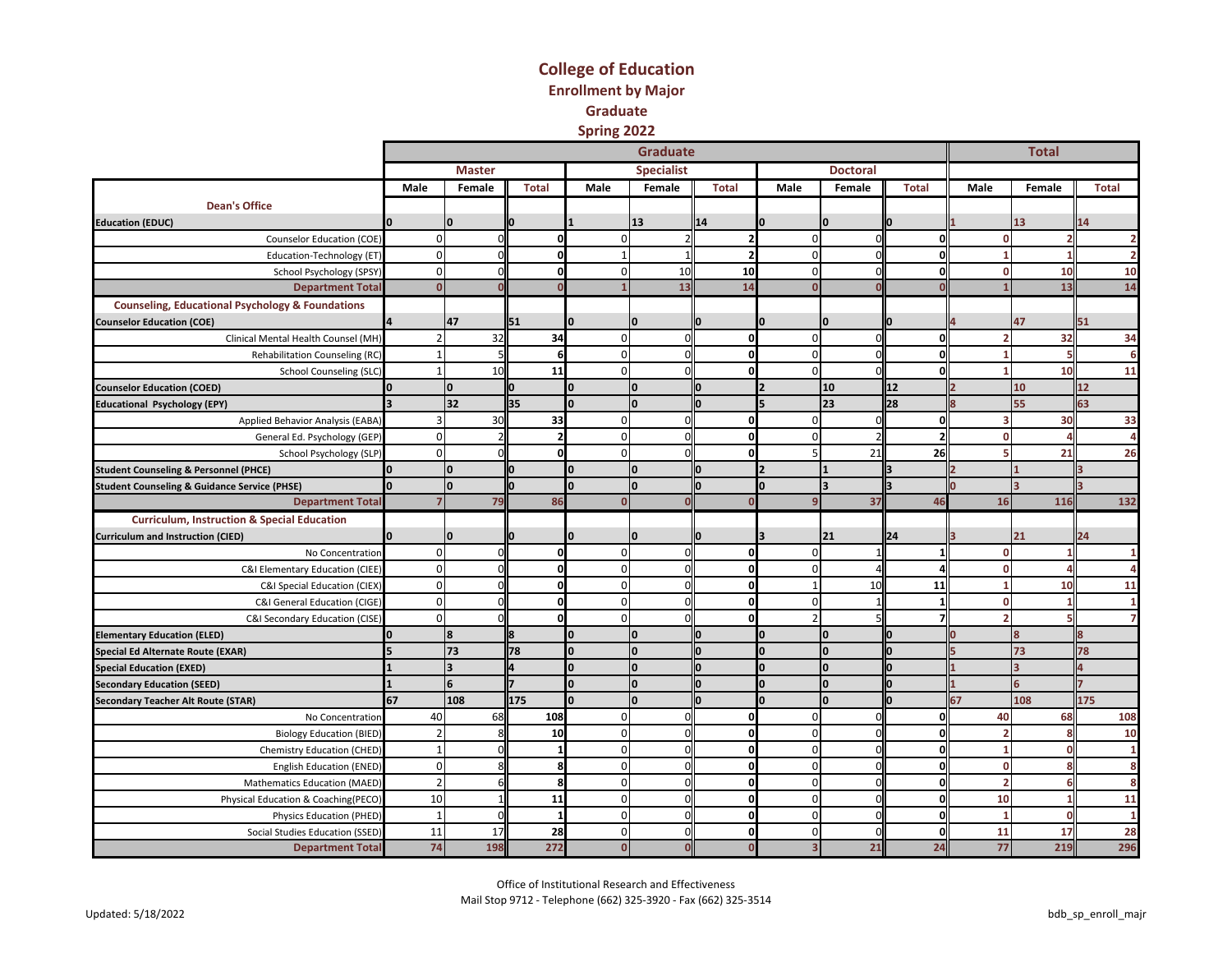#### **College of Education Enrollment by Major Graduate Spring 2022**

|                                                          |              |               |              |                | <b>Graduate</b>   |       |             |                          |              |      | <b>Total</b> |              |
|----------------------------------------------------------|--------------|---------------|--------------|----------------|-------------------|-------|-------------|--------------------------|--------------|------|--------------|--------------|
|                                                          |              | <b>Master</b> |              |                | <b>Specialist</b> |       |             | <b>Doctoral</b>          |              |      |              |              |
|                                                          | Male         | Female        | <b>Total</b> | Male           | Female            | Total | Male        | Female                   | <b>Total</b> | Male | Female       | <b>Total</b> |
| <b>Educational Leadership</b>                            |              |               |              |                |                   |       |             |                          |              |      |              |              |
| <b>Community College Education (CED)</b>                 |              | 6             | 13           |                |                   |       |             | <sup>0</sup>             |              |      | 6            | 13           |
| Elem, Middle & Sec Educ Admin (EDAD)                     |              | I٥            |              |                | I۵                |       |             | $\overline{\phantom{a}}$ |              |      |              |              |
| <b>Educational Leadership (EDLD)</b>                     | 13           | 44            | 57           | <sup>0</sup>   | I٥                |       | 17          | 32                       | 49           | 30   | 76           | 106          |
| <b>School Administration (EDLS)</b>                      | 6            |               | 13           | $\mathbf{0}$   | $\mathbf 0$       | O     | $\mathbf 0$ | n                        | $\Omega$     | 6    |              | 13           |
| Higher Education Leadership (HEL                         | <sup>0</sup> |               | n            | $\Omega$       | $\mathbf 0$       | ŋ     | 8           | 23                       | 31           |      | 23           | 31           |
| P-12 School Leadership (PSL)                             |              |               | O            | $\Omega$       | $\mathbf 0$       |       | 9           |                          | 18           |      |              | 18           |
| Student Affairs & Higher Educ(SAHE)                      |              | 30            | 34           | $\Omega$       | $\mathbf 0$       | O     | $\mathbf 0$ |                          | $\Omega$     |      | 30           | 34           |
| Teacher Leadership (TCLE)                                |              |               | 10           | $\Omega$       | $\Omega$          | ŋ     | $\mathbf 0$ |                          | $\Omega$     |      |              | 10           |
| <b>Education (EDUC)</b>                                  | <sup>0</sup> | I٥            |              |                | 10                | 10    |             | <b>R</b>                 | 10           |      | 18           | 20           |
| School Administration (EDLS)                             | <sup>n</sup> |               |              |                |                   |       |             |                          | 10           | 2    | 17           | 19           |
| Teacher Leadership (TCLE)                                | n            |               |              |                |                   |       | $\Omega$    |                          | O            |      |              |              |
| <b>Community College Leadership (PHCL)</b>               | $\Omega$     | l0            |              | n              | I٥                |       | 14          | 13                       | 27           | 14   | 13           | 27           |
| <b>Workforce Education Leadership (WEL)</b>              |              | 22            | 31           |                |                   |       |             | <sup>0</sup>             |              |      | 22           | 31           |
| <b>Department Total</b>                                  | 29           | 72            | 101          | $\mathbf{0}$   | 10                | 10    | 34          | 55                       | 89           | 63   | 137          | 200          |
| <b>Instructional Systems &amp; Workforce Development</b> |              |               |              |                |                   |       |             |                          |              |      |              |              |
| Instructional Systems & Workforce Dev (ISWD)             |              | o             |              |                |                   |       | 17          | 44                       | 61           | 17   | 44           | 61           |
| <b>Instructional Technology (IT)</b>                     |              | 30            | l36          | ln.            | I٥                |       | n           | lo.                      |              |      | 30           | 36           |
| IT Distance Education (ITDE)                             |              | 11            | 14           | $\overline{0}$ | $\mathbf 0$       | O     | $\mathbf 0$ | $\Omega$                 | 0            | 3    | 11           | 14           |
| IT Instructional Design (ITID)                           |              | 10            | 12           | $\Omega$       | $\overline{0}$    | n     | $\mathbf 0$ | $\Omega$                 | O            |      | 10           | 12           |
| IT Multimedia (ITMM)                                     |              |               | 10           | $\Omega$       | $\mathbf 0$       |       | $\mathbf 0$ | $\Omega$                 | $\Omega$     |      |              | 10           |
| <b>Department Total</b>                                  |              | 30            | 36           | $\Omega$       | $\Omega$          |       | 17          | 44                       | 61           | 23   | 74           | 97           |
| Kinesiology                                              |              |               |              |                |                   |       |             |                          |              |      |              |              |
| <b>Kinesiology (KINE)</b>                                | 24           | 14            | 138          |                | I٥                |       | 15          | 8                        | <b>II23</b>  | 39   | 22           | 61           |
| No Concentration                                         | $\Omega$     |               |              | $\Omega$       | $\mathbf 0$       | n     |             |                          |              |      |              |              |
| <b>Disability Studies (DIST</b>                          |              |               |              | O              | $\mathbf 0$       |       | $\Omega$    |                          | $\Omega$     |      |              |              |
| Exercise Physiology (EXPY)                               |              |               |              | $\Omega$       | $\Omega$          |       | $\Omega$    |                          | 0            |      |              |              |
| Exercise Science (EXSC)                                  | $\Omega$     |               |              | U              | $\mathbf 0$       |       | 9           |                          | 15           | q    |              | 15           |
| Sports Administration(SPAD)                              | 19           |               | 25           | n              | $\mathbf 0$       |       | 0           |                          | 0            | 19   |              | 25           |
| Sport Pedagogy (SPPE)                                    |              |               |              | $\Omega$       | $\mathbf 0$       |       | $\mathbf 0$ |                          | 0            |      |              |              |
| Sport Studies (SS)                                       | 0            |               | O            | $\Omega$       | $\mathbf 0$       | 0     | 5           |                          |              |      |              |              |
| <b>Department Total</b>                                  | 24           | 14            | 38           | $\Omega$       | $\Omega$          |       | 15          |                          | 23           | 39   | 22           | 61           |
|                                                          |              |               |              |                |                   |       |             |                          |              |      |              |              |
| <b>Total Graduate Enrollment</b>                         | 140          | 393           | 533          | $\mathbf{1}$   | 23                | 24    | 78          | 165                      | 243          | 219  | 581          | 800          |
|                                                          |              |               |              |                |                   |       |             |                          |              |      |              |              |

Unduplicated Headcount Enrollment

**Total College of Education Enrollment 1,137 2,177 3,314**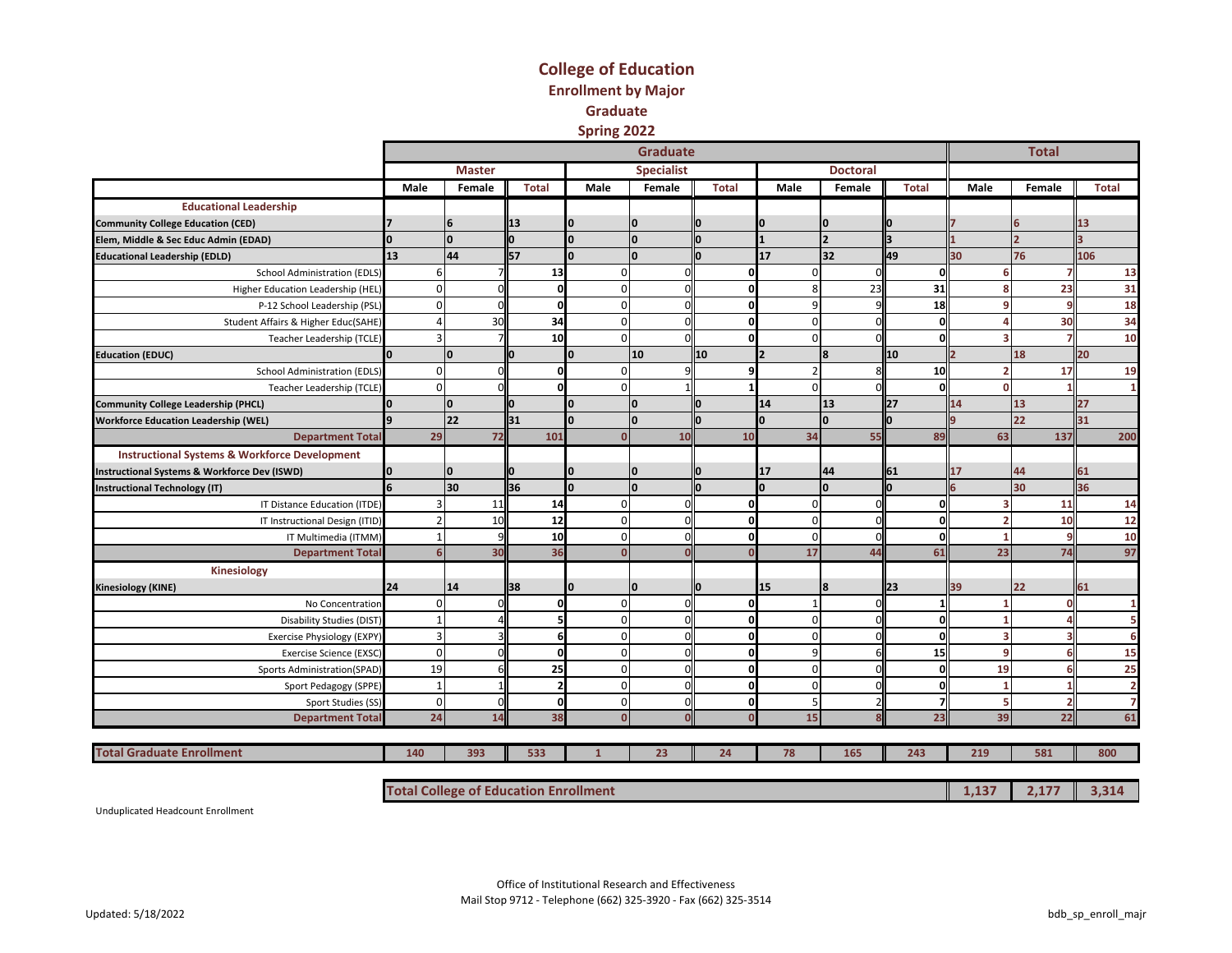#### **College of Engineering Enrollment by Major Undergraduate Spring 2022**

|                                                  |                |            |                |          |                  |              | <b>Undergraduate</b> |                |              |              |                |              |                          | <b>Total</b>   |              |
|--------------------------------------------------|----------------|------------|----------------|----------|------------------|--------------|----------------------|----------------|--------------|--------------|----------------|--------------|--------------------------|----------------|--------------|
|                                                  |                | Freshman   |                |          | <b>Sophomore</b> |              |                      | <b>Junior</b>  |              |              | <b>Senior</b>  |              |                          |                |              |
|                                                  | Male           | Female     | <b>Total</b>   | Male     | Female           | <b>Total</b> | Male                 | Female         | <b>Total</b> | Male         | Female         | <b>Total</b> | Male                     | Female         | <b>Total</b> |
| <b>Dean's Office</b>                             |                |            |                |          |                  |              |                      |                |              |              |                |              |                          |                |              |
| <b>Undeclared (UENG)</b>                         |                | I٥         |                |          | O                |              |                      | I٥             | ŋ            | O            | I٥             |              |                          | n              |              |
| Total                                            |                |            |                |          |                  |              | $\Omega$             |                | n            | $\mathbf{0}$ |                |              | $\overline{\phantom{a}}$ |                |              |
| <b>Aerospace Engineering</b>                     |                |            |                |          |                  |              |                      |                |              |              |                |              |                          |                |              |
| <b>Aerospace Engineering (ASE)</b>               | 53             | 19         | 62             | 51       | 14               | 65           | 63                   | 16             | 79           | 150          | 33             | 183          | 317                      | 72             | 389          |
| Aeronautics (ARO)                                | 27             |            | 29             | 17       | 6                | 23           | 26                   |                | 34           | 70           |                | 79           | 140                      | 25             | 165          |
| Astronautics (ASO)                               | 26             |            | 33             | 34       |                  | 42           | 37                   | 8              | 45           | 80           | 24             | 104          | 177                      | 47             | 224          |
| <b>Department Total</b>                          | 53             |            | 62             | 51       | 14               | 65           | 63                   | 16             | 79           | 150          | 33             | 183          | 317                      | 72             | 389          |
| <b>Agricultural &amp; Biological Engineering</b> |                |            |                |          |                  |              |                      |                |              |              |                |              |                          |                |              |
| <b>Biological Engineering (BE)</b>               |                | In         |                |          |                  |              |                      | $\overline{a}$ | 10           | 17           | 6              | 23           | 28                       | 12             | 40           |
| No Concentration                                 |                |            | $\overline{2}$ |          |                  |              | 3                    |                |              | 9            |                | 13           | 16                       |                | 24           |
| <b>Biomedical Engineering (BME</b>               |                |            | $\mathbf{1}$   | $\Omega$ | ΩI               | U            | Е                    |                |              | 8            |                | 10           | 12                       |                | 16           |
| <b>Biomedical Engineering (BME)</b>              | 15             | 27         | 42             | 30       | 37               | 67           | 20                   | 33             | 53           | 47           | 74             | 121          | 112                      | 171            | 283          |
| No Concentration                                 | 15             | 27         | 42             | 30       | 37               | 67           | 20                   | 33             | 53           | 46           | 73             | 119          | 111                      | 170            | 281          |
| Pre-Medicine (MED)                               | $\Omega$       | $\sqrt{ }$ | $\mathbf{0}$   | $\Omega$ | n                |              | $\Omega$             | $\Omega$       | 0            |              |                |              |                          |                |              |
| <b>Department Total</b>                          | 18             | 27         | 45             | 32       | 39               | 71           | 26                   | 37             | 63           | 64           | 80             | 144          | 140                      | 183            | 323          |
| <b>School of Chemical Engineering</b>            |                |            |                |          |                  |              |                      |                |              |              |                |              |                          |                |              |
| <b>Chemical Engineering (CHE)</b>                | 22             | 11         | 133            | 34       | 20               | 54           | 44                   | 19             | 63           | 111          | 63             | 174          | 211                      | 113            | 324          |
| No Concentration                                 | $\overline{2}$ |            | $\mathbf{2}$   | $\Omega$ | $\Omega$         | 0            | $\Omega$             | $\Omega$       | $\Omega$     |              |                | 1            | 3                        | $\Omega$       |              |
| Biomolecular Engineering (BIOM)                  |                |            | $\overline{7}$ | 5        |                  | я            | 10                   |                | 13           | 20           |                | 27           | 38                       | 17             | 55           |
| Chemical Eng Research/Dev (CERD)                 | $\Delta$       |            | $\overline{a}$ | 5        |                  | я            | 3                    | $\Omega$       |              | 5            |                | 10           | 17                       | $\mathbf{8}$   | 25           |
| Chemical Engineering Practice (CHEP)             | 13             |            | 20             | 24       | 14               | 38           | 31                   | 16             | 47           | 85           | 51             | 136          | 153                      | 88             | 241          |
| <b>Petroluem Engineering (PTE)</b>               | $\overline{2}$ | I٥         |                |          | I٥               | 5            | $\overline{z}$       |                | ll8          | 28           | l3.            | 31           | 42                       | $\overline{a}$ | 46           |
| <b>Department Total</b>                          | 24             | 11         | 35             | 39       | 20               | 59           | 51                   | 20             | 71           | 139          | 66             | 205          | 253                      | 117            | 370          |
| <b>Civil &amp; Environmental Engineering</b>     |                |            |                |          |                  |              |                      |                |              |              |                |              |                          |                |              |
| <b>Civil Engineering (CE)</b>                    | 33             |            | 138            | 40       | 21               | 61           | 95                   | 22             | 117          | 181          | 47             | 228          | 349                      | 95             | 444          |
| No Concentration                                 | 24             |            | 29             | 31       | 14               | 45           | 79                   | 19             | 98           | 164          | 31             | 195          | 298                      | 69             | 367          |
| Environmental Engineering (ENVE)                 | 9              |            | 9              | 9        |                  | 16           | 16                   |                | 19           | 17           | 16             | 33           | 51                       | 26             | 77           |
| <b>Department Tota</b>                           | 33             |            | 38             | 40       | 21               | 61           | 95                   | 22             | 117          | 181          | 47             | 228          | 349                      | 95             | 444          |
| <b>Computer Science &amp; Engineering</b>        |                |            |                |          |                  |              |                      |                |              |              |                |              |                          |                |              |
| <b>Computer Science (CS)</b>                     | 46             | ١q         | l55            | 62       | 11               | 73           | 84                   | 16             | 100          | 122          | 27             | 149          | 314                      | 63             | 377          |
| No Concentration                                 | 46             |            | 55             | 61       | 11               | 72           | 84                   | 16             | 100          | 122          | 27             | 149          | 313                      | 63             | 376          |
| Artificial Intelligence (AI)                     | $\Omega$       |            | $\mathbf{0}$   |          | ΩI               |              | $\Omega$             | $\Omega$       | $\Omega$     | $\Omega$     |                | n            |                          | $\Omega$       |              |
| <b>Cyber Security &amp; Operations (CYSO)</b>    |                | 12         |                |          | I٥               |              | 15                   | I٥             |              |              | $\overline{2}$ |              | 19                       | 4              | 23           |
| <b>Software Engineering (SE)</b>                 | 10             | 12         | 12             | 24       | 5                | 29           | 25                   | 5              | 30           | 49           | 8              | 57           | 108                      | 20             | 128          |
| <b>Department Total</b>                          | 61             | 13         | 74             | 93       | 16               | 109          | 114                  | 21             | 135          | 173          | 37             | 210          | 441                      | 87             | 528          |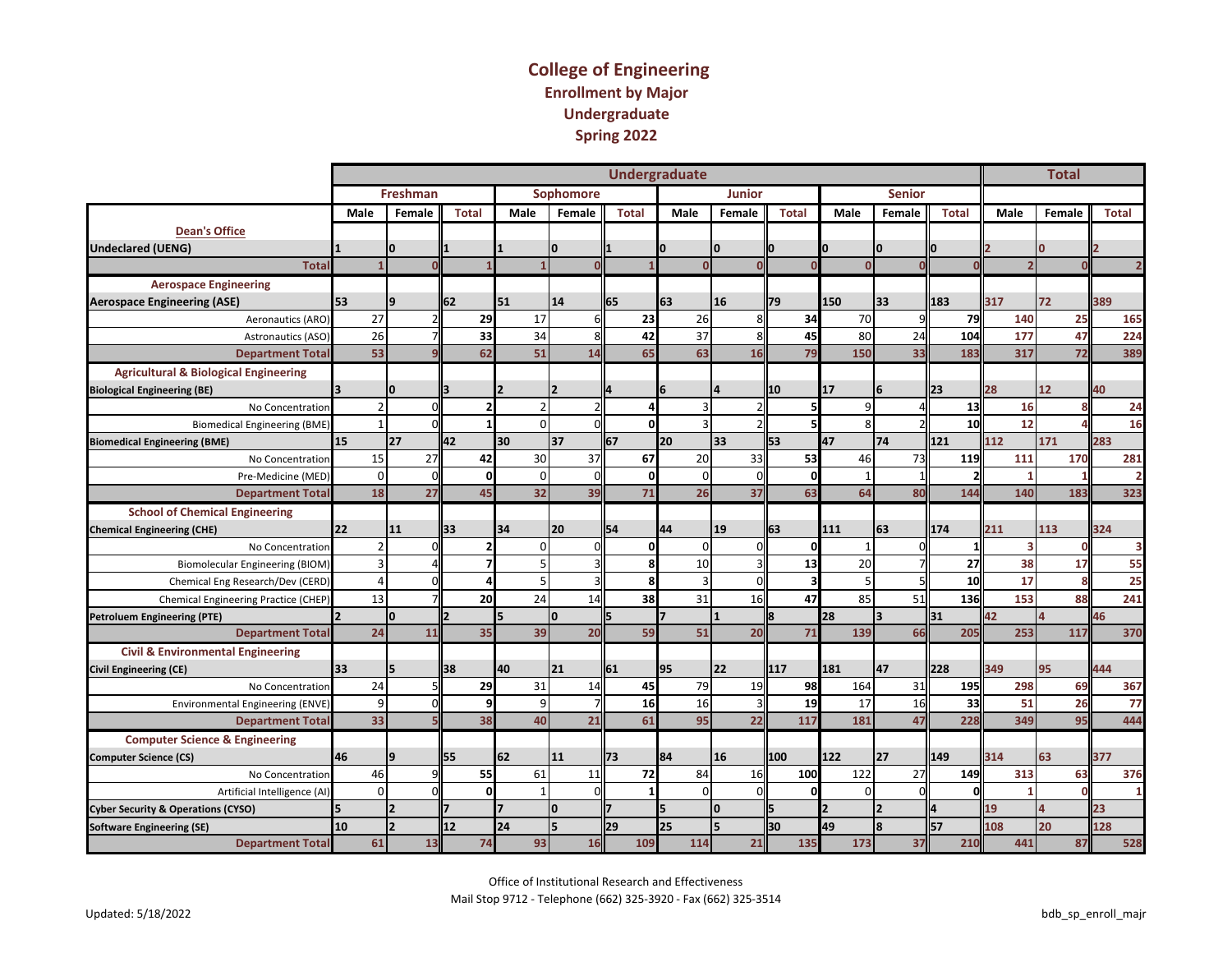#### **College of Engineering Enrollment by Major Undergraduate Spring 2022**

|                                              |      |     |                 |             |              |             |     |                  |                 | <b>Undergraduate</b> |           |      |              |        |              |             |     |                 |              |       |       |     | <b>Total</b> |              |
|----------------------------------------------|------|-----|-----------------|-------------|--------------|-------------|-----|------------------|-----------------|----------------------|-----------|------|--------------|--------|--------------|-------------|-----|-----------------|--------------|-------|-------|-----|--------------|--------------|
|                                              |      |     | Freshman        |             |              |             |     | <b>Sophomore</b> |                 |                      |           |      |              | Junior |              |             |     | <b>Senior</b>   |              |       |       |     |              |              |
|                                              | Male |     | Female          |             | <b>Total</b> | <b>Male</b> |     | Female           |                 | Total                |           | Male |              | Female | <b>Total</b> | <b>Male</b> |     | <b>Female</b> I | <b>Total</b> |       | Male  |     | Female       | <b>Total</b> |
| <b>Electrical &amp; Computer Engineering</b> |      |     |                 |             |              |             |     |                  |                 |                      |           |      |              |        |              |             |     |                 |              |       |       |     |              |              |
| <b>Computer Engineering (CPE)</b>            | 33   |     |                 | <b>1</b> 39 |              | <b>26</b>   |     |                  | <b>II28</b>     |                      | 29        |      | 14           |        | <b>1</b> 33  | 68          |     |                 | 175          |       | 156   | 19  |              | 175          |
| <b>Electrical Engineering (EE)</b>           | 26   |     |                 | <b>IB</b>   |              | 137         |     |                  | ll46            |                      | <b>58</b> |      | <b>10</b>    |        | <b>168</b>   | 127         | 18  |                 | 145          |       | 248   | 42  |              | 290          |
| <b>Department Total</b>                      |      | 59  | ш               |             | 70           |             | 63  |                  | UЦ              | 74                   |           | 87   |              |        | 10:          | 195         |     |                 |              | 220   | 404   |     | 61           | 465          |
| <b>Industrial &amp; Systems Engineering</b>  |      |     |                 |             |              |             |     |                  |                 |                      |           |      |              |        |              |             |     |                 |              |       |       |     |              |              |
| <b>Industrial Engineering (IE)</b>           | 14   |     |                 | <b>122</b>  |              | 21          |     | 14               | ll35            |                      | 145       |      | <b>115</b>   |        | ll60         | 66          | 142 |                 | 108          |       | 146   | 179 |              | 225          |
| <b>Department Total</b>                      |      | 14  |                 |             | 22           |             | 21  |                  | 14              | 35                   |           | 45   |              |        | 60           |             | 66  | 42              |              | 108   | 146   |     | 79           | 225          |
| <b>Mechanical Engineering</b>                |      |     |                 |             |              |             |     |                  |                 |                      |           |      |              |        |              |             |     |                 |              |       |       |     |              |              |
| <b>Mechanical Engineering (ME)</b>           | 104  |     | 12              | 116         |              | 112         |     | <b>29</b>        | 141             |                      | 153       |      | $ 19\rangle$ |        | 1172         | 307         | 48  |                 | 355          |       | 676   | 108 |              | 784          |
| <b>Department Total</b>                      |      | 104 | 12 <sub>1</sub> |             | 116          |             | 112 |                  | 29 <sub>l</sub> | 141                  |           | 153  |              | 19     | 172          | 307         |     | 48              |              | 355   | 676   |     | 108          | 784          |
|                                              |      |     |                 |             |              |             |     |                  |                 |                      |           |      |              |        |              |             |     |                 |              |       |       |     |              |              |
| <b>Total Undergraduate Enrollment</b>        |      | 367 | 96              |             | 463          |             | 452 | 164              |                 | 616                  |           | 634  |              | 164    |              | 1,275       |     | 378             |              | 1,653 | 2.728 |     | 802          | 3,530        |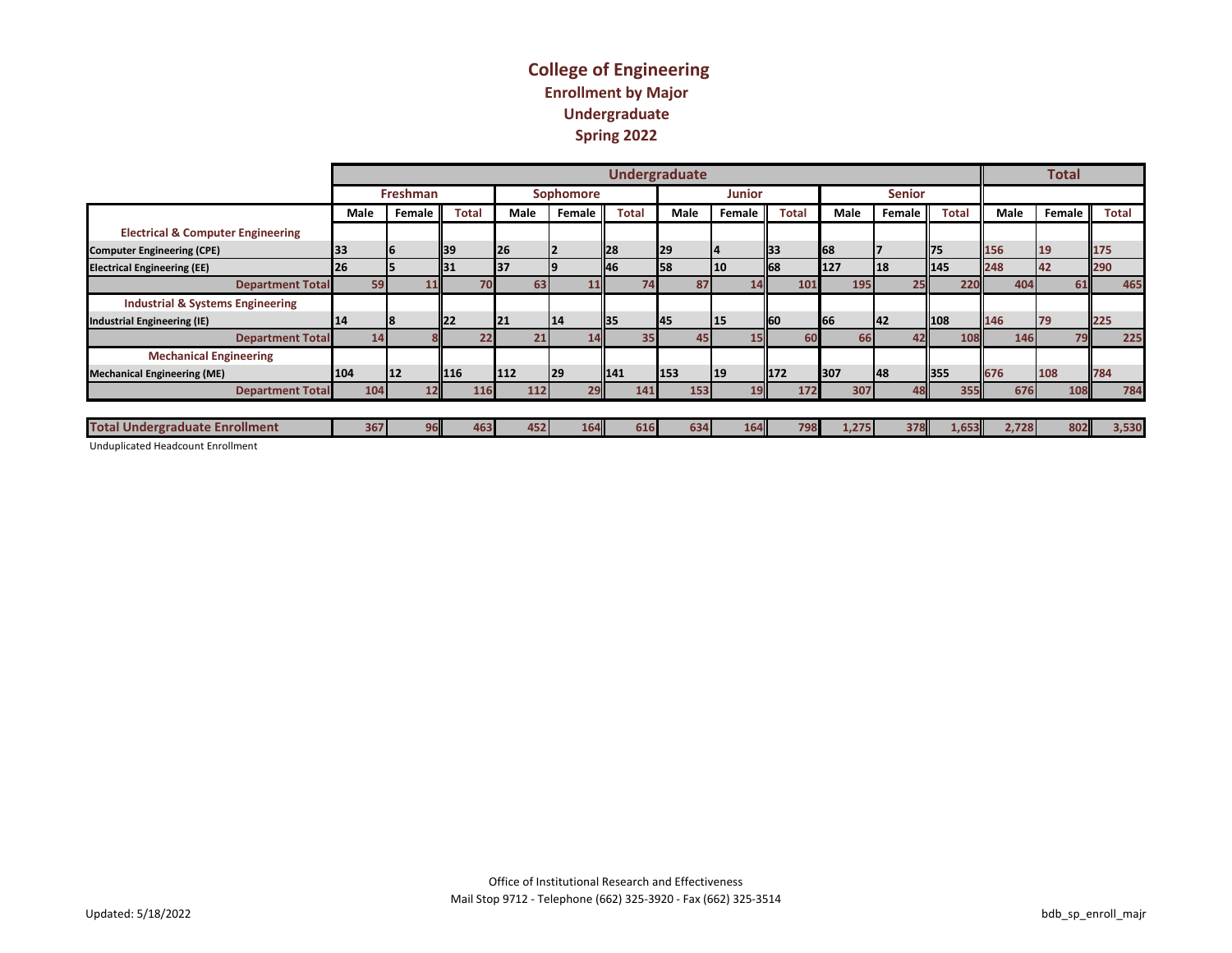#### **College of Engineering Enrollment by Major Graduate Spring 2022**

|                                                  |              |                         |                 | <b>Graduate</b> |                 |              |             | <b>Total</b> |                         |
|--------------------------------------------------|--------------|-------------------------|-----------------|-----------------|-----------------|--------------|-------------|--------------|-------------------------|
|                                                  |              | <b>Master</b>           |                 |                 | <b>Doctoral</b> |              |             |              |                         |
|                                                  | Male         | Female                  | <b>Total</b>    | Male            | Female          | <b>Total</b> | Male        | Female       | <b>Total</b>            |
| <b>Dean's Office</b>                             |              |                         |                 |                 |                 |              |             |              |                         |
| <b>Computational Engineering (CME)</b>           |              | $\bf{0}$                |                 | 20              |                 | 27           | 29          |              | 36                      |
| <b>Engineering (ENGR)</b>                        | 13           | 4                       | $\overline{17}$ | 133             | 53              | 186          | 146         | 57           | 203                     |
| Applied Physics (APHY)                           | $\Omega$     | $\Omega$                | $\Omega$        | 6               |                 | ۹l           | 6           |              | 9                       |
| Aerospace Engineering (ASE)                      | $\Omega$     |                         | O               | 23              | 10              | 33           | 23          | 10           | 33                      |
| <b>Biological Engineering (BE)</b>               |              |                         | ŋ               | $\overline{7}$  |                 | 8            | 7           |              | 8                       |
| Civil Engineering (CE)                           | $\Omega$     |                         | $\mathbf{0}$    | 31              |                 | 39           | 31          |              | 39                      |
| Chemical Engineering (CHE)                       | $\Omega$     |                         | $\mathbf{0}$    | 12              |                 | 19           | 12          |              | 19                      |
| <b>Engineering Education (ENGE)</b>              | $\Omega$     |                         | O               | $\Delta$        |                 | 13           | Δ           |              | 13                      |
| General Engineering (GENG)                       | 10           |                         | 14              | $\Omega$        |                 | 0l           | 10          |              | 14                      |
| Mechanical Engineering (ME)                      | $\Omega$     |                         | O               | 50              | 15              | 65           | 50          | 15           | 65                      |
| Military Engineering (MIEN)                      | 3            |                         | 3               | $\mathbf 0$     |                 | 0l           | 3           | $\Omega$     | $\overline{\mathbf{3}}$ |
| <b>Department Total</b>                          | 22           |                         | 26              | 153             | 60              | 213          | 175         | 64           | 239                     |
| <b>Aerospace Engineering</b>                     |              |                         |                 |                 |                 |              |             |              |                         |
| <b>Aerospace Engineering (ASE)</b>               | 17           | 3                       | 20              | O               | IО              |              | 17          |              | 20                      |
| <b>Department Total</b>                          | 17           |                         | 20              | $\Omega$        |                 |              | 17          |              | 20                      |
| <b>Agricultural &amp; Biological Engineering</b> |              |                         |                 |                 |                 |              |             |              |                         |
| <b>Biological Engineering (BE)</b>               |              | $\Omega$                |                 | $\Omega$        | IО              | n            |             |              |                         |
| <b>Biomedical Engineering (BME)</b>              |              | $6\phantom{1}6$         |                 | <b>z</b>        | l5              | l8           |             | 11           | 17                      |
| <b>Department Total</b>                          |              |                         | 10              | в               |                 |              |             | 11           | 18                      |
| <b>School of Chemical Engineering</b>            |              |                         |                 |                 |                 |              |             |              |                         |
| <b>Chemical Engineering (CHE)</b>                |              | $\overline{\mathbf{3}}$ |                 | I٥              | I٥              | Iо           |             |              |                         |
| <b>Department Total</b>                          |              |                         |                 | $\mathbf{0}$    |                 |              |             |              |                         |
| <b>Civil &amp; Environmental Engineering</b>     |              |                         |                 |                 |                 |              |             |              |                         |
| <b>Civil Engineering (CE)</b>                    | 44           | 18                      | 62              | O               | l0              |              | 44          | 18           | 62                      |
| <b>Department Total</b>                          | 44           | <b>18</b>               | 62              | $\Omega$        |                 |              | 44          | 18           | 62                      |
| <b>Computer Science &amp; Engineering</b>        |              |                         |                 |                 |                 |              |             |              |                         |
| <b>Computer Science (CS)</b>                     | 42           |                         | 49              | 38              | 10              | 48           | 80          | 17           | 97                      |
| No Concentration                                 | 25           |                         | 29              | 38              | 10              | 48           | 63          | 14           | 77                      |
| General Computer Science (GECS)                  | 12           |                         | 15              | $\mathbf 0$     |                 | 0l           | 12          |              | 15                      |
| Research Computer Science (RECS)                 |              |                         | 5               | $\mathbf 0$     |                 | Ol           | 5           |              | 5                       |
| <b>Cyber Security &amp; Operations (CYSO)</b>    | 9            | O                       |                 | $\mathbf{0}$    | I٥              | n            |             | $\Omega$     |                         |
| Cyber Defense (CYDE)                             |              | $\Omega$                |                 | $\mathbf 0$     |                 | 0l           | Δ           | n            | 4                       |
| Cyber Operations (CYOP)                          |              |                         |                 | $\mathbf 0$     |                 | ΩI           | 5           |              | 5                       |
| <b>Engineering (ENGR)</b>                        | <sup>0</sup> | $\mathbf{0}$            |                 | O               |                 |              |             |              |                         |
| <b>Engineering Education (ENGE)</b>              | $\Omega$     | ΩL                      | 0               | 0               |                 | 11           | $\mathbf 0$ |              |                         |
| <b>Department Total</b>                          | 51           |                         | 58              | 38              | 11              | 49           | 89          | 18           | 107                     |

Office of Institutional Research and Effectiveness

Mail Stop 9712 - Telephone (662) 325-3920 - Fax (662) 325-3514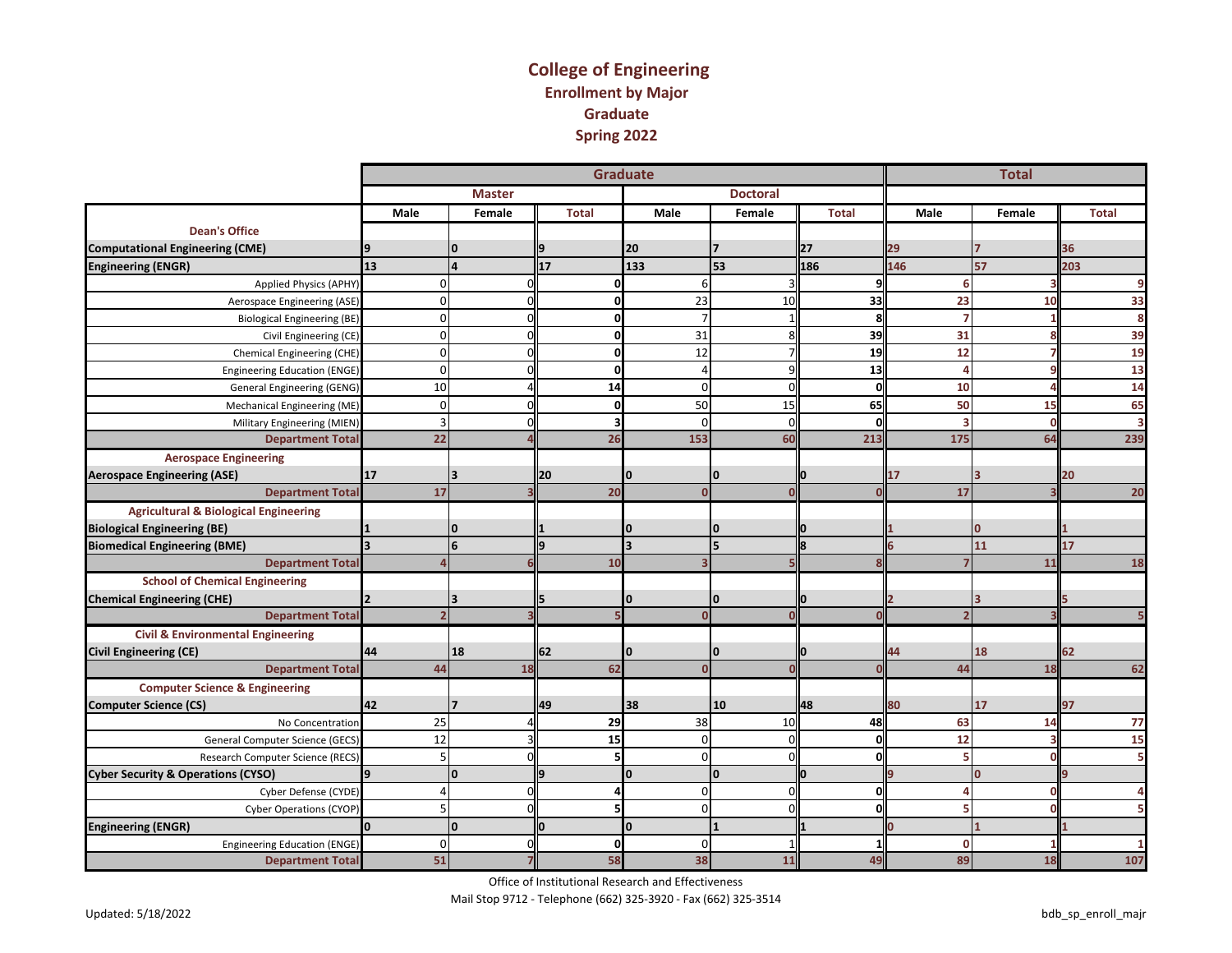#### **College of Engineering Enrollment by Major Graduate Spring 2022**

|                                                     |                                                |               |              | <b>Graduate</b> |                 |              |       | <b>Total</b> |              |
|-----------------------------------------------------|------------------------------------------------|---------------|--------------|-----------------|-----------------|--------------|-------|--------------|--------------|
|                                                     |                                                | <b>Master</b> |              |                 | <b>Doctoral</b> |              |       |              |              |
|                                                     | <b>Male</b>                                    | Female        | <b>Total</b> | Male            | Female          | <b>Total</b> | Male  | Female       | <b>Total</b> |
| <b>Electrical &amp; Computer Engineering</b>        |                                                |               |              |                 |                 |              |       |              |              |
| <b>Electrical &amp; Computer Engineering (ECPE)</b> | 35                                             |               | 39           | 79              | 13              | <b>1</b> 92  | 114   | 17           | 131          |
| <b>Department Total</b>                             | 35                                             |               | 39           | 79              | 13              | 92           | 114   | 17           | 131          |
| <b>Industrial &amp; Systems Engineering</b>         |                                                |               |              |                 |                 |              |       |              |              |
| Industrial & Systems Engr (ISE)                     | <b>16</b>                                      | <b>10</b>     | l26          | 49              | l23             | 72           | 65    | 33           | 198          |
| No Concentration                                    |                                                |               |              | 49              | 23              | <b>72</b>    | 49    | 23           | 72           |
| Human Factors & Ergonomics (HFE)                    |                                                |               |              |                 |                 |              |       |              |              |
| Industrial Systems (ISYS)                           |                                                |               |              | $\Omega$        |                 |              |       |              | 6            |
| Manufacturing Systems (MFGS)                        |                                                |               |              |                 |                 |              |       |              |              |
| Management Systems (MGTS)                           |                                                |               |              | n               |                 |              |       |              | 9            |
| <b>Operations Research (OPRS)</b>                   |                                                |               |              |                 |                 |              |       |              |              |
| <b>Department Total</b>                             | 16                                             | 10            | 26           | 49              | 23              | 72           | 65    | 33           | 98           |
| <b>Mechanical Engineering</b>                       |                                                |               |              |                 |                 |              |       |              |              |
| <b>Mechanical Engineering (ME)</b>                  | <b>1</b> 58                                    | <b>15</b>     | 173          |                 | 10              |              | 58    | 15           |              |
| <b>Department Total</b>                             | <b>58</b>                                      | 15            | 73           | $\Omega$        |                 |              | 58    | 15           | 73           |
|                                                     |                                                |               |              |                 |                 |              |       |              |              |
| <b>Total Graduate Enrollment</b>                    | 249                                            | 70            | 319          | 322             | 112             | 434          | 571   | 182          | 753          |
|                                                     |                                                |               |              |                 |                 |              |       |              |              |
|                                                     | <b>Total College of Engineering Enrollment</b> |               |              |                 |                 |              | 3,299 | 984          | 4,283        |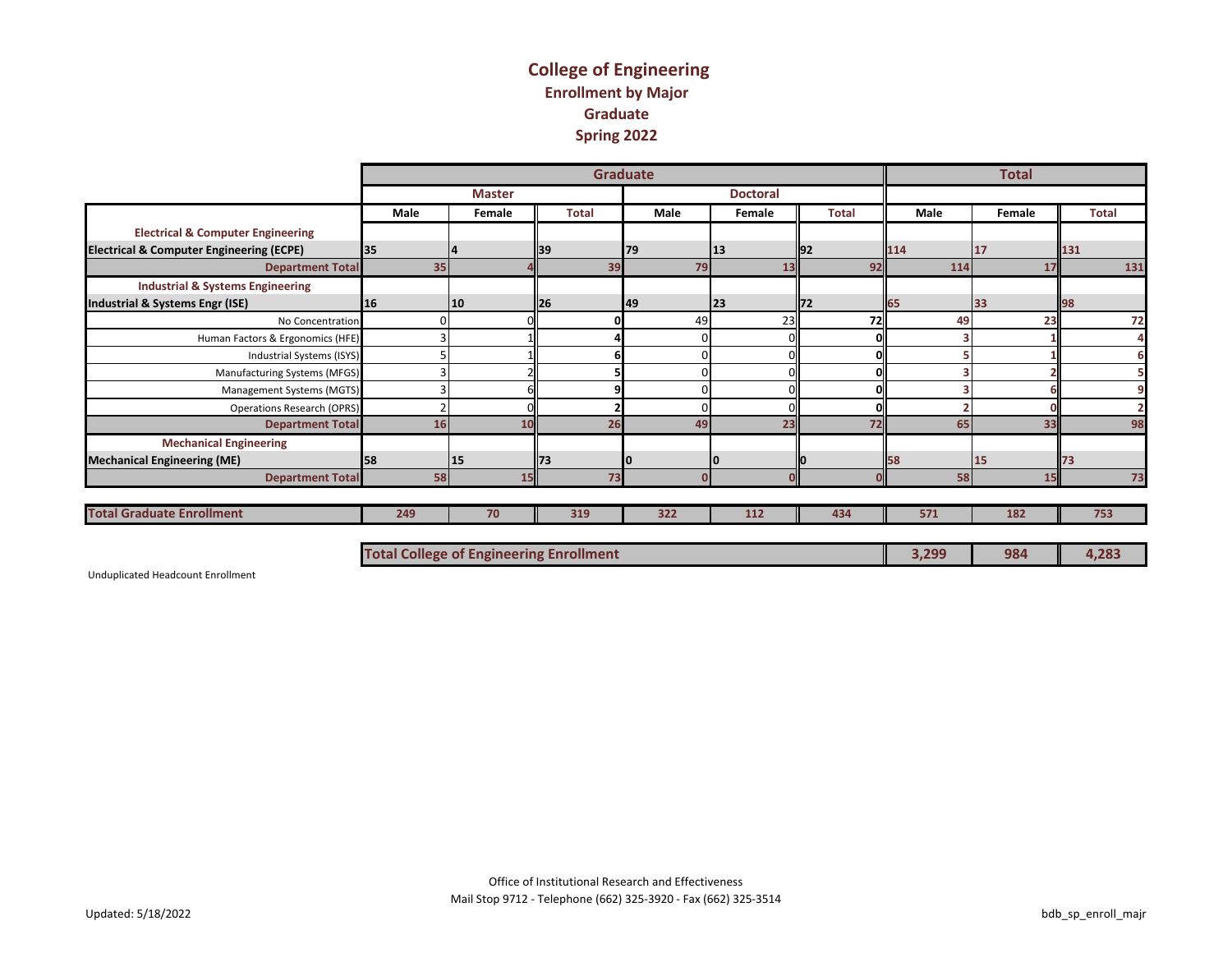## **College of Forest Resources Enrollment by Major Undergraduate Spring 2022**

|                                              |           |                 |                |                 |           |              | <b>Undergraduate</b> |                         |              |             |                          |              |              | <b>Total</b> |                         |
|----------------------------------------------|-----------|-----------------|----------------|-----------------|-----------|--------------|----------------------|-------------------------|--------------|-------------|--------------------------|--------------|--------------|--------------|-------------------------|
|                                              |           | <b>Freshman</b> |                |                 | Sophomore |              |                      | <b>Junior</b>           |              |             | <b>Senior</b>            |              |              |              |                         |
|                                              | Male      | Female          | <b>Total</b>   | Male            | Female    | <b>Total</b> | Male                 | Female                  | <b>Total</b> | Male        | Female                   | <b>Total</b> | Male         | Female       | Total                   |
| <b>Forestry</b>                              |           |                 |                |                 |           |              |                      |                         |              |             |                          |              |              |              |                         |
| <b>Forestry (FO)</b>                         |           |                 |                | 20              |           | 121          | 17                   |                         | ll20         | 58          | $\overline{\mathbf{3}}$  | 61           | 100          |              | 109                     |
| <b>Environmental Conservation (ENCO)</b>     | $\Omega$  |                 | O              |                 | $\Omega$  |              |                      |                         |              |             |                          |              | 15           |              | 17                      |
| <b>Forest Business (FOBN)</b>                | $\Omega$  |                 | 0              |                 |           |              |                      |                         |              |             |                          |              |              |              | 6                       |
| Forest Management (FOMG)                     |           |                 | $\overline{2}$ |                 | C         |              |                      |                         | 6            | 27          |                          | 28           | 41           |              | 43                      |
| Forest Products (FP)                         | $\Omega$  |                 | $\Omega$       |                 | C         |              |                      | n                       |              | $\Omega$    |                          |              |              | n            | $\overline{\mathbf{2}}$ |
| Urban Forestry (URBN)                        | $\Omega$  |                 | $\mathbf{0}$   |                 |           |              |                      |                         |              |             |                          |              |              |              | 3                       |
| Wildlife Management (WFMG)                   |           |                 |                |                 |           | ጰ            |                      | $\Omega$                |              | 20          |                          | 21           | 34           |              | 38                      |
| Nat. Res. & Envir Conservation (NREC)        |           |                 |                |                 |           |              | ŋ                    | $\overline{\mathbf{3}}$ |              |             | $\overline{\phantom{a}}$ |              |              |              | 12                      |
| Natural Resource Law & Admin (NRLA)          |           |                 | 3              |                 | $\cap$    |              |                      |                         |              |             |                          |              |              |              | $\overline{7}$          |
| Natural Resource Technology (NRT)            | $\Omega$  |                 | $\mathbf{0}$   |                 |           |              |                      |                         |              | $\Omega$    |                          |              |              |              | $\overline{2}$          |
| <b>Resource Conservation Science (RCS)</b>   | $\Omega$  |                 | $\mathbf 0$    | $\Omega$        |           |              |                      |                         |              |             |                          |              | $\mathbf{0}$ |              | 3                       |
| <b>Department Tota</b>                       |           |                 | 10             | $\overline{22}$ |           | 24           | 17                   |                         | 23           | 59          |                          | 64           | 104          | 17           | 121                     |
| <b>Sustainable Bioproducts</b>               |           |                 |                |                 |           |              |                      |                         |              |             |                          |              |              |              |                         |
| <b>Sustainable Bioproducts (SBP)</b>         |           | I٥              |                | 0               |           |              |                      | $\Omega$                | ll3          |             | 10                       |              |              |              |                         |
| No Concentration                             | $\Omega$  |                 | $\mathbf{0}$   | $\Omega$        | $\Omega$  | $\Omega$     |                      | $\Omega$                |              |             |                          |              |              | n            | 4                       |
| SBP Business (BU)                            | $\Omega$  |                 | $\mathbf{0}$   | $\Omega$        |           | U            |                      | n                       |              |             |                          |              |              |              |                         |
| SBP Science (SN)                             | $\Omega$  |                 | $\mathbf{0}$   | $\Omega$        |           |              |                      |                         |              |             |                          |              |              |              | $\overline{2}$          |
| <b>Department Total</b>                      |           |                 | n              | $\Omega$        |           |              |                      |                         |              |             |                          |              |              |              |                         |
| <b>Wildlife, Fisheries &amp; Aquaculture</b> |           |                 |                |                 |           |              |                      |                         |              |             |                          |              |              |              |                         |
| Wildlife, Fisheries & Aqua (WFA)             | 18        | 21              | 39             | 25              | 133       | ll58         | 25                   | 43                      | 68           | <b>I</b> 51 | 64                       | ll115        | 119          | 161          | 280                     |
| Conservation Law Enforcement (CLE)           |           |                 |                |                 |           |              |                      |                         |              | 11          |                          | 12           | 26           | 5            | 31                      |
| Conservation Biology (CONB)                  |           |                 |                |                 | 12        | 18           |                      |                         | 10           |             | 22                       | 26           | 12           | 45           | 57                      |
| Human-Wildlife Interaction (HWI)             |           |                 | $\overline{2}$ |                 |           |              |                      |                         | Զ            | U           |                          |              |              | 17           | 22                      |
| Pre-Veterinary-Wildlife Fisher (PVSF)        | $\Omega$  |                 | $\mathbf{0}$   | $\Omega$        |           |              |                      |                         |              |             |                          |              | $\Omega$     | 1            | $\mathbf{1}$            |
| Wildlife Ag. Conservation (WLAC)             | 5         |                 |                |                 |           |              |                      |                         |              |             |                          |              | 20           | 10           | 30                      |
| Wildlife, Fish, & Aqua Science (WLFS)        | $5 \,$    |                 | 11             |                 |           |              | 10                   |                         | 15           | 22          | 14                       | 36           | 40           | 29           | 69                      |
| Wildlife Veterinary Medicine (WLVM)          |           |                 | 10             |                 | 10        | 14           |                      | 17                      | 19           | 9           | 18                       | 27           | 16           | 54           | 70                      |
| <b>Department Total</b>                      | <b>18</b> | 21              | 39             | 25              | 33        | 58           | 25                   | 43                      | 68           | 51          | 64                       | 115          | 119          | 161          | 280                     |
|                                              |           |                 |                |                 |           |              |                      |                         |              |             |                          |              |              |              |                         |
| <b>Total Undergraduate Enrollment</b>        | 24        | 25              | 49             | 47              | 36        | 83           | 45                   | 49                      | 94           | 113         | 69                       | 182          | 229          | 179          | 408                     |

Unduplicated Headcount Enrollment

Office of Institutional Research and Effectiveness

Mail Stop 9712 - Telephone (662) 325-3920 - Fax (662) 325-3514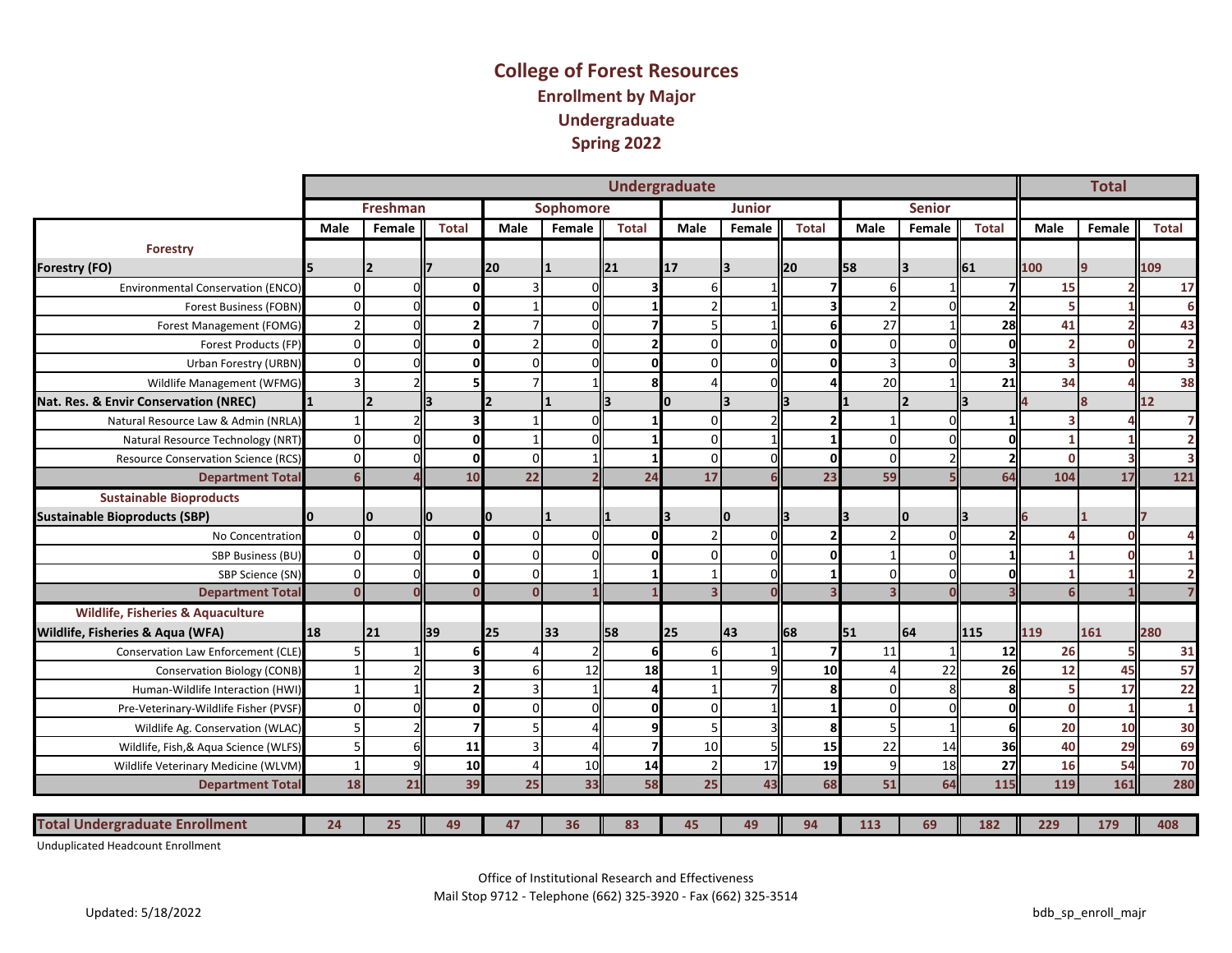## **College of Forest Resources Enrollment by Major Graduate Spring 2022**

|                                              |                                                     |               |              | <b>Graduate</b> |                 |              |      | <b>Total</b> |              |
|----------------------------------------------|-----------------------------------------------------|---------------|--------------|-----------------|-----------------|--------------|------|--------------|--------------|
|                                              |                                                     | <b>Master</b> |              |                 | <b>Doctoral</b> |              |      |              |              |
|                                              | Male                                                | Female        | <b>Total</b> | Male            | Female          | <b>Total</b> | Male | Female       | <b>Total</b> |
| <b>Dean's Office</b>                         |                                                     |               |              |                 |                 |              |      |              |              |
| <b>Forest Resources (FOR)</b>                |                                                     | Ю             |              | 134             | $ 29\rangle$    | 63           | 34   | 29           | 63           |
| Forestry (FO)                                |                                                     |               |              |                 |                 | q            | ь    |              | 9            |
| Wildlife, Fisheries & Aquacultures (FOWL)    |                                                     |               |              | 13              | 19              | 32           | 13   | 19           | 32           |
| Sustainable Bioproducts (SBP)                |                                                     |               |              | 15              |                 | 22           | 15   |              | 22           |
| <b>Department Total</b>                      |                                                     |               |              | 34              | 29              | 63           | 34   | 29           | 63           |
| <b>Forestry</b>                              |                                                     |               |              |                 |                 |              |      |              |              |
| <b>Forestry (FO)</b>                         | <b>127</b>                                          | 13            | 40           |                 | 10              |              | 27   | 13           | 140          |
| <b>Department Total</b>                      | 27                                                  | 13            | 40           |                 |                 |              | 27   | 13           | 40           |
| <b>Sustainable Bioproducts</b>               |                                                     |               |              |                 |                 |              |      |              |              |
| <b>Sustainable Bioproducts (SBPG)</b>        |                                                     |               |              |                 | 10              |              |      |              |              |
| <b>Department Total</b>                      |                                                     |               |              |                 |                 |              |      |              | 8            |
| <b>Wildlife, Fisheries &amp; Aquaculture</b> |                                                     |               |              |                 |                 |              |      |              |              |
| <b>Conservation Education (CONE)</b>         |                                                     | 8             | l10          | ıо              | 10              |              |      |              | 10           |
| Wildlife, Fisheries & Aqua (WFA)             | <b>26</b>                                           | 21            | 47           |                 | I٥              |              | 26   | 21           | 47           |
| <b>Department Total</b>                      | 28                                                  | 29            | 57           |                 |                 | O            | 28   | 29           | 57           |
|                                              |                                                     |               |              |                 |                 |              |      |              |              |
| <b>Total Graduate Enrollment</b>             | 59                                                  | 46            | 105          | 34              | 29              | 63           | 93   | 75           | 168          |
|                                              |                                                     |               |              |                 |                 |              |      |              |              |
|                                              | <b>Total College of Forest Resources Enrollment</b> |               |              |                 |                 |              | 322  | 254          | 576          |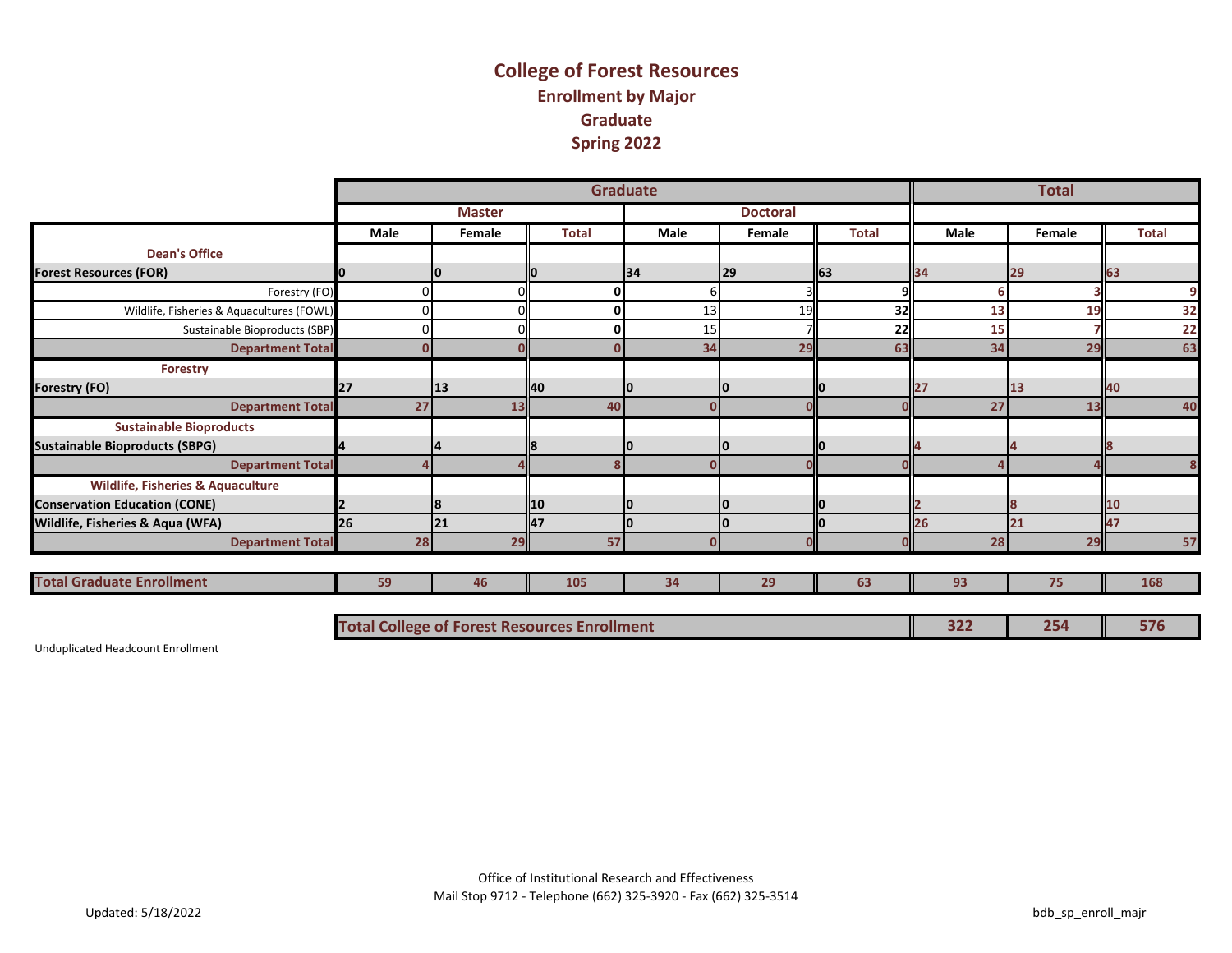## **College of Veterinary Medicine Enrollment by Major Undergraduate Spring 2022**

|                                            |      |                                                                       |       |      |        |              | Undergraduate |        |              |      |        |              |      | <b>Total</b> |              |
|--------------------------------------------|------|-----------------------------------------------------------------------|-------|------|--------|--------------|---------------|--------|--------------|------|--------|--------------|------|--------------|--------------|
|                                            |      | <b>Senior</b><br><b>Junior</b><br><b>Freshman</b><br><b>Sophomore</b> |       |      |        |              |               |        |              |      |        |              |      |              |              |
|                                            | Male | Female                                                                | Total | Male | Female | <b>Total</b> | Male          | Female | <b>Total</b> | Male | Female | <b>Total</b> | Male | Female       | <b>Total</b> |
| <b>Veterinary Medicine</b>                 |      |                                                                       |       |      |        |              |               |        |              |      |        |              |      |              |              |
| <b>Veterinary Medical Technology (VMT)</b> |      |                                                                       |       |      | IO     |              |               | 16     | ll8          |      | 51     | <b>154</b>   |      |              | <b>162</b>   |
| <b>Department Total</b>                    |      |                                                                       |       |      |        |              |               |        |              |      |        | <b>54</b>    |      | 57 I         | 62           |
|                                            |      |                                                                       |       |      |        |              |               |        |              |      |        |              |      |              |              |
| <b>Total Undergraduate Enrollment</b>      |      |                                                                       |       |      |        |              |               | ь      | $\bullet$    |      | 51     | 54           |      |              |              |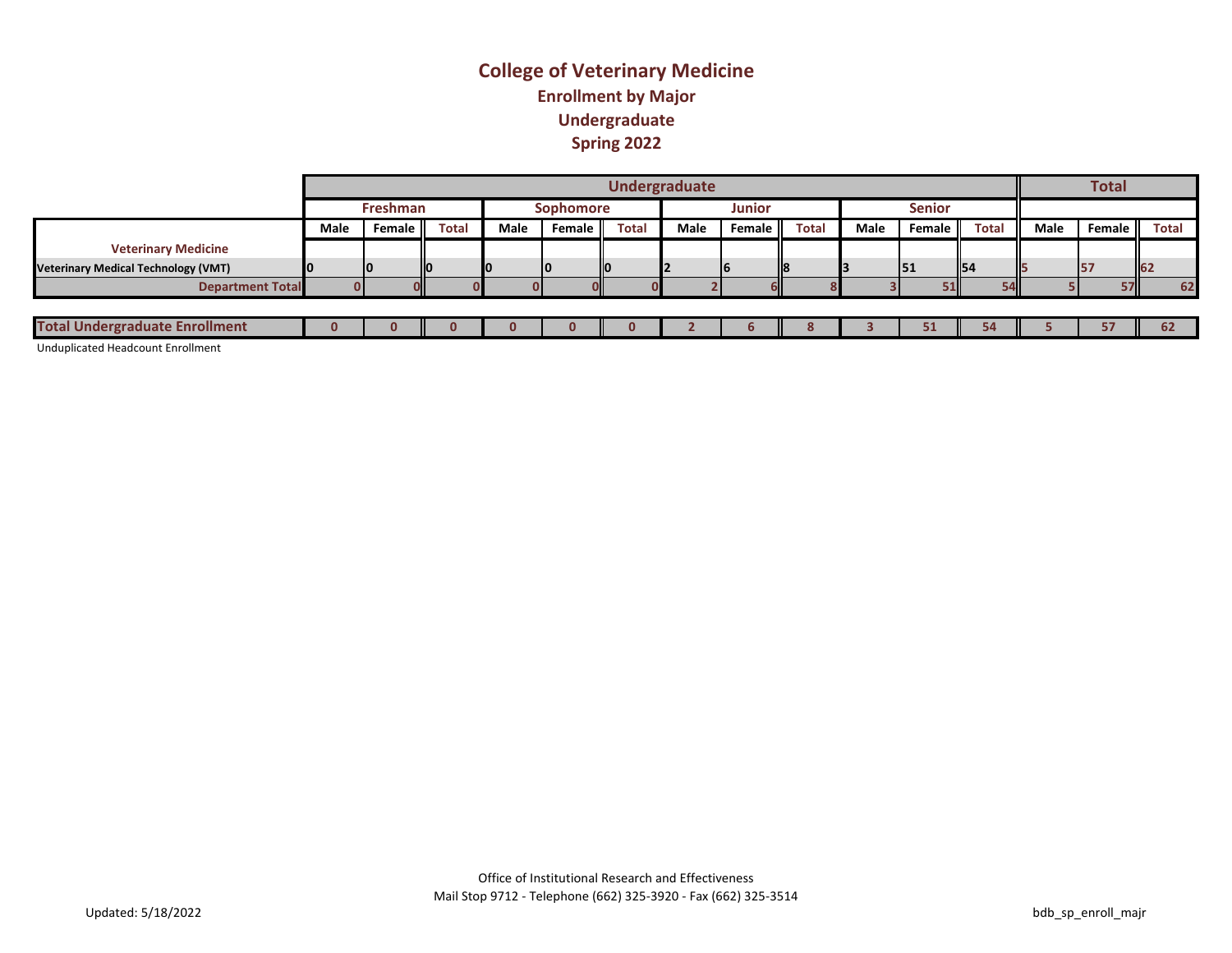## **Spring 2022 Graduate and Professional Enrollment by Major College of Veterinary Medicine**

|                                      |      | <b>Professional/CVM</b> |              |      |                    |              |      |                   |              |           |                    |              |             |           |            |
|--------------------------------------|------|-------------------------|--------------|------|--------------------|--------------|------|-------------------|--------------|-----------|--------------------|--------------|-------------|-----------|------------|
|                                      |      | <b>First Year</b>       |              |      | <b>Second Year</b> |              |      | <b>Third Year</b> |              |           | <b>Fourth Year</b> |              |             | Total     |            |
|                                      | Male | Female II               | <b>Total</b> | Male | Female             | <b>Total</b> | Male | Female            | <b>Total</b> | Male      | Female II          | <b>Total</b> | <b>Male</b> | Female II | Total      |
| <b>Veterinary Medicine</b>           |      |                         |              |      |                    |              |      |                   |              |           |                    |              |             |           |            |
| <b>Veterinary Medicine (CVM)</b>     | 18   | 196                     | II14         | 13   | 83                 | <b>196</b>   | 11   | 182               | II93         | <b>14</b> | 81                 | <b>195</b>   | <b>IS6</b>  | 342       | <b>398</b> |
| <b>Total Professional Enrollment</b> | 18   | 96                      | 114          | 131  | 83                 | 96           |      | 82 <sub>1</sub>   | co           |           | 81                 | 95           | 56          | 342       | 398        |

|                                                   |             |               |              |                 | <b>Graduate/VMS</b> |              |      |              |    |
|---------------------------------------------------|-------------|---------------|--------------|-----------------|---------------------|--------------|------|--------------|----|
|                                                   |             | <b>Master</b> |              | <b>Doctoral</b> |                     | Total        |      |              |    |
|                                                   | <b>Male</b> | Female        | <b>Total</b> | Male            | Female              | <b>Total</b> | Male | Female Total |    |
| <b>Veterinary Medicine</b>                        |             |               |              |                 |                     |              |      |              |    |
| <b>Enviromental Toxicology (ENVT)</b>             | 10          | 10            |              | 11              | $\mathbf{2}$        |              |      | 2            |    |
| <b>Veterinary &amp; Biomedical Science (VBMS)</b> | 14          | 14            | 18           |                 | 5                   | 12           | 11   | 19           | 30 |
| Population Medicine Non-Thesis (PMNT)             | 0           |               |              |                 | 01                  | ΩI           |      |              |    |
| Population Medicine - Thesis (POPM)               |             |               |              | n               |                     |              |      |              |    |
| <b>Toxicology (TOXI)</b>                          | 0           |               |              | 0               | 01                  | ΩI           |      |              |    |
| <b>Computational Biology (VCBC)</b>               | 0           |               |              |                 |                     |              |      |              |    |
| Infectious Disease (VIDC)                         | 0           |               |              |                 |                     | 61           |      |              | 9  |
| Veterinary Medical Research (VMRC)                | 3           |               | 8            |                 |                     |              | 6    | h            | 12 |
| <b>Veterinary Medical Science (VMS)</b>           | 13          | 14            |              | 14              |                     | <b>111</b>   |      | 11           | 18 |
| Population Medicine Non-Thesis (PMNT)             |             |               |              |                 |                     | ΩI           |      |              |    |
| Population Medicine - Thesis (POPM)               | 0           |               | 0            |                 | 01                  |              |      |              |    |
| Infectious Disease (VIDC)                         | 0           |               | 0            |                 |                     |              |      |              |    |
| Veterinary Medical Research (VMRC)                |             |               | 6            |                 |                     |              |      |              | 11 |
| <b>Total Graduate Enrollment</b>                  |             | 18            | 25           | 12              | 14                  | 26           | 19   | 32           | 51 |

 $\overline{a}$ 

**Total Professional/Graduate**

**75 374 449**

**Total College of Veterinary Medicine Enrollment 80 431 511**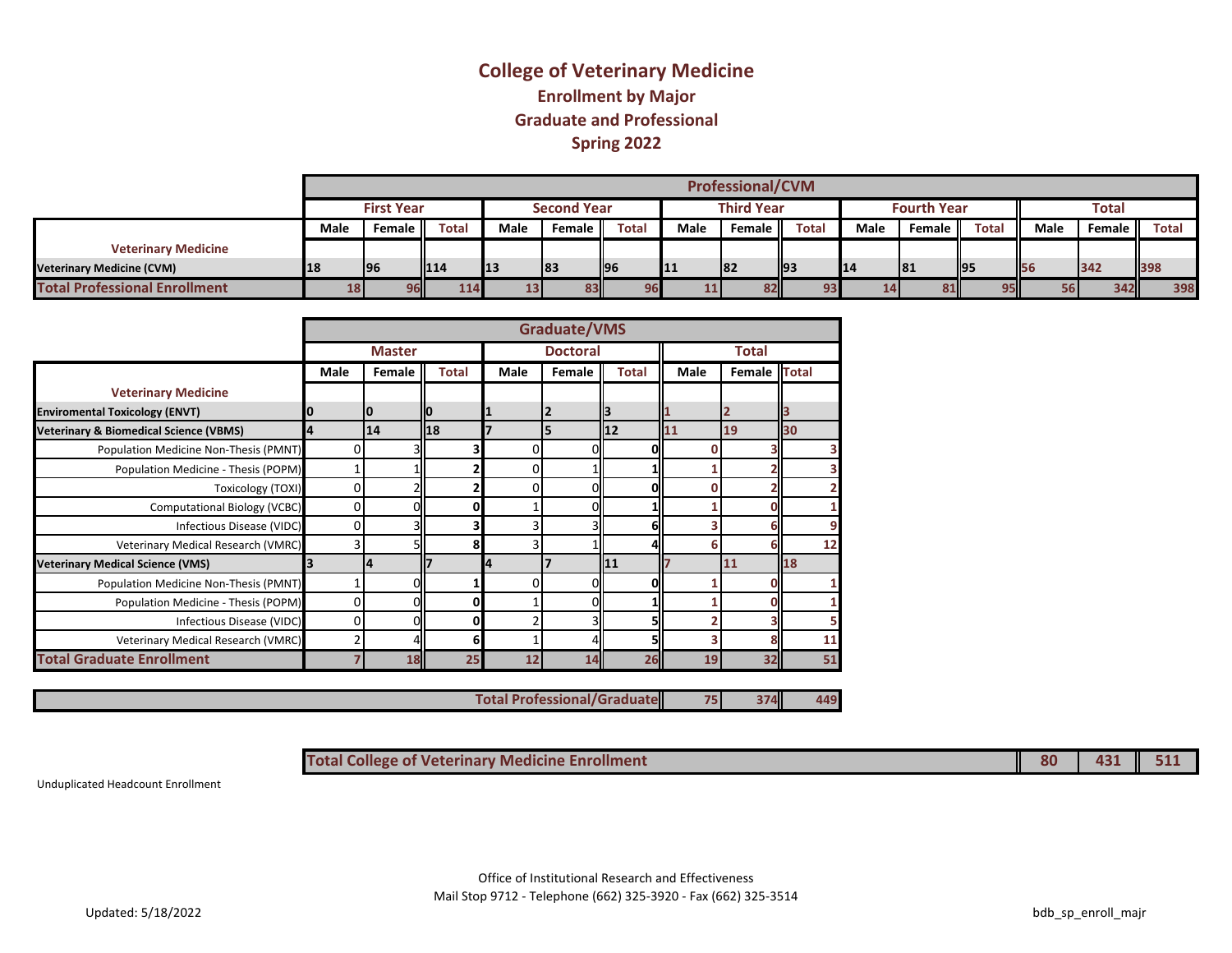#### **Special Non-Degree Enrollment by Major Undergraduate Spring 2022**

|                                 |      |                 |                         |                  |           |              | Undergraduate |           |              |      |           |              |            | <b>Total</b> |                 |
|---------------------------------|------|-----------------|-------------------------|------------------|-----------|--------------|---------------|-----------|--------------|------|-----------|--------------|------------|--------------|-----------------|
|                                 |      | <b>Freshman</b> |                         | <b>Sophomore</b> |           |              |               |           |              |      |           |              |            |              |                 |
|                                 | Male | . Female II     | <b>Total</b>            | Male             | Female II | <b>Total</b> | Male          | Female II | <b>Total</b> | Male | Female II | <b>Total</b> | Male       | Female II    | Total           |
| <b>Major</b>                    |      |                 |                         |                  |           |              |               |           |              |      |           |              |            |              |                 |
| <b>Special Non-Degree (SND)</b> | 12   | 16              | $\mathbf{\mathsf{I}18}$ |                  |           |              |               |           |              |      |           |              | <b>116</b> |              |                 |
| <b>Total Enrollment</b>         |      |                 | 18                      |                  |           |              |               |           |              |      |           |              | <b>16</b>  | 11 <b>I</b>  | 27 <sub>1</sub> |

Unduplicated Headcount Enrollment

## **Academic Affairs Enrollment by Major Undergraduate Spring 2022**

|                                       |                 |                 |                            |      |           |              | <b>Undergraduate</b> |               |              |            |                 |              |      | <b>Total</b> |       |
|---------------------------------------|-----------------|-----------------|----------------------------|------|-----------|--------------|----------------------|---------------|--------------|------------|-----------------|--------------|------|--------------|-------|
|                                       |                 | <b>Freshman</b> |                            |      | Sophomore |              |                      | <b>Junior</b> |              |            | <b>Senior</b>   |              |      |              |       |
|                                       | <b>Male</b>     | <b>Female</b>   | <b>Total</b>               | Male | Female    | <b>Total</b> | <b>Male</b>          | Female        | <b>Total</b> | Male       | Female          | <b>Total</b> | Male | Female       | Total |
| <b>Major</b>                          |                 |                 |                            |      |           |              |                      |               |              |            |                 |              |      |              |       |
| <b>Applied Science (APSI)</b>         |                 | IО              | llО                        |      |           |              | 33                   | 21            | ll54         | 137        | <b>37</b>       | <b>174</b>   | 71   | 58           | 129   |
| <b>Academically Talented (ATS)</b>    |                 | n               | $\mathbf{I}$ 13            |      |           |              |                      |               |              |            |                 |              |      |              | 13    |
| <b>Undeclared (UND)</b>               | 179             | 160             | $\mathbf{\color{red}1}339$ | 173  | 61        | 134          | 124                  | <b>22</b>     | 146          | <b>124</b> | <b>14</b>       | <b>II38</b>  | 300  | 257          | 557   |
| No Concentration                      | 111             | 136             | 247                        | 47   | 47        | 94           | 16                   | 10            | 26           | 23         | 12 <sub>1</sub> | 35           | 197  | 205          | 402   |
| Architecture (ARC)                    | 10 <sup>1</sup> |                 | 15 <sub>l</sub>            |      |           |              |                      |               |              |            |                 |              | 15   |              | 23    |
| Pre-engineering (PREE)                | 58              |                 | <b>66</b>                  | 20   |           | 21           |                      |               | 10           |            |                 |              | 87   | 13           | 100   |
| Veterinary Medical Technology (VMT)   |                 |                 | 11                         |      |           |              |                      | 10            | 10           |            |                 |              |      | 31           | 32    |
| <b>University Studies (USTU)</b>      |                 |                 |                            |      |           |              |                      |               |              | 113        | <b>22</b>       | <b>II</b> 35 |      |              | 36    |
| <b>Total Undergraduate Enrollment</b> | 186             | <b>166</b>      | 352                        | 74   | 61        | 135          | 57                   | 44            | 101          | 74         | 73              | 147          | 391  | 344          | 735   |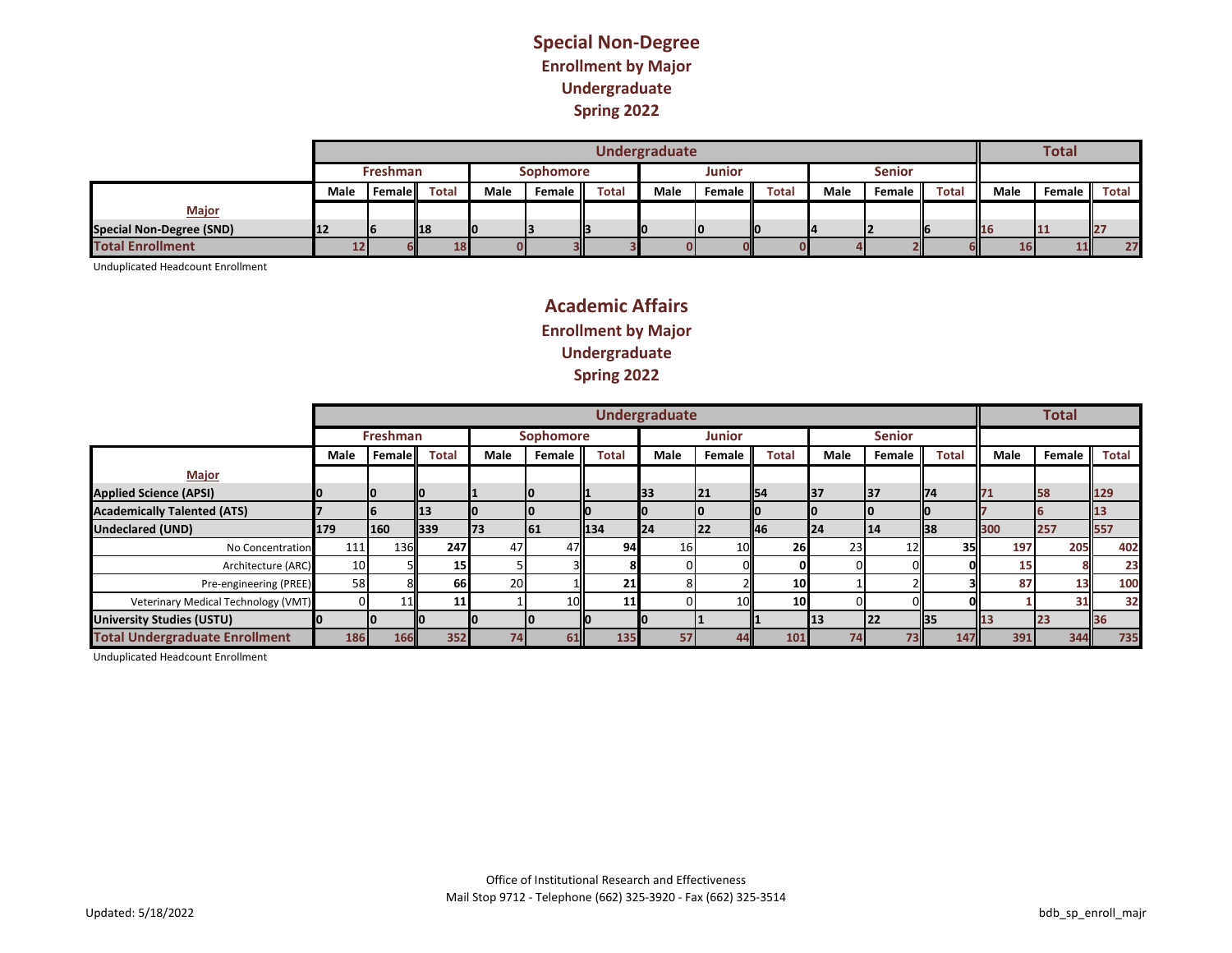#### **Academic Affairs Enrollment by Major Graduate Spring 2022**

|                                     |      |               |              |             | <b>Graduate</b> |              |      |              |     |
|-------------------------------------|------|---------------|--------------|-------------|-----------------|--------------|------|--------------|-----|
|                                     |      | <b>Master</b> |              |             | <b>Doctoral</b> |              |      | <b>Total</b> |     |
|                                     | Male | <b>Female</b> | <b>Total</b> | <b>Male</b> | Female II       | <b>Total</b> | Male | Female Total |     |
| Major                               |      |               |              |             |                 |              |      |              |     |
| <b>Computational Biology (COMB)</b> |      |               |              |             |                 | ΙĘ           |      |              | llq |
| <b>Total Graduate Enrollment</b>    |      |               |              |             | 4II             |              |      |              | o   |

Unduplicated Headcount Enrollment

| <b>Total Academic Affairs Enrollment</b> | 393 | 351 744 |  |
|------------------------------------------|-----|---------|--|
|------------------------------------------|-----|---------|--|

## **Graduate School/Unclassified Enrollment by Major Graduate Spring 2022**

|                           |      | <b>Graduate</b> |              |             |        |              |
|---------------------------|------|-----------------|--------------|-------------|--------|--------------|
|                           |      | <b>Master</b>   |              |             |        |              |
|                           | Male | Female          | <b>Total</b> | <b>Male</b> | Female | <b>Total</b> |
| <b>Major</b>              |      |                 |              |             |        |              |
| <b>Unclassified (UNC)</b> | 137  | 56              | 193          | 37          | 56     | 193          |
| <b>Total Enrollment</b>   | 37   | 56              | 93           | 37          |        | 93           |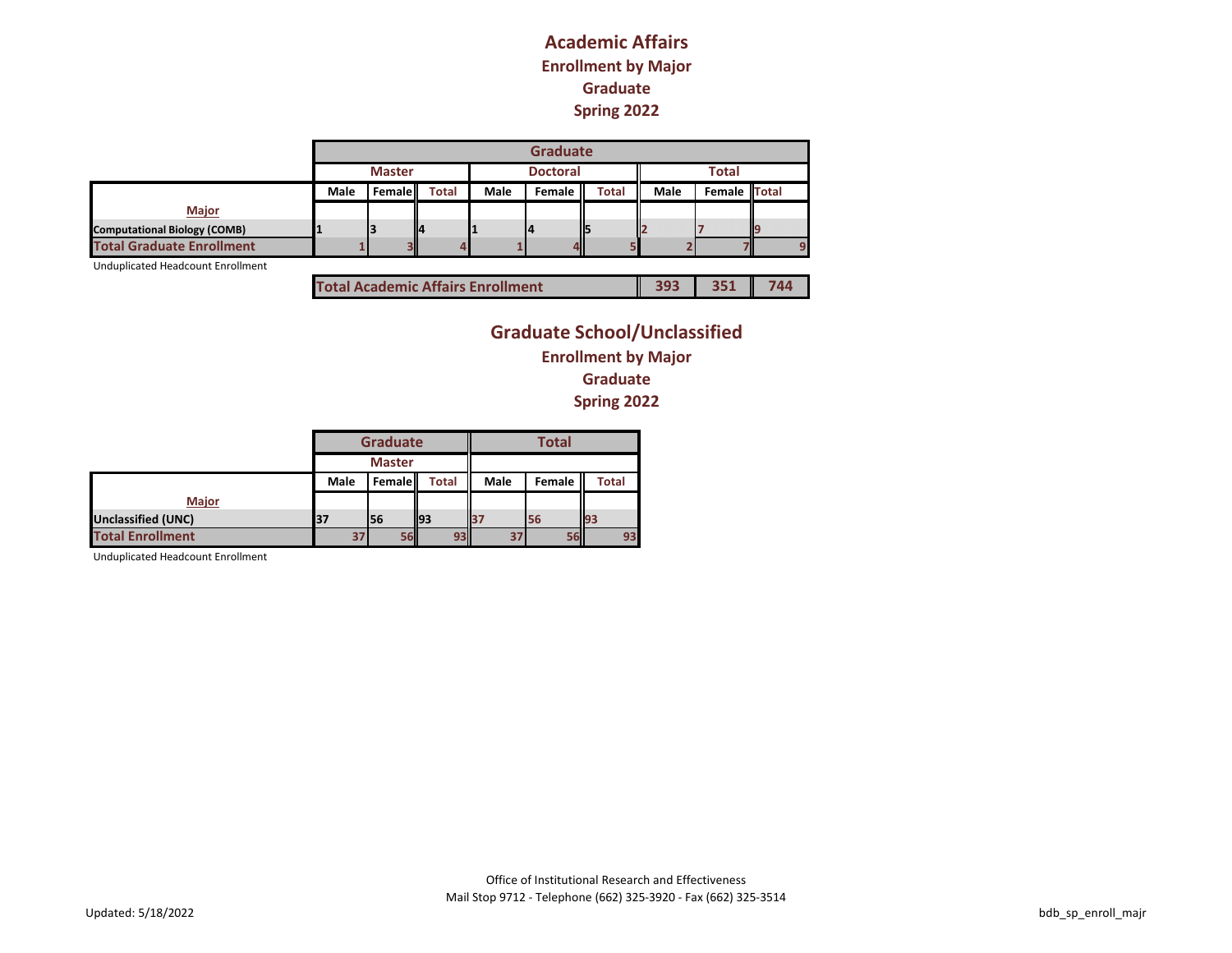# **Meridian Campus Enrollment by College and by Major Undergraduate**

| Spring 2022 |  |
|-------------|--|
|-------------|--|

|                                                   |                |          |              |                          |              | <b>Undergraduate</b> |                |               |              |              |               |              |                          |                |                |
|---------------------------------------------------|----------------|----------|--------------|--------------------------|--------------|----------------------|----------------|---------------|--------------|--------------|---------------|--------------|--------------------------|----------------|----------------|
|                                                   |                | Freshman |              |                          | Sophomore    |                      |                | <b>Junior</b> |              |              | <b>Senior</b> |              |                          |                |                |
|                                                   | Male           | Female   | <b>Total</b> | Male                     | Female       | <b>Total</b>         | Male           | Female        | <b>Total</b> | Male         | Female        | <b>Total</b> | <b>Male</b>              | Female         | <b>Total</b>   |
| <b>College of Agriculture &amp; Life Sciences</b> |                |          |              |                          |              |                      |                |               |              |              |               |              |                          |                |                |
| Animal and Dairy Science (ADS)                    | 0              |          |              | n                        |              |                      | 0              |               | 0            | O            |               |              |                          |                |                |
| Ag Education, Leadership & Communication (AELC)   | $\mathbf 0$    |          | n            | $\Omega$                 | $\Omega$     |                      | $\Omega$       |               | $\mathbf 0$  | $\Omega$     |               |              | $\Omega$                 |                |                |
| Ag Engineering Technology and Business (AETB)     | $\mathbf 0$    | n        | n            |                          | $\Omega$     |                      | $\Omega$       |               | $\Omega$     | $\Omega$     | $\Omega$      |              |                          |                |                |
| Agribusiness (AGB)                                | $\mathbf 0$    |          |              | $\Omega$                 |              | n                    | 3              |               | з            | $\Omega$     | $\Omega$      |              |                          |                |                |
| Agronomy (AGN)                                    | $\mathbf 0$    |          | O            | $\Omega$                 | n            | $\Omega$             | $\overline{1}$ |               |              |              | $\Omega$      |              | $\mathbf{z}$             |                |                |
| Agricultural Science (AGS)                        | $\Omega$       |          | O            | $\Omega$                 | ŋ            | n                    | $\Omega$       |               | $\mathbf 0$  |              | n             |              |                          |                |                |
| Biochemistry (BCH)                                | $\mathbf 0$    |          | 0            | $\Omega$                 | n            |                      | $\mathbf 0$    |               | $\mathbf 0$  | $\Omega$     |               |              | 0                        |                |                |
| Culinology (CULY)                                 | $\mathbf 0$    | $\Omega$ | O            | $\overline{1}$           | $\Omega$     |                      | $\mathbf 0$    |               | $\mathbf 0$  | $\Omega$     | O             |              |                          |                |                |
| Fashion Design & Merchandising (FDM)              | $\Omega$       |          | O            | $\Omega$                 |              |                      | $\Omega$       |               |              | <sup>0</sup> | O             |              | $\Omega$                 |                |                |
| Food Science, Nutrition & Health Promotion (FSNH) | $\mathbf 0$    | $\Omega$ | 0            | $\Omega$                 |              |                      | $\mathbf 0$    |               |              | $\Omega$     |               |              | $\mathbf{0}$             |                | 3              |
| Human Development & Family Science (HDFS)         | $\mathbf 0$    | n        | O            | $\Omega$                 |              |                      | $\Omega$       |               | $\mathbf 0$  | $\Omega$     |               |              | 0                        |                |                |
| Landscape Architecture (LA)                       | $\Omega$       |          | O            | $\Omega$                 |              |                      |                |               |              | $\Omega$     | O             |              |                          |                |                |
| <b>Tota</b>                                       | $\Omega$       |          |              | $\overline{\phantom{a}}$ |              |                      |                |               | 10           |              |               |              |                          | 15             | 24             |
| <b>College of Architecture, Art &amp; Design</b>  |                |          |              |                          |              |                      |                |               |              |              |               |              |                          |                |                |
| Art (ART)                                         | $\Omega$       |          |              | n                        |              |                      | 0              |               | n            |              |               |              |                          |                | $\overline{2}$ |
| <b>Building Construction Science (BCS)</b>        | $\mathbf{1}$   |          |              |                          | $\Omega$     |                      | $\overline{1}$ |               |              |              | ŋ             |              |                          |                | Δ              |
| Interior Design (ID)                              | $\mathbf 0$    |          |              | $\Omega$                 |              |                      | $\mathbf 0$    |               |              | $\Omega$     |               |              | 0                        |                |                |
| Undeclared ART (UART)                             | $\mathbf 0$    |          | $\Omega$     | $\Omega$                 |              |                      | $\Omega$       |               | $\mathbf 0$  | $\Omega$     | O             |              | $\Omega$                 |                | 1              |
| <b>Total</b>                                      | $\overline{1}$ |          |              |                          |              |                      |                |               | R            |              |               |              |                          |                | 11             |
| <b>College of Arts and Sciences</b>               |                |          |              |                          |              |                      |                |               |              |              |               |              |                          |                |                |
| Anthropology (AN)                                 | 0              |          | Ω            | O                        |              |                      | $\mathbf{0}$   |               | 0            | <sup>0</sup> |               |              | 0                        |                | $\mathbf{1}$   |
| Applied Technology (AT)                           | $\mathbf 0$    | $\Omega$ | $\mathbf 0$  | $\Omega$                 | n            |                      | $\overline{1}$ |               | 2            | $\Omega$     |               |              |                          | З              | $\overline{a}$ |
| <b>Biological Sciences (BIO)</b>                  | $\Omega$       |          | O            | $\Omega$                 |              |                      | $\Omega$       |               |              | $\Omega$     | $\Omega$      |              | $\Omega$                 | $\overline{2}$ | $\overline{2}$ |
| Interdisciplinary Studies (BSIS)                  | $\mathbf 0$    | ŋ        | 0            | $\Omega$                 | <sub>∩</sub> |                      |                |               | 13           | 14           | 15            | 29           | 19                       | 23             | 42             |
| Communication (CO)                                | $\mathbf 0$    |          | 0            | $\Omega$                 |              |                      | $\mathbf{1}$   |               |              |              |               | 12           | 6                        | 11             | 17             |
| Criminology (CRIM)                                | $\Omega$       |          |              | $\Omega$                 |              |                      | $\mathcal{D}$  |               |              |              |               |              | 6                        |                | 12             |
| Economics (ECAS)                                  | $\mathbf 0$    |          | O            | $\Omega$                 | $\Omega$     | O                    | $\mathbf 0$    |               | $\mathbf 0$  |              | $\Omega$      |              |                          |                | $\mathbf{1}$   |
| English (EN)                                      | $\mathbf 0$    |          | O            | $\Omega$                 |              | n                    | $\Omega$       |               |              |              | O             |              |                          |                | $\overline{2}$ |
| Geosciences (GG)                                  | $\mathbf 0$    | $\Omega$ | O            | $\Omega$                 | U            | n                    | $\Omega$       |               | $\Omega$     |              |               |              |                          |                | $\overline{2}$ |
| General Liberal Arts (GLA)                        | $\mathbf 0$    | $\Omega$ | O            | $\Omega$                 | ŋ            | $\Omega$             | $\mathbf 0$    |               |              | 0            | O             |              | 0                        |                | $\mathbf{1}$   |
| History (HI)                                      | $\mathbf 0$    |          |              | $\Omega$                 | $\Omega$     | $\Omega$             | 3              |               |              |              |               |              | 7                        |                | 11             |
| Music (MU)                                        | $\Omega$       |          | O            | $\Omega$                 | $\Omega$     | $\Omega$             | $\Omega$       |               |              | $\Omega$     | O             |              | $\mathbf{0}$             |                | 1              |
| Political Science (PS)                            | n              |          | O            | $\Omega$                 |              |                      | $\Omega$       |               | $\sqrt{2}$   |              |               |              |                          | 2              | 3              |
| Psychology (PSY)                                  | $\mathbf 0$    | $\Omega$ | $\Omega$     | $\Omega$                 |              |                      | $\mathbf{1}$   |               |              |              | q             | 10           | $\overline{\phantom{a}}$ | 15             | 17             |
| Sociology (SO)                                    | $\Omega$       | ŋ        | 0            | $\Omega$                 |              |                      | $\Omega$       |               | $\mathbf 0$  | $\Omega$     |               |              | $\Omega$                 |                | $\overline{1}$ |
| Social Work (SW)                                  | $\Omega$       |          | n            | $\Omega$                 |              |                      | $\mathcal{P}$  |               |              |              | 17            | 18           |                          | 21             | 24             |
| <b>Total</b>                                      | $\mathbf 0$    |          |              | $\mathbf 0$              | 8            | 8                    | 15             | 24            | 39           | 33           | 60            | 93           | 48                       | 93             | 141            |

Office of Institutional Research and Effectiveness Mail Stop 9712 - Telephone (662) 325-3920 - Fax (662) 325-3514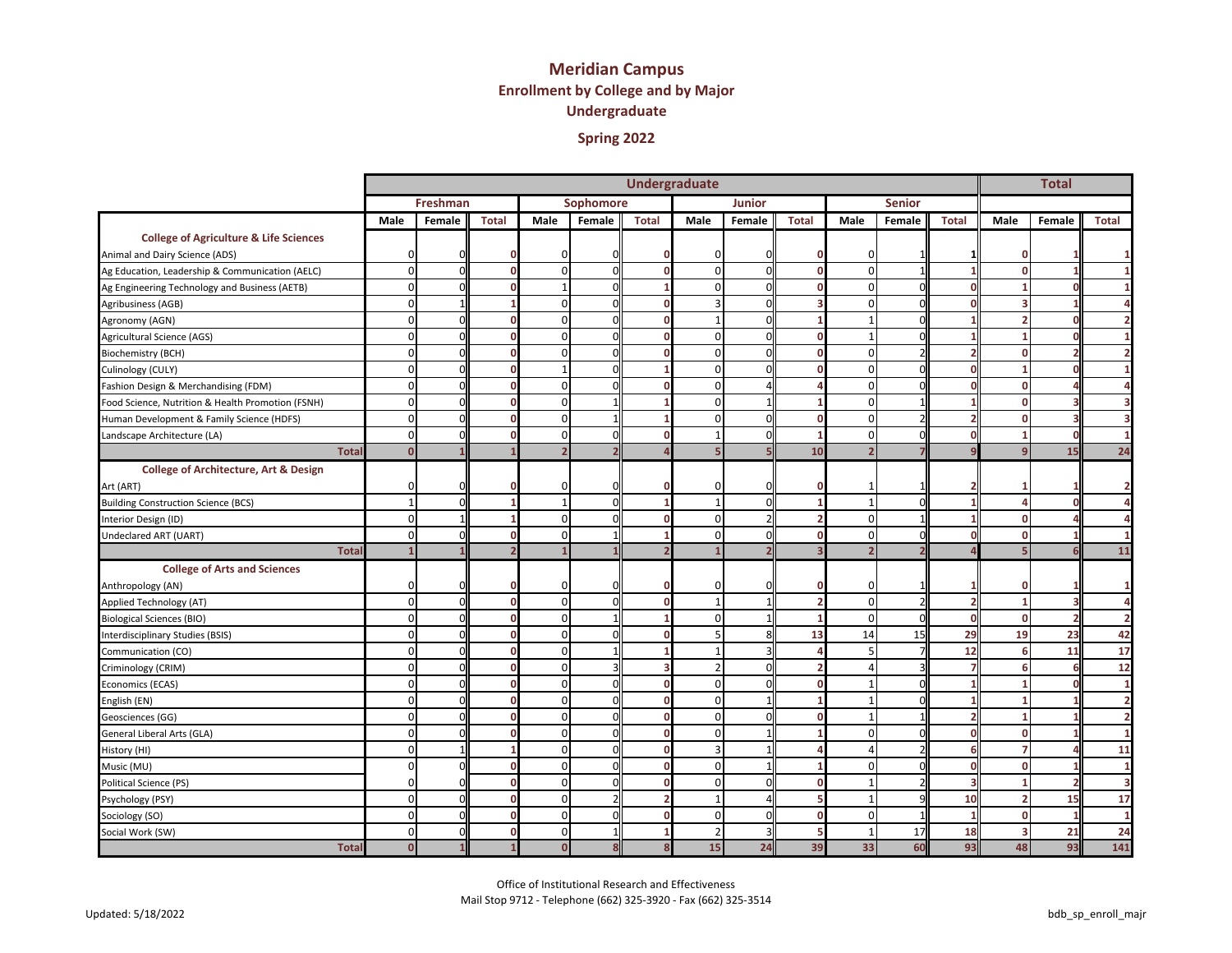# **Meridian Campus Enrollment by College and by Major Undergraduate**

| Spring 2022 |  |
|-------------|--|
|-------------|--|

|                                            |              |                |                |                         |                          |           |              | <b>Undergraduate</b> |               |                |              |               |              |                | <b>Total</b>   |                |
|--------------------------------------------|--------------|----------------|----------------|-------------------------|--------------------------|-----------|--------------|----------------------|---------------|----------------|--------------|---------------|--------------|----------------|----------------|----------------|
|                                            |              |                | Freshman       |                         |                          | Sophomore |              |                      | <b>Junior</b> |                |              | <b>Senior</b> |              |                |                |                |
|                                            |              | Male           | Female         | <b>Total</b>            | Male                     | Female    | <b>Total</b> | Male                 | Female        | <b>Total</b>   | Male         | Female        | <b>Total</b> | Male           | Female         | <b>Total</b>   |
| <b>College of Business</b>                 |              |                |                |                         |                          |           |              |                      |               |                |              |               |              |                |                |                |
| Accounting (ACC)                           |              | $\Omega$       | $\Omega$       |                         | $\mathbf{0}$             |           |              |                      |               | 3              |              |               | 15           |                |                | 18             |
| <b>Business Information Systems (BIS)</b>  |              | $\overline{0}$ | $\Omega$       | n                       | $\mathbf{0}$             |           |              | $\mathbf 0$          |               | $\mathbf 0$    |              |               |              | $\overline{1}$ | $\overline{1}$ | $\overline{2}$ |
| <b>Business Administration - (BUAD)</b>    |              | $\Omega$       | $\mathcal{D}$  |                         | $\overline{1}$           |           |              | 10                   |               | 12             | q            |               | 15           | 20             | 10             | 30             |
| <b>Business Administration - MR (BUSI)</b> |              | $\overline{0}$ | $\Omega$       | O                       | $\Omega$                 |           |              | 4                    |               | 11             | 14           | 18            | 32           | 18             | 26             | 44             |
| Finance (FINA)                             |              |                | $\Omega$       |                         | 0                        |           |              | 3                    |               |                |              |               |              | 11             | Ŕ              | 14             |
| Management (MGT)                           |              | $\Omega$       | $\Omega$       | $\Omega$                | $\Omega$                 | n         | $\Omega$     | $\mathbf 0$          |               |                | $\Lambda$    |               |              |                |                | 8              |
| Marketing (MKT)                            |              | $\mathbf 0$    |                |                         | $\mathbf{0}$             |           |              | $\overline{3}$       |               | 3              | 5            |               |              | 8              |                | 12             |
| Supply Chain Logistics (SCLO)              |              | $\mathbf 0$    | $\Omega$       | n                       | $\Omega$                 |           | n            | $\Omega$             | O             | $\mathbf 0$    |              | $\Omega$      |              |                | $\mathbf 0$    | -1             |
|                                            | <b>Total</b> |                |                |                         |                          |           |              | 21                   | 13            | 34             | 49           | 37            | 86           | 72             | 57             | 129            |
| <b>College of Education</b>                |              |                |                |                         |                          |           |              |                      |               |                |              |               |              |                |                |                |
| Elementary Education (ELED)                |              | $\Omega$       |                | 2                       | $\overline{\phantom{a}}$ |           |              | 3                    | 38            | 41             |              | 93            | 94           | 5              | 141            | 146            |
| <b>Educational Psychology (EPY)</b>        |              | $\Omega$       | $\Omega$       | n                       | $\Omega$                 |           |              | $\Omega$             |               |                | $\Omega$     | U             |              | $\Omega$       | 2              | 2              |
| Special Education (EXED)                   |              | $\Omega$       | $\Omega$       | n                       | $\Omega$                 |           | n            | $\Omega$             |               | в              | $\Omega$     |               |              | n              |                |                |
| Industrial Technology (INDT)               |              | $\overline{0}$ | $\mathbf{1}$   |                         | $\mathbf{0}$             |           | n            | $\overline{0}$       |               | $\mathbf 0$    | $\Omega$     | n             |              | 0              |                |                |
| Information Technology Services (ITS)      |              | $\Omega$       | $\Omega$       | n                       | $\Omega$                 |           | n            | $\mathbf{1}$         |               |                | $\Omega$     |               |              |                |                |                |
| Kinesiology (KINE)                         |              | $\mathbf 0$    | $\overline{0}$ | O                       | $\Omega$                 |           |              | $\mathbf 0$          |               |                | 5            |               | 11           |                | 8              | 13             |
| <b>Music Education (MUED)</b>              |              | $\overline{0}$ | $\Omega$       | n                       | $\overline{2}$           |           |              | $\Omega$             |               | $\mathbf 0$    | $\Omega$     |               |              |                | O              |                |
| Secondary Education (SEED)                 |              | $\overline{0}$ | $\Omega$       | $\mathbf 0$             | $\mathbf{0}$             | U         | 0            | $\mathbf 0$          | Δ             | $\overline{a}$ | $\mathbf 0$  |               |              | $\mathbf 0$    | 6              | 6              |
|                                            | <b>Total</b> | $\mathbf{0}$   |                | $\overline{\mathbf{3}}$ | $\overline{\mathbf{3}}$  | 10        | 13           | $\Delta$             | 47            | 51             | 6            | 103           | 109          | 13             | 163            | 176            |
| <b>College of Engineering</b>              |              |                |                |                         |                          |           |              |                      |               |                |              |               |              |                |                |                |
| <b>Biomedical Engineering (BME)</b>        |              | $\Omega$       |                |                         | 0                        |           | o            | O                    |               | 0              | <sup>0</sup> |               |              | Ω              |                |                |
| Civil Engineering (CE)                     |              | $\Omega$       | $\Omega$       | $\Omega$                | $\Omega$                 |           | $\Omega$     | $\Omega$             |               | $\Omega$       |              | O             |              |                | $\Omega$       |                |
| Computer Science (CS)                      |              | $\Omega$       | $\Omega$       | n                       | $\Omega$                 |           | n            | $\mathbf{1}$         |               |                | $\Omega$     | U             |              |                | $\Omega$       |                |
| <b>Electrical Engineering (EE)</b>         |              |                | $\Omega$       |                         | $\Omega$                 |           | n            | $\Omega$             |               | $\mathbf 0$    | $\Omega$     | U             |              |                | O              |                |
| Mechanical Engineering (ME)                |              |                | $\Omega$       |                         | $\Omega$                 |           | n            | $\Omega$             |               | $\mathbf 0$    | $\Omega$     | U             |              |                |                |                |
|                                            | <b>Total</b> | $\overline{2}$ |                |                         | $\Omega$                 |           | $\Omega$     |                      |               |                |              |               |              |                |                |                |
| <b>College of Forest Resources</b>         |              |                |                |                         |                          |           |              |                      |               |                |              |               |              |                |                |                |
| Wildlife, Fisheries & Aquaculture (WFA)    |              | 0              | $\Omega$       |                         | 0                        |           |              | 0                    | n             | $\mathbf 0$    |              |               |              |                | O              |                |
|                                            | <b>Total</b> | $\mathbf{0}$   | $\mathbf{o}$   | $\Omega$                | $\mathbf{0}$             |           | $\mathbf{0}$ | $\mathbf{0}$         | n             | $\mathbf{0}$   |              |               |              |                | $\Omega$       |                |
| Other                                      |              |                |                |                         |                          |           |              |                      |               |                |              |               |              |                |                |                |
| Applied Science (APSI)                     |              | $\Omega$       | $\Omega$       |                         | 0                        |           | n            | 6                    | 13            | 19             | 10           | 14            | 24           | 16             | 27             | 43             |
| Special Non-Degree (SND)                   |              |                | $\Omega$       |                         | $\overline{0}$           |           | n            | $\Omega$             |               | $\mathbf 0$    | $\Omega$     | U             |              |                | $\Omega$       |                |
| Undeclared Undergraduates (UND)            |              |                |                |                         | Е                        |           |              | $\mathcal{P}$        |               |                | $\Omega$     |               |              |                | 6              | 12             |
| University Studies (USTU)                  |              | $\mathbf 0$    | $\Omega$       | n                       | $\mathbf{0}$             | n         | O            | $\overline{0}$       | n             | $\mathbf 0$    | -1           | 2             |              | -1             | $\overline{2}$ | З              |
|                                            | <b>Tota</b>  | $\overline{2}$ |                |                         | З                        |           |              | $\mathbf{8}$         | 15            | 23             | 11           | 17            | 28           | 24             | 35             | 59             |
|                                            |              |                |                |                         |                          |           |              |                      |               |                |              |               |              |                |                |                |
| <b>Total Undergraduate Enrollment</b>      |              | 6              | 15             | 21                      | 10                       | 24        | 34           | 55                   | 106           | 161            | 105          | 226           | 331          | 176            | 371            | 547            |

Duplicated Headcount Enrollment

Office of Institutional Research and Effectiveness

Mail Stop 9712 - Telephone (662) 325-3920 - Fax (662) 325-3514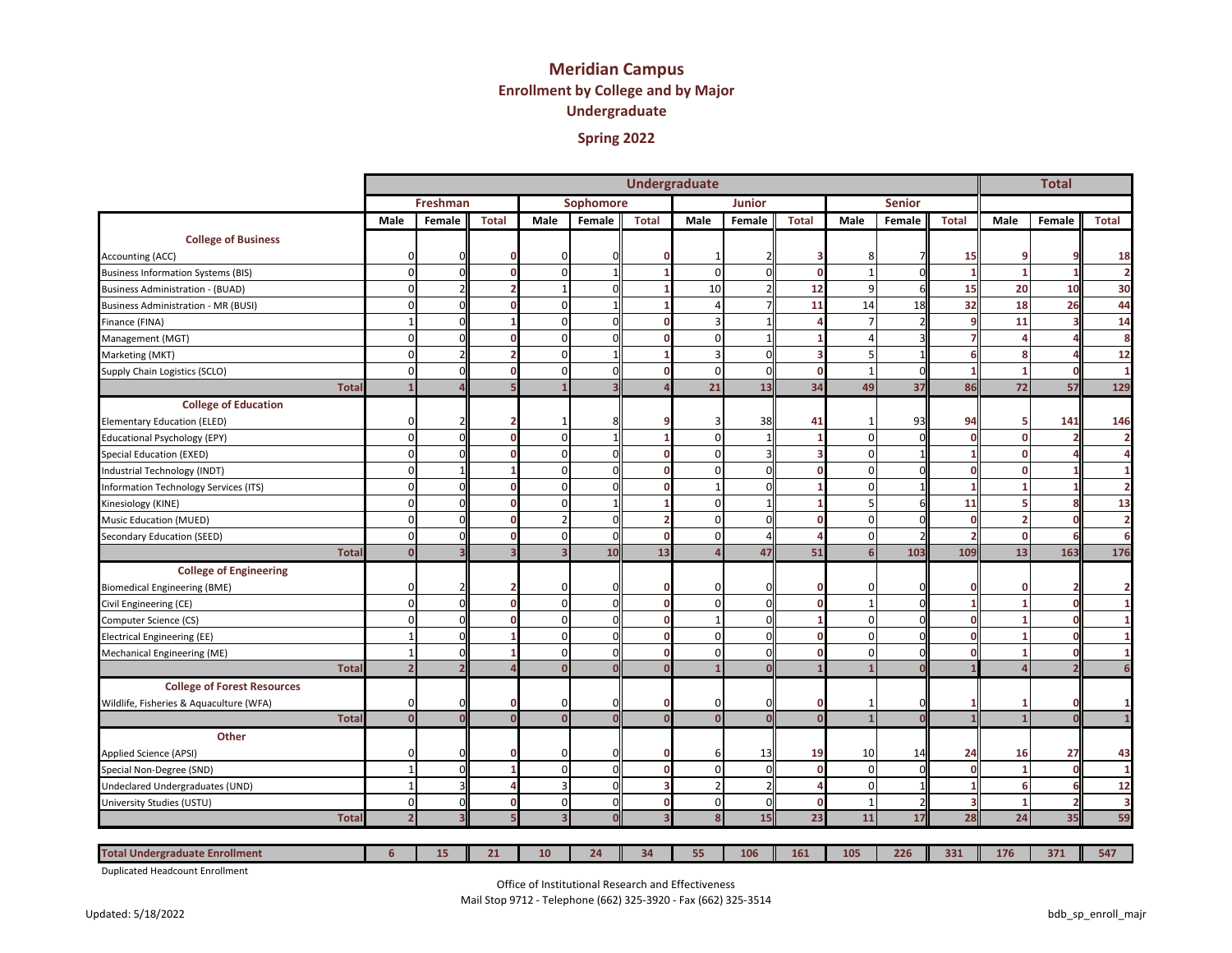## **Meridian Campus Enrollment by College and by Major Graduate Spring 2022**

|                                              |              |             |               |                                         |      | <b>Graduate</b>   |              |          |                 |              |      | <b>Total</b> |                |  |  |  |
|----------------------------------------------|--------------|-------------|---------------|-----------------------------------------|------|-------------------|--------------|----------|-----------------|--------------|------|--------------|----------------|--|--|--|
|                                              |              |             | <b>Master</b> |                                         |      | <b>Specialist</b> |              |          | <b>Doctoral</b> |              |      |              |                |  |  |  |
|                                              |              | <b>Male</b> | Female        | <b>Total</b>                            | Male | Female            | <b>Total</b> | Male     | Female          | <b>Total</b> | Male | Female       | <b>Total</b>   |  |  |  |
| <b>College of Arts &amp; Sciences</b>        |              |             |               |                                         |      |                   |              |          |                 |              |      |              |                |  |  |  |
| Public Policy and Administration (PPA)       |              | 0           |               |                                         |      | O                 |              | 0        |                 |              |      |              | 1              |  |  |  |
|                                              | <b>Total</b> | $\Omega$    |               |                                         | n    | Ō                 |              | $\Omega$ | n               |              |      |              | $\mathbf{1}$   |  |  |  |
| <b>College of Business</b>                   |              |             |               |                                         |      |                   |              |          |                 |              |      |              |                |  |  |  |
| <b>Business Administration - MR (BUSI)</b>   |              | 9           | 24            | 33                                      |      | 0                 |              | 0        | n               |              |      | 24           | 33             |  |  |  |
|                                              | <b>Total</b> | 9           | 24            | 33                                      | n    | U                 |              | $\Omega$ | $\Omega$        |              |      | 24           | 33             |  |  |  |
| <b>College of Education</b>                  |              |             |               |                                         |      |                   |              |          |                 |              |      |              |                |  |  |  |
| Community College Education (CED)            |              |             | 15            | 22                                      | ŋ    | 0                 |              | 0        | O               |              |      | 15           | 22             |  |  |  |
| <b>Counselor Education (COE)</b>             |              | 6           | 33            | 39                                      | U    | $\mathbf 0$       |              | $\Omega$ | $\Omega$        |              |      | 33           | 39             |  |  |  |
| <b>Educational Leadership (EDLD)</b>         |              |             |               |                                         |      | $\Omega$          |              | $\Omega$ | $\Omega$        |              |      |              | $\overline{7}$ |  |  |  |
| <b>Education (EDUC)</b>                      |              | $\Omega$    | $\Omega$      |                                         |      | 33                | 39           | $\Omega$ | $\Omega$        |              |      | 33           | 39             |  |  |  |
| <b>Elementary Education (ELED)</b>           |              | $\Omega$    | 12            | 12                                      |      | $\Omega$          |              |          | $\Omega$        |              |      | 12           | 12             |  |  |  |
| Kinesiology (KINE)                           |              | $\Omega$    |               |                                         |      | $\Omega$          |              |          | $\Omega$        |              |      |              | 1              |  |  |  |
| Student Counseling & Guidance Service (PHSE) |              | 0           |               |                                         |      | $\Omega$          |              | $\Omega$ |                 |              |      |              | 1              |  |  |  |
| Secondary Education (SEED)                   |              | 0           | $\mathcal{P}$ |                                         |      | $\Omega$          |              | $\Omega$ | $\Omega$        |              |      |              | $\overline{2}$ |  |  |  |
| Secondary Teacher Alternate Route (STAR)     |              | 27          | 82            | 109                                     |      | $\Omega$          |              | $\Omega$ | $\Omega$        |              | 27   | 82           | 109            |  |  |  |
|                                              | <b>Total</b> | 42          | 149           | 191                                     |      | 33                | 39           |          |                 |              | 49   | 183          | 232            |  |  |  |
| Other                                        |              |             |               |                                         |      |                   |              |          |                 |              |      |              |                |  |  |  |
| Physician Assistant Studies (MPAS)           |              | 8           | 36            | 44                                      |      | 0                 |              | 0        | n               |              |      | 36           | 44             |  |  |  |
| <b>Graduate Unclassified (UNC)</b>           |              |             | $\Omega$      |                                         |      | $\Omega$          |              | $\Omega$ | $\Omega$        |              |      | 0            | $\overline{2}$ |  |  |  |
|                                              | <b>Total</b> | 10          | 36            | 46                                      |      | U                 |              | $\Omega$ | $\Omega$        |              | 10   | 36           | 46             |  |  |  |
|                                              |              |             |               |                                         |      |                   |              |          |                 |              |      |              |                |  |  |  |
| <b>Total Graduate Enrollment</b>             |              | 61          | 210           | 271                                     | 6    | 33                | 39           |          |                 |              | 68   | 244          | 312            |  |  |  |
|                                              |              |             |               |                                         |      |                   |              |          |                 |              |      |              |                |  |  |  |
|                                              |              |             |               | <b>Total Meridian Campus Enrollment</b> |      |                   |              |          |                 |              | 244  | 615          | 859            |  |  |  |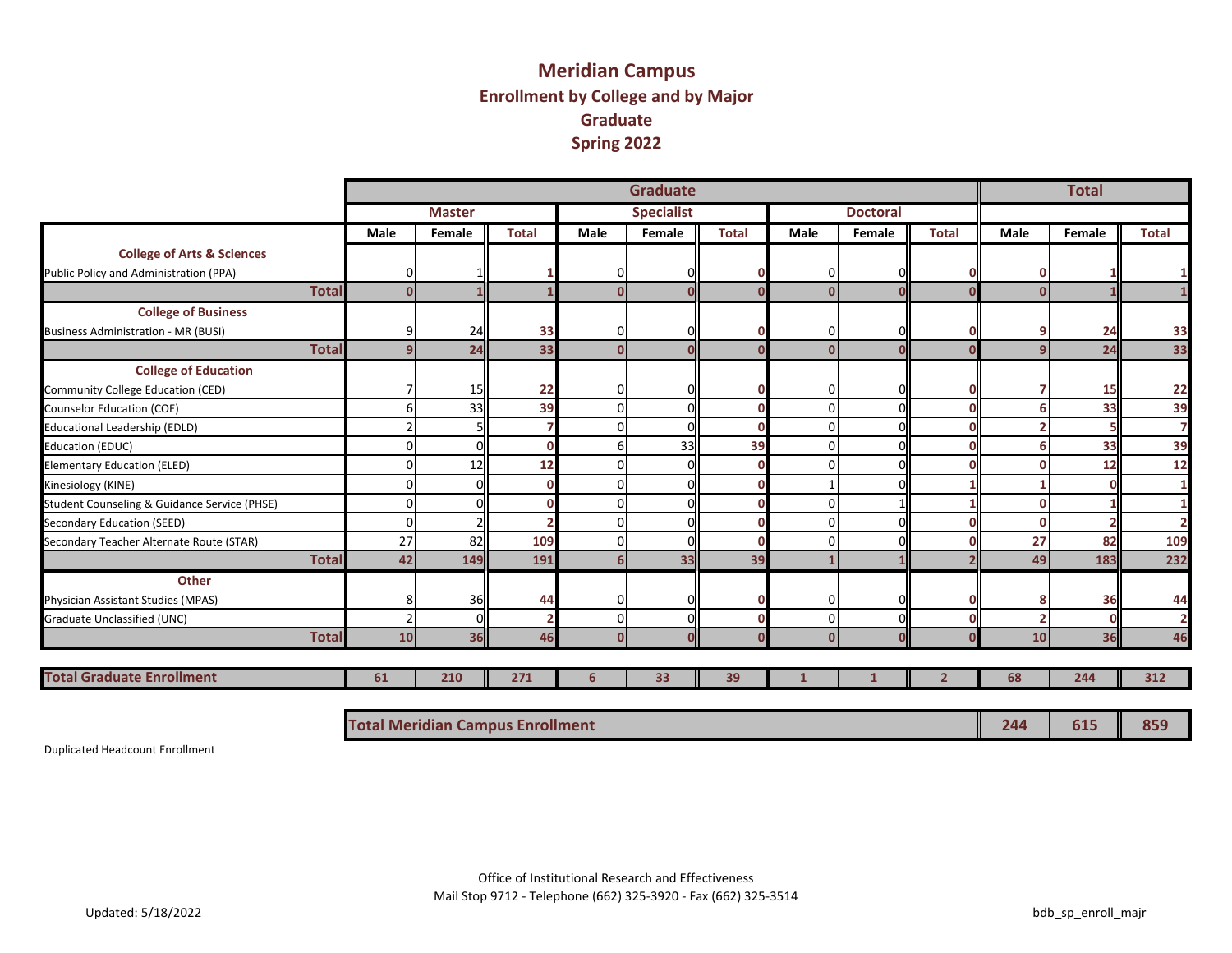## **Undergraduate Spring 2022 \*These numbers are included with Main Campus Distance Education Enrollment by College and by Major**

|                                                                                            |                         |                 |              |                         |                  |              | <b>Undergraduate</b> |               |                         |              |               |              |             | <b>Total</b> |              |
|--------------------------------------------------------------------------------------------|-------------------------|-----------------|--------------|-------------------------|------------------|--------------|----------------------|---------------|-------------------------|--------------|---------------|--------------|-------------|--------------|--------------|
|                                                                                            |                         | <b>Freshman</b> |              |                         | <b>Sophomore</b> |              |                      | <b>Junior</b> |                         |              | <b>Senior</b> |              |             |              |              |
|                                                                                            | <b>Male</b>             | Female          | <b>Total</b> | Male                    | Female           | <b>Total</b> | Male                 | Female        | <b>Total</b>            | <b>Male</b>  | Female        | <b>Total</b> | <b>Male</b> | Female       | <b>Total</b> |
| <b>College of Agriculture &amp; Life Sciences</b><br>Human Development & Family Sci (HDFS) | O                       |                 |              |                         |                  |              | 0                    |               |                         |              |               |              |             | 10           | 11           |
| <b>Total</b>                                                                               | $\mathbf{0}$            |                 |              | $\Omega$                |                  |              | $\mathbf{0}$         |               | $\overline{\mathbf{z}}$ |              |               |              |             | 10           | 11           |
| <b>College of Arts and Sciences</b><br>Interdisciplinary Studies (BSIS)                    |                         |                 |              |                         |                  |              |                      |               | 16                      | 46           | 57            | 103          | 53          | 66           | 119          |
| Communication (CO)                                                                         |                         |                 |              |                         |                  |              | 3 <sub>1</sub>       |               |                         |              |               |              | 6           |              | 14           |
| Geosciences (GG)                                                                           | 8                       |                 | 11           | 11                      |                  | 14           | 11                   | 13            | 24                      | 99           | 87            | 186          | 129         | 106          | 235          |
| History (HI)                                                                               | U                       |                 |              |                         |                  | r            | $\overline{2}$       |               |                         |              |               | 10           | 5           |              | 14           |
| Pre-Interdisciplinary Studies (PRIS)                                                       | U                       |                 |              |                         |                  | 11           | 17                   | 31            | 48                      | 16           | 15            | 31           | 38          | 54           | 92           |
| Psychology (PSY)                                                                           |                         | 16              | 17           |                         |                  | 8            | 8                    | 68            | 76                      | 14           | 94            | 108          | 25          | 184          | 209          |
| <b>Total</b>                                                                               | 10                      | 21              | 31           | 18                      | 15               | 33           | 48                   | 128           | 176                     | 180          | 263           | 443          | 256         | 427          | 683          |
| <b>College of Business</b><br><b>Business Administration (BUAD)</b>                        | 3                       |                 | 10           | q                       |                  | 17           | 27                   | 33            | 60                      | 40           | 45            | 85           | 79          | 93           | 172          |
| <b>Total</b>                                                                               | $\overline{\mathbf{3}}$ |                 | 10           | q                       |                  | 17           | 27                   | 33            | 60                      | 40           | 45            | 85           | 79          | 93           | 172          |
| <b>College of Education</b><br>Elementary Education (ELED)                                 | ŋ                       |                 |              |                         | 11               | 13           | 8                    | 76            | 84                      |              | 138           | 139          | 11          | 227          | 238          |
| Educational Psychology (EPY)                                                               | $\Omega$                |                 |              |                         |                  |              | $\mathbf{1}$         | 15            | 16                      | $\Omega$     |               |              |             | 23           | 24           |
| Industrial Technology (INDT)                                                               |                         |                 |              |                         |                  |              | 10                   | $\mathcal{C}$ | 10                      | 24           |               | 25           | 40          |              | 42           |
| <b>Total</b>                                                                               |                         |                 |              |                         | 13               | 20           | 19                   | 91            | 110                     | 25           | 145           | 170          | 52          | 252          | 304          |
| Other<br>Applied Science (APSI)<br>Special Non Degree (SND)                                |                         |                 | 11           |                         |                  |              | 24<br>0              | 16            | 40                      | 32           | 34            | 66           | 57<br>11    | 50           | 107<br>19    |
| Undeclared Undergraduates (UND)                                                            | 12                      | 12              | 24           |                         |                  |              | 3                    |               |                         | $\mathbf{q}$ |               | 14           | 26          | 24           | 50           |
| University Studies (USTU)                                                                  | 0                       |                 |              | 0                       |                  | ſ            | $\overline{0}$       |               |                         | 12           | 22            | 34           | 12          | 23           | 35           |
| <b>Total</b>                                                                               | 19                      | 16              | 35           | $\overline{\mathbf{3}}$ |                  | 10           | 27                   | 19            | 46                      | 57           | 63            | 120          | 106         | 105          | 211          |
|                                                                                            |                         |                 |              |                         |                  |              |                      |               |                         |              |               |              |             |              |              |
| <b>Total Undergraduate Enrollment</b>                                                      | 33                      | 48              | 81           | 37                      | 47               | 84           | 121                  | 274           | 395                     | 303          | 518           | 821          | 494         | 887          | 1,381        |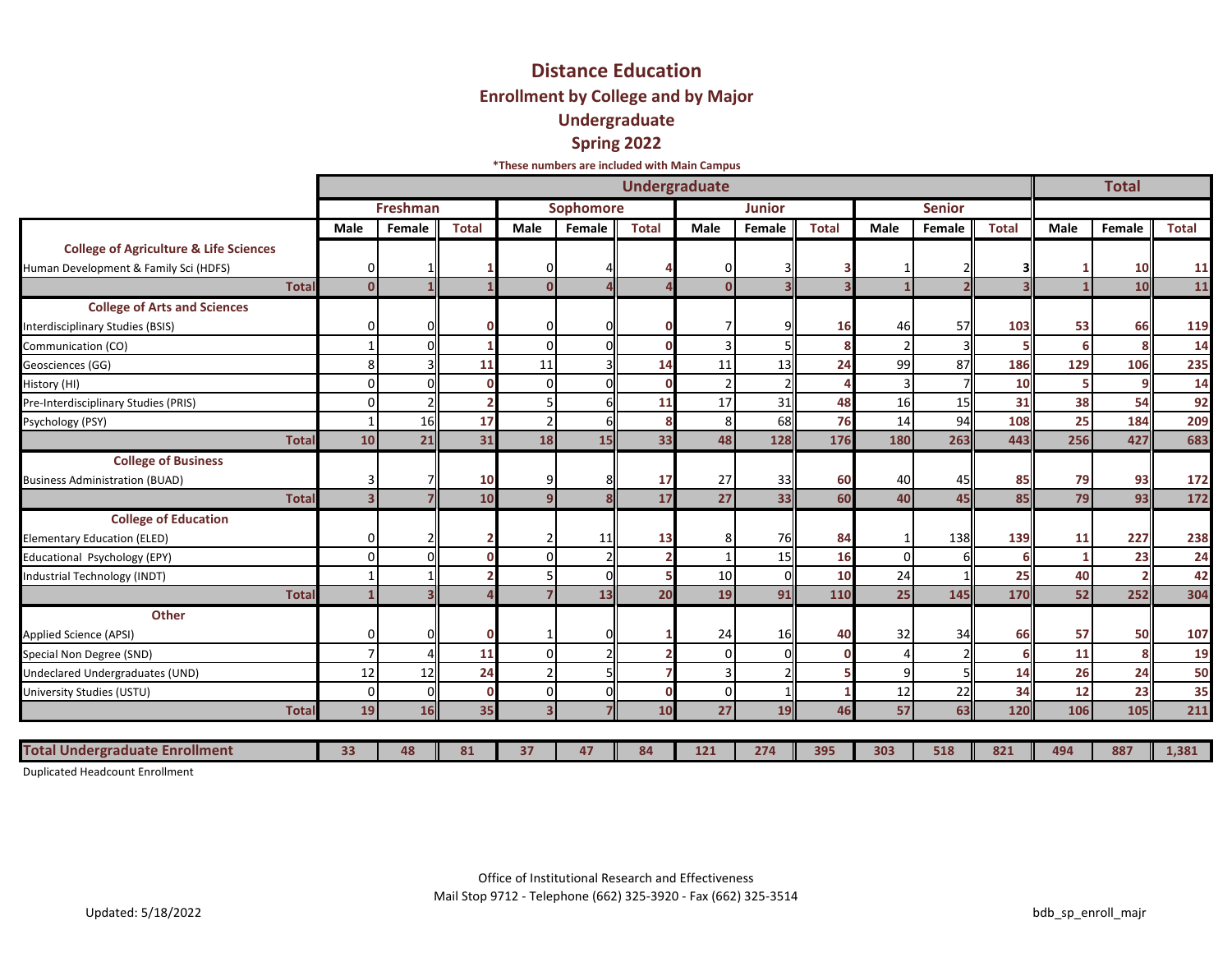## **Distance Education Enrollment by College and by Major Graduate Spring 2022**

**\*These numbers are included with Main Campus**

|                                                      |          |               | <b>Total</b> |                |                   |              |              |                 |              |      |        |              |
|------------------------------------------------------|----------|---------------|--------------|----------------|-------------------|--------------|--------------|-----------------|--------------|------|--------|--------------|
|                                                      |          | <b>Master</b> |              |                | <b>Specialist</b> |              |              | <b>Doctoral</b> |              |      |        |              |
|                                                      | Male     | Female        | <b>Total</b> | Male           | Female            | <b>Total</b> | Male         | Female          | <b>Total</b> | Male | Female | <b>Total</b> |
| <b>College of Agriculture &amp; Life Sciences</b>    |          |               |              |                |                   |              |              |                 |              |      |        |              |
| Agribusiness Management (AGBM)                       | 19       | 13            | 32           | 0              |                   |              | $\Omega$     |                 |              | 19   | 13     | 32           |
| Agriculture (AGRI)                                   |          | 12            | 13           | $\Omega$       |                   |              | $\Omega$     | ſ               |              |      | 12     | 13           |
| Early Intervention (EI)                              | n        | 23            | 23           | $\Omega$       |                   |              | $\Omega$     | C               |              |      | 23     | 23           |
| Food Science, Nutrition &, Health Promotion (NFSH)   |          | 14            | 19           | $\Omega$       |                   |              | $\Omega$     | $\epsilon$      |              |      | 14     | 19           |
| Total                                                | 25       | 62            | 87           | $\Omega$       |                   |              | $\mathbf{0}$ |                 |              | 25   | 62     | 87           |
| <b>College of Arts &amp; Sciences</b>                |          |               |              |                |                   |              |              |                 |              |      |        |              |
| Foreign Languages (FL)                               |          |               |              | 0              |                   |              | $\Omega$     |                 |              |      |        |              |
| General Biology (GBIO)                               |          | 15            | 22           | $\overline{0}$ |                   |              | $\Omega$     | ſ               |              |      | 15     | 22           |
| Geosciences (GG)                                     | 85       | 85            | 170          | $\overline{0}$ |                   |              | $\Omega$     | $\mathcal{C}$   |              | 85   | 85     | 170          |
| <b>Tota</b>                                          | 92       | 102           | 194          | $\Omega$       |                   |              | $\Omega$     |                 |              | 92   | 102    | 194          |
| <b>College of Business</b>                           |          |               |              |                |                   |              |              |                 |              |      |        |              |
| <b>Accounting (ACC)</b>                              |          |               |              | $\Omega$       |                   |              | $\Omega$     |                 |              |      |        | c            |
| <b>Business Administration (BA)</b>                  | 254      | 205           | 459          | $\overline{0}$ |                   |              | $\Omega$     | ſ               |              | 254  | 205    | 459          |
| <b>Information Systems (INFS)</b>                    | 31       |               | 37           | $\Omega$       |                   |              | $\Omega$     | $\mathcal{C}$   |              | 31   |        | 37           |
| Project Management (PM)                              | 67       | 41            | 108          | $\Omega$       |                   |              | $\Omega$     |                 |              | 67   | 41     | 108          |
| Taxation (TAX)                                       |          |               |              | $\Omega$       |                   |              | $\Omega$     | ſ               |              |      |        |              |
| <b>Total</b>                                         | 356      | 263           | 619          | $\Omega$       |                   |              | $\Omega$     |                 |              | 356  | 263    | 619          |
| <b>College of Education</b>                          |          |               |              |                |                   |              |              |                 |              |      |        |              |
| Community College Education (CED)                    | 6        |               | 14           | $\Omega$       |                   |              | $\Omega$     |                 |              |      |        | 14           |
| <b>Educational Leadership (EDLD)</b>                 | 10       | 10            | 20           | $\Omega$       |                   | n            | $\Omega$     | $\mathcal{C}$   |              | 10   | 10     | 20           |
| Educational Psychology (EPY)                         |          | 16            | 16           | $\Omega$       |                   |              | $\Omega$     | ſ               |              |      | 16     | 16           |
| Special Education Alternate Route (EXAR)             |          | 73            | 78           | $\Omega$       |                   |              | $\Omega$     | $\epsilon$      |              |      | 73     | 78           |
| Instructional Systems & Workforce Development (ISWD) |          |               |              | $\Omega$       |                   |              |              | 17              | 24           |      | 17     | 24           |
| Instructional Technology (IT)                        |          | 28            | 31           | $\Omega$       |                   |              | $\Omega$     | $\mathcal{C}$   |              |      | 28     | 31           |
| Community College Leadership (PHCL)                  |          | ŋ             |              | $\Omega$       |                   |              | 14           | 13              | 27           | 14   | 13     | 27           |
| Secondary Education (SEED)                           | $\Omega$ |               |              | $\overline{0}$ |                   |              | $\Omega$     | $\epsilon$      |              | n    |        |              |
| Secondary Teacher Alternate Route (STAR)             | 65       | 108           | 173          | $\Omega$       |                   |              | $\Omega$     | $\epsilon$      |              | 65   | 108    | 173          |
| Workforce Education Leadership (WEL)                 |          | 23            | 31           | $\Omega$       |                   |              | $\Omega$     | ſ               |              |      | 23     | 31           |
| <b>Tota</b>                                          | 97       | 271           | 368          | $\bf{0}$       |                   |              | 21           | 30              | 51           | 118  | 301    | 419          |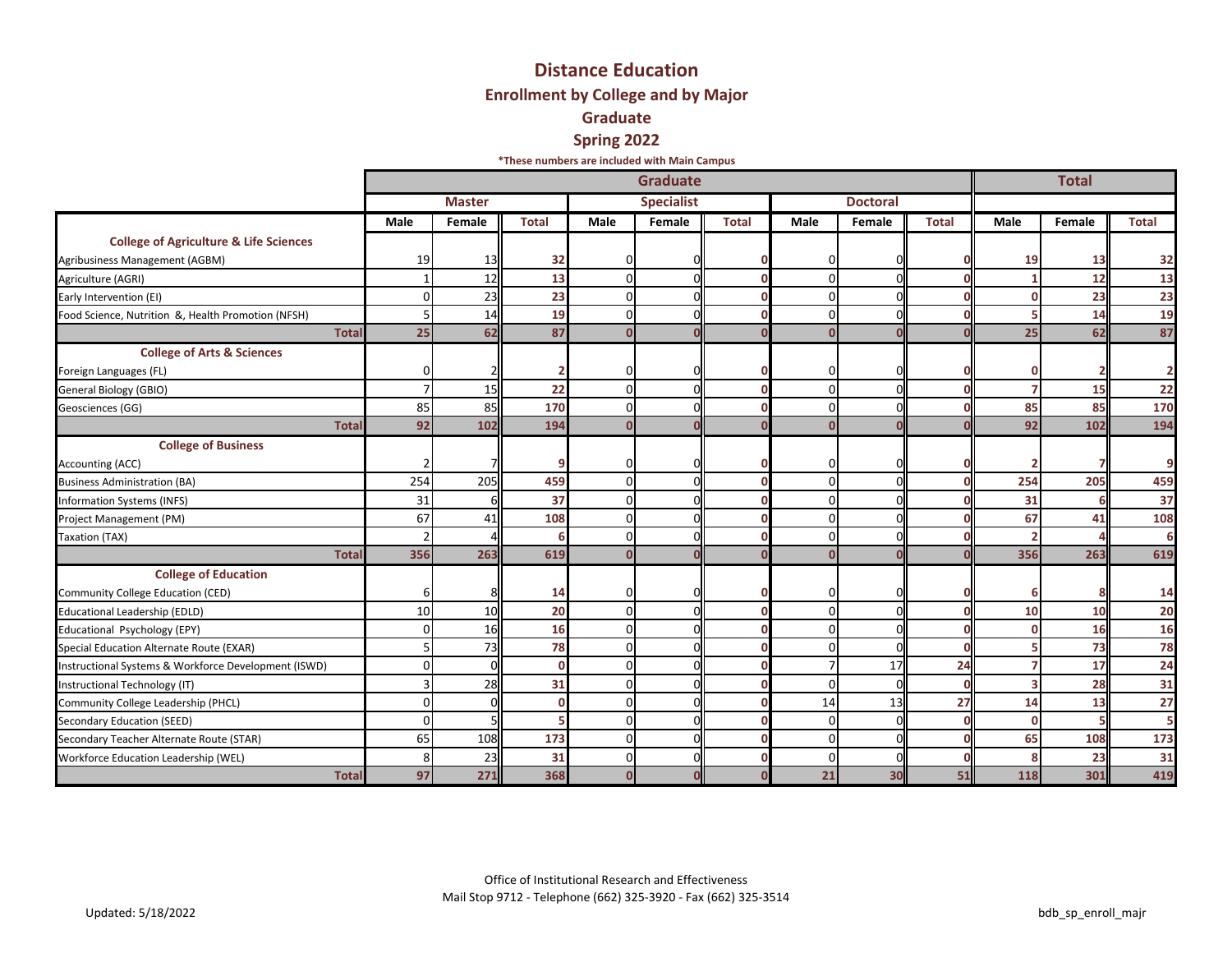## **Distance Education Enrollment by College and by Major Graduate Spring 2022**

**\*These numbers are included with Main Campus**

|                                          |      |               | <b>Total</b> |              |                   |              |          |                 |              |      |        |                |
|------------------------------------------|------|---------------|--------------|--------------|-------------------|--------------|----------|-----------------|--------------|------|--------|----------------|
|                                          |      | <b>Master</b> |              |              | <b>Specialist</b> |              |          | <b>Doctoral</b> |              |      |        |                |
|                                          | Male | Female        | <b>Total</b> | Male         | Female            | <b>Total</b> | Male     | Female          | <b>Total</b> | Male | Female | <b>Total</b>   |
| <b>College of Engineering</b>            |      |               |              |              |                   |              |          |                 |              |      |        |                |
| Aerospace Engineering (ASE)              | 9    |               | 10           | 0            |                   |              | 0        |                 |              |      |        | 10             |
| Civil Engineering (CE)                   | 37   | 16            | 53           |              |                   |              | ŋ        |                 |              | 37   | 16     | 53             |
| <b>Chemical Engineering (CHE)</b>        | O    |               |              |              |                   |              | $\Omega$ |                 |              | O    |        | $\overline{2}$ |
| Computational Engineering (CME)          | 6    |               |              | $\Omega$     |                   |              | 14       |                 | 20           | 20   |        | 26             |
| Computer Science (CS)                    | 12   |               | 13           | 0            |                   |              | 15       |                 | 15           | 27   |        | 28             |
| Cyber Security & Operations (CYSO)       |      |               |              |              |                   |              | $\Omega$ |                 |              |      |        | $\overline{2}$ |
| Electrical & Computer Engineering (ECPE) | 15   |               | 16           |              |                   |              | 37       |                 | 38           | 52   |        | 54             |
| Engineering (ENGR)                       | 13   |               | 16           | $\Omega$     |                   |              | 61       | 18              | 79           | 74   | 21     | 95             |
| Industrial & Systems Engineering (ISE)   | 9    |               | 16           | 0            | $\Omega$          |              | 40       | 13              | 53           | 49   | 20     | 69             |
| Mechanical Engineering (ME)              | 23   |               | 26           | $\Omega$     |                   |              | O        | $\Omega$        |              | 23   |        | 26             |
| <b>Total</b>                             | 126  | 34            | 160          | $\Omega$     |                   |              | 167      | 38              | 205          | 293  | 72     | 365            |
| <b>College of Forest Resources</b>       |      |               |              |              |                   |              |          |                 |              |      |        |                |
| <b>Conservation Education (CONE)</b>     |      |               | 10           | $\Omega$     |                   |              | 0        | O               |              |      |        | 10             |
| Forestry (FO)                            | 13   | 61            | 19           | $\mathbf 0$  | ΩL                |              | $\Omega$ | $\Omega$        |              | 13   |        | 19             |
| Sustainable Bioproducts (SBPG)           |      |               |              |              |                   |              | O        |                 |              |      |        | $\mathbf{1}$   |
| <b>Total</b>                             | 16   | 14            | 30           |              |                   |              |          |                 |              | 16   | 14     | 30             |
| Other                                    |      |               |              |              |                   |              |          |                 |              |      |        |                |
| Graduate Unclassified (UNC)              | 24   | 37            | 61           | <sup>0</sup> |                   |              | O        | C               |              | 24   | 37     | 61             |
| <b>Total</b>                             | 24   | 37            | 61           | $\Omega$     |                   |              | $\Omega$ | $\Omega$        |              | 24   | 37     | 61             |
|                                          |      |               |              |              |                   |              |          |                 |              |      |        |                |
| <b>Total Graduate Enrollment</b>         | 736  | 783           | 1519         | $\mathbf{0}$ | $\mathbf{0}$      | $\mathbf{0}$ | 188      | 68              | 256          | 924  | 851    | 1,775          |
|                                          |      |               |              |              |                   |              |          |                 |              |      |        |                |

| <b>Total Distance Education Enrollment</b> | $1,418$ 1,738 3,156 |  |  |
|--------------------------------------------|---------------------|--|--|
|--------------------------------------------|---------------------|--|--|